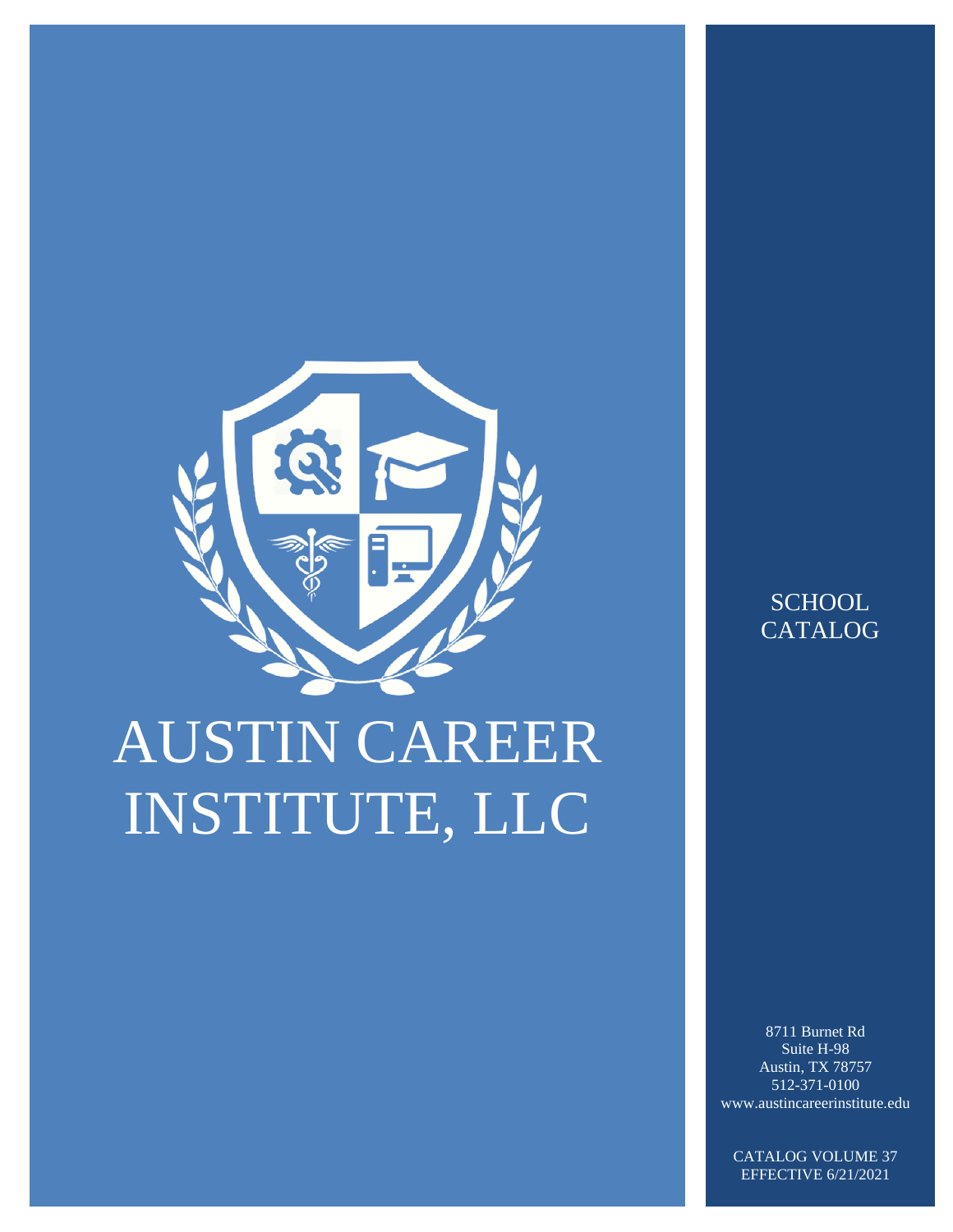# **Table of Contents**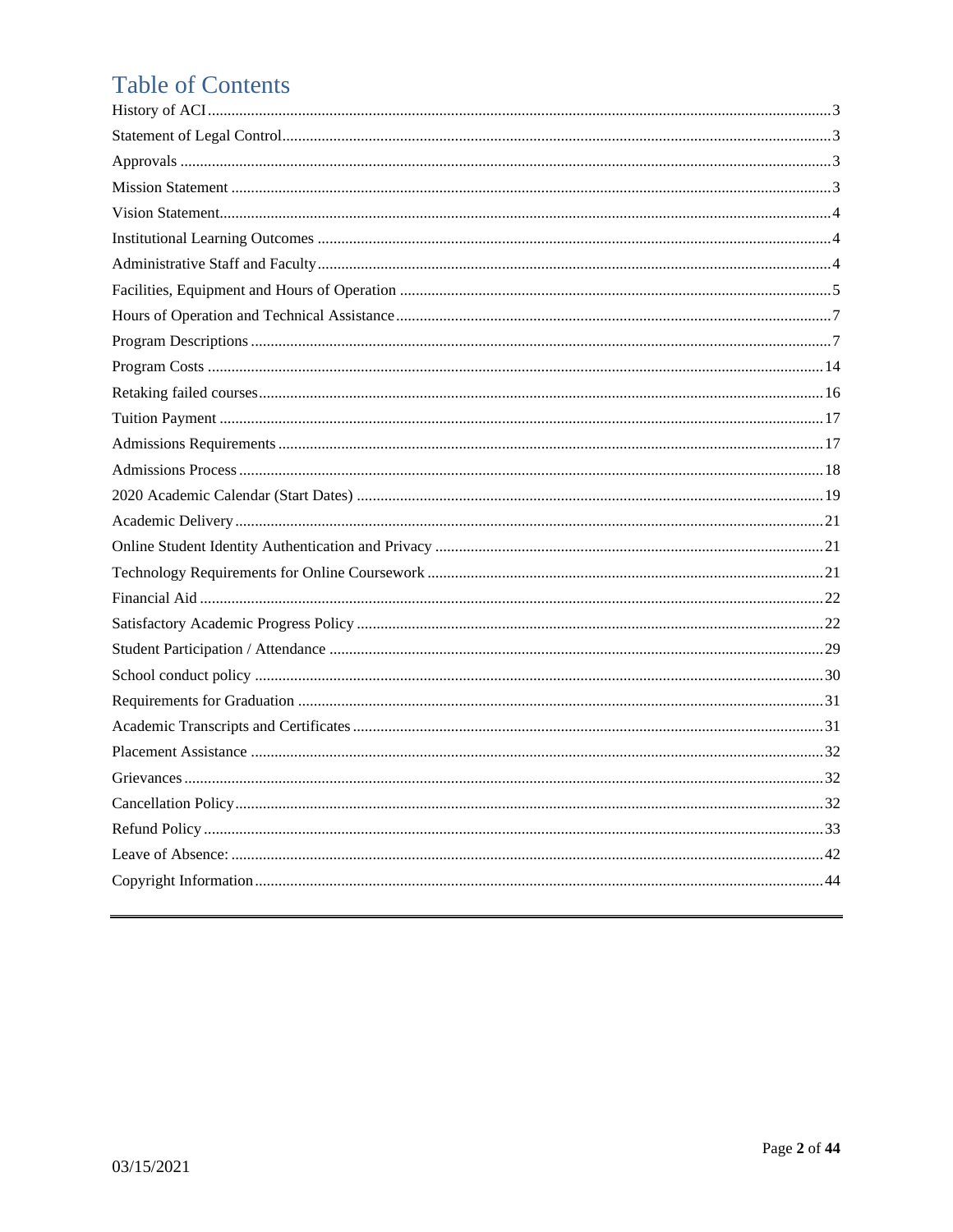#### **AUSTIN CAREER INSTITUTE LLC 8711 Burnet Rd, Suite H-98 AUSTIN, TX 78757 512-371-0100 www.austincareerinstitute.com**

## <span id="page-2-0"></span>History of ACI

Austin Career Institute LLC (ACI) was established in 2012 by a licensed professional engineer, Shahram Jamali, and a Texas State University Activate program graduate and computer programmer, Rosha Teimuri. ACI was licensed by Texas Workforce commission in 2013 and accredited by Council on occupational Education (COE) in 2018. ACI recognizes the worth and dignity of all people and is sensitive to the diversity of its student population. All students are encouraged to reach their potential within the framework of their individual needs, interests, and capabilities. ACI believes that education should promote the development of positive self-esteem and the ability to be self-sufficient. ACI provides services that support the students' efforts to succeed academically, vocationally, and personally. These services include individual advising, academic tutoring, and assistance in locating needed social services.

"GI BILL® is a registered trademark of the U.S. Department of Veterans Affairs (VA). More information about education benefits offered by VA is available at the official U.S. government Web site at [https://www.benefits.va.gov/gibill.](https://www.benefits.va.gov/gibill)"

## <span id="page-2-1"></span>Statement of Legal Control

The owners of the school are Rosha Teimuri and Shahram Jamali. Austin Career Institute, LLC

## <span id="page-2-2"></span>Approvals

ACI is approved by Texas Workforce Commission Career Schools and Colleges, and a vendor to Texas Workforce Solutions and the US Department of Veterans Affairs. ACI is provisionally approved by Department of Education to participate in Title IV Federal Student Financial Aid program

ACI is Accredited by the Commission of the Council on Occupational Education. Council on Occupational Education 7840 Roswell Road, Building 300, Suite 325 Atlanta, GA 30350 Telephone: 770-396-3898 / FAX: 770-396-3790, [www.council.org](http://www.council.org/)

## <span id="page-2-3"></span>Mission Statement

To lift low-income individuals, Veterans, displaced or laid off workers and New Americans into better paying, in demand careers through quality, short-term education using Diversity, Equity, and Inclusion [\(DEI\)](https://dei.extension.org/) principles, while simultaneously filling industry labor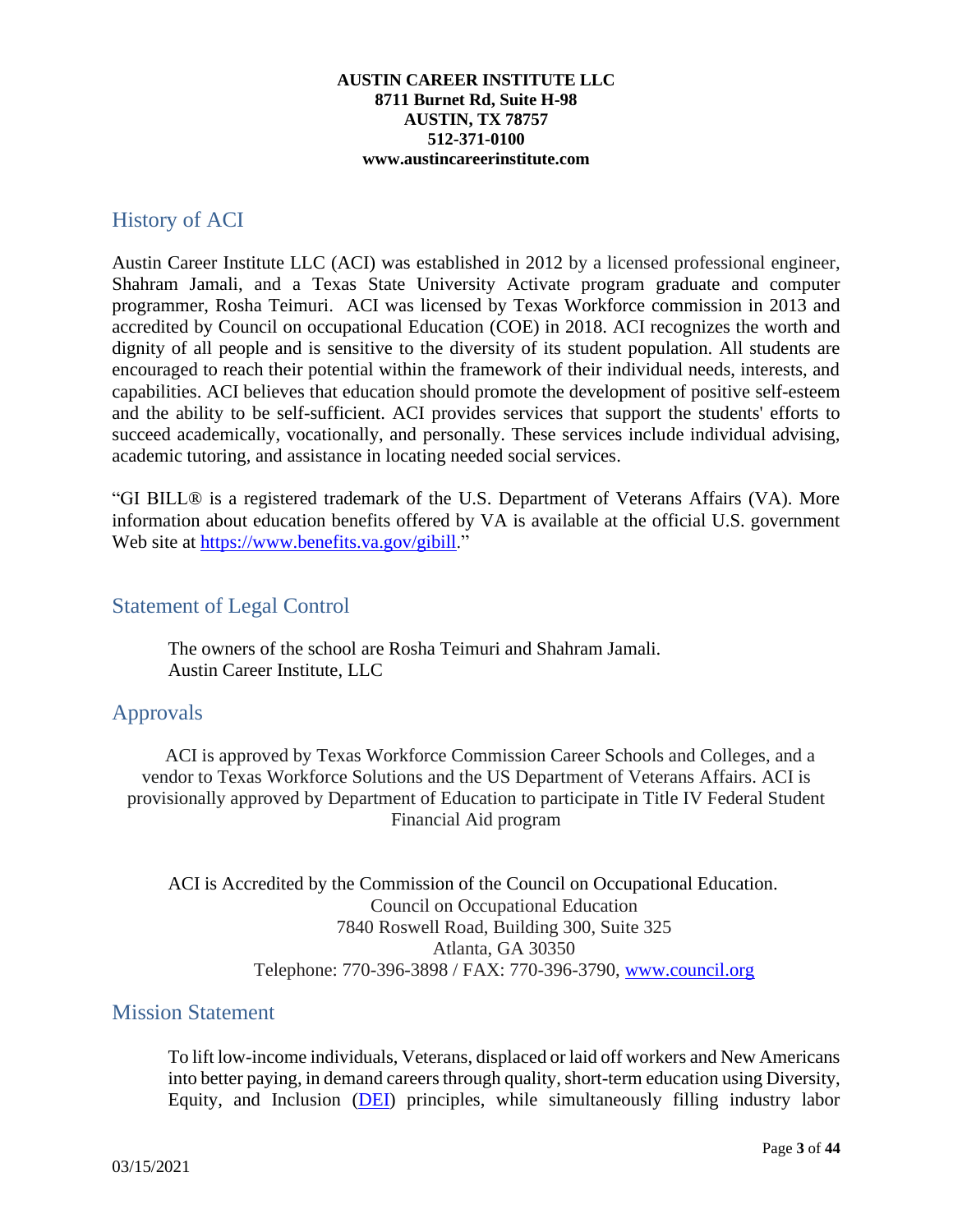shortages, reducing the amount of government dependency, and strengthening the US Economy.

## <span id="page-3-0"></span>Vision Statement

Transforming workforce challenges into opportunities through innovative education and collaborative partnerships with leading community service providers, enabling upward mobility.

## <span id="page-3-1"></span>Institutional Learning Outcomes

- Educate and develop skilled employees who can obtain employment and earn a living wage within the trades industry.
- Utilize innovative methods to help train, fund, and employ our students and graduates.

## <span id="page-3-2"></span>Administrative Staff and Faculty

Shahram (Shawn) Jamali, CTO and CEO, Campus Director, Director of Education, Substitute Instructor, and Distance Instructor. Mr. Jamali holds a BS in Mechanical Engineering from UT Austin specializing in HVAC-R systems and mechanical systems design. He also holds Professional Engineering (PE) and a Mechanical Contracting License in the State of Texas. He has twenty-four years of combined experience as a MEP Engineer and as an HVAC contractor. Shawn also has experience running a postsecondary school. He has served as a Campus Director for years, with four years of experience in Admissions and three years in Career Services. He is bilingual in Farsi and English.

The Co-Founder and President, as well as CFO, is Rosha Teimuri. Rosha Teimuri is a Texas State University Activate program graduate and has a BS in Computer Science. She has seventeen years of combined experience as CTO and programmer/analyst. She is bilingual in Farsi and English.

Amanda Pincock is the Director of Student Services. She is a returned Peace Corps Volunteer, has a BA in Education, and an MA in Applied Linguistics with a focus on Adult Literacy. She has more than twenty years of experience as an educator and has worked extensively with immigrant and refugee populations overseas and in the US. She is bilingual in English and French.

Carlos Rangel is the Director of Financial Aid. He has 14 years of experience in Financial Aid, HR and Accounting, and as Director of Operations, and over 20 years of experience working in the University system. He has a BS in Business Management with a concentration in Finance. He is bilingual in Spanish and English.

Kevin Howard is the Admission Representative and Business Development Representative. He has coordinated and supported recruitment efforts, promotional opportunities, and events in the higher education industry.

Elena Hernandez is the Administrative Assistant. She has a Bachelor of Arts and 9 years of experience as Administrative Assistant. She is bilingual in Spanish and English.

Austin Career Institute is fortunate to have one AmeriCorps Volunteer on full-time staff. Each volunteer has been interviewed for their dedication to service and desire to help students reach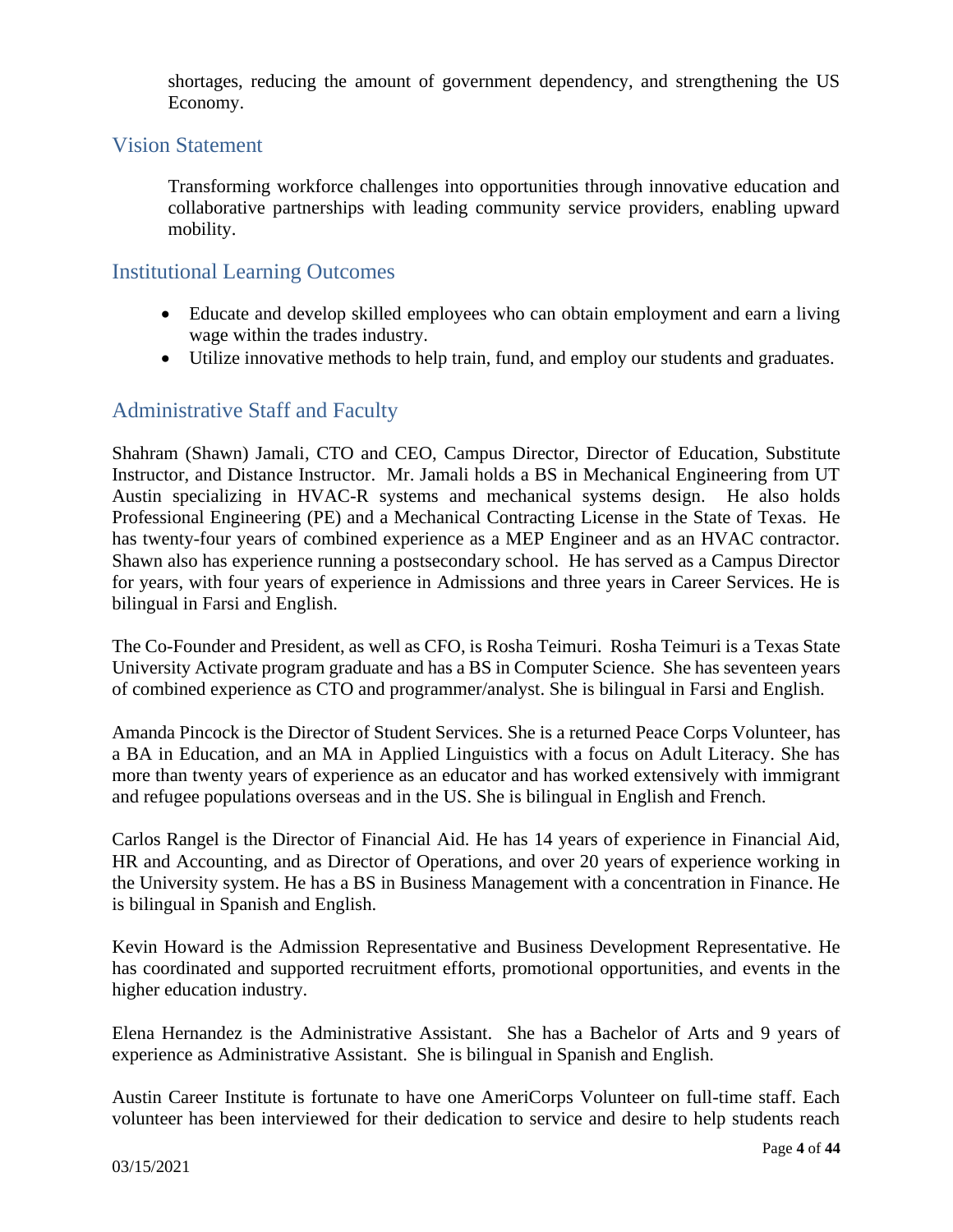their full potential. AmeriCorps Volunteers have Bachelor's Degrees and experience working in many fields related to education and service.

Faculty (full-time and part-time listed separately) with degrees held and the conferring institution

- 1. Shahram Jamali Part Time HVAC-R Mechanical Engineer, UT, Austin 20 years related work experience
- 2. Agustin Wong Part Time HVAC-R HVAC-R Austin Career Institute Program, Austin, Texas 20 years related work experience
- 3. Matt Stroh Part Time HVAC-R HVAC-R Austin Career Institute Program, Austin, Texas 20 years related work experience
- 4. Jocelyn Mays Part Time **CCMA** Allied Health Careers Institute: Austin, Texas 11 years related work experience
- 5. Albert Echols Full Time HVAC-R HVAC-R Austin Community College program units, Austin, Texas 35 years related work experience
- 6. Roel (Roy) Rocha– Part Time Electrical program Master Electrician, Austin, TX

## <span id="page-4-0"></span>Facilities, Equipment and Hours of Operation

The school is 3,702 square feet with three lab/classroom combos, three offices, one resource room and one reception area. The classrooms have desks, chairs, a white board, a projector and the following lab equipment:

|                                             | <b>Equipment: Student</b> |
|---------------------------------------------|---------------------------|
| Equipment                                   | <b>Ratio</b>              |
| Heat Pump system variable speed on cart     | 1:10                      |
| Heat pump 3 speed on cart                   | 1:10                      |
| Gas heat HVAC system variable speed on cart | 1:10                      |
| Gas heat HVAC system 3 speed on cart        | 1:10                      |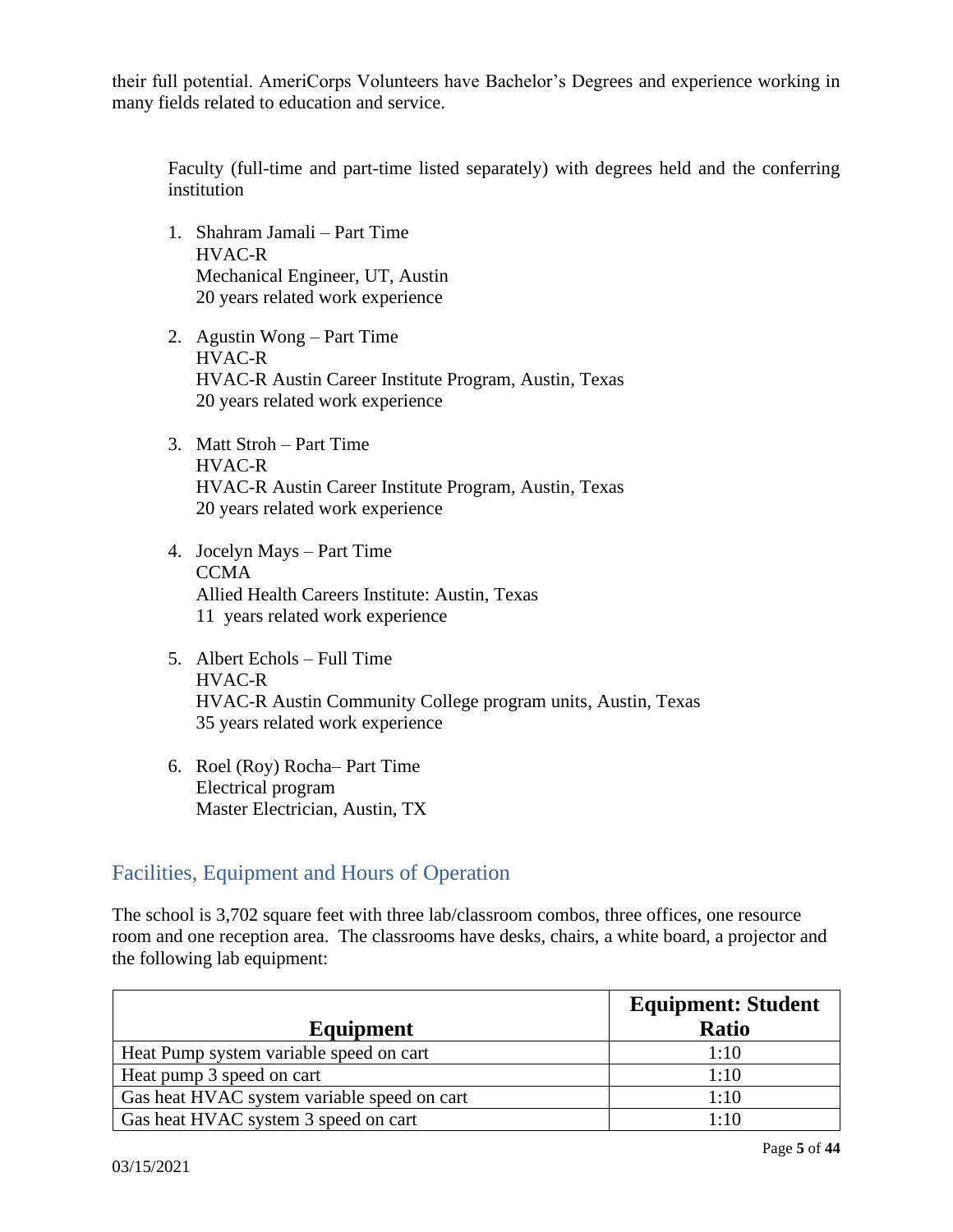| System diagram poster                                      | 1:10 |
|------------------------------------------------------------|------|
| <b>Ice Maker</b>                                           | 1:10 |
| Freezer wiring board                                       | 1:10 |
| Gas heat HVAC wiring board                                 | 1:10 |
| Heat pump wiring board                                     | 1:10 |
| Torch sets                                                 | 1:10 |
| Vacuum pumps                                               | 1:10 |
| <b>Evacuation</b> pumps                                    | 1:10 |
| <b>Evacuation tanks</b>                                    | 1:10 |
| Tool boxes and tools                                       | 1:10 |
| Lockout/tagout devices                                     | 1:10 |
| <b>Basic electrical circuits</b>                           | 1:10 |
| Meters (including Analog meter, Multimeter, Voltmeter,     | 1:10 |
| Clamp-on ammeter, Ohmmeter, Continuirty Tester, and        |      |
| Voltage tester)                                            |      |
| Panelboard                                                 | 1:10 |
| Relays                                                     | 1:10 |
| Transformers                                               | 1:10 |
| <b>Motors</b>                                              | 1:10 |
| Various motor switches                                     | 1:10 |
| Thermostasts                                               | 1:10 |
| Exam Table                                                 | 1:15 |
| Flat top treatment table                                   | 1:15 |
| Otoscope/Ophthalmascope                                    | 1:15 |
| <b>Accucare Blood Pressure Wall Mount</b>                  | 1:15 |
| Sphygmomanometer                                           | 1:15 |
| <b>EKG</b> with Interpretation                             | 1:15 |
| Phlebotomy chair                                           | 1:15 |
| Sterilizer                                                 | 1:15 |
| Specula dispenser                                          | 1:15 |
| IV Pole Hanger                                             | 1:15 |
| Pneumatic Adjustable Stools                                | 1:15 |
| Rolling stools                                             | 1:15 |
| Scale with Height Rod                                      | 1:15 |
| Exam Light                                                 | 1:15 |
| Hemoglobin/Glucose Machine                                 | 1:15 |
| <b>Electronic Medical Records Software</b>                 | 1:15 |
| <b>Blood Pressure Cuff-Electric</b>                        | 1:15 |
| Venipuncture Arm                                           | 1:15 |
| Vein Viewer                                                | 1:15 |
| Axis Scientific Life Size Skeleton Model   5' 6" Full Size | 1:15 |
| Thermometer - Digital                                      | 1:15 |
| <b>Surgical Instruments</b>                                | 1:15 |

All equipment used for instruction is owned by ACI.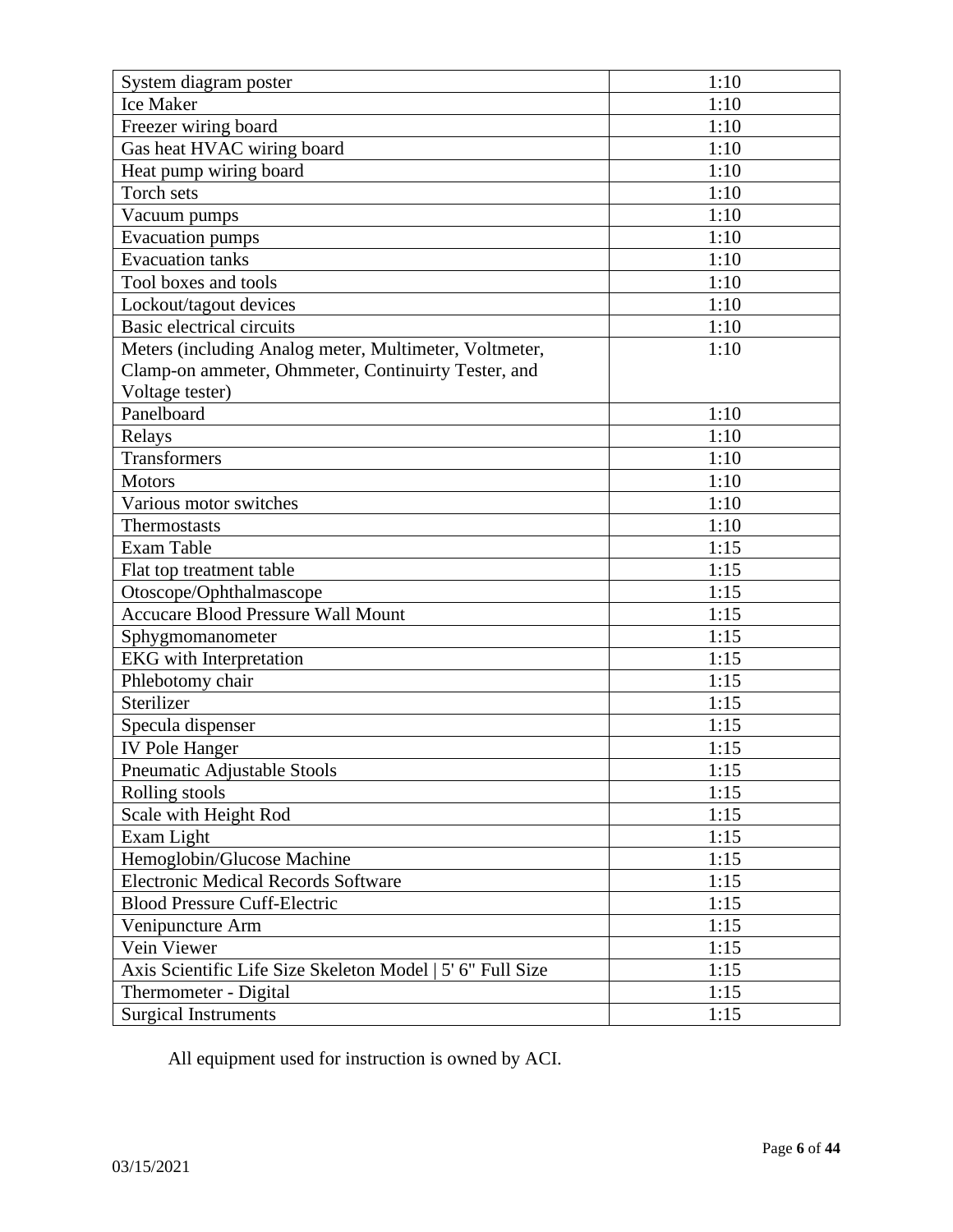## <span id="page-6-0"></span>Hours of Operation and Technical Assistance

ACI holds classes from 8:00am to 11:00pm Monday through Friday, 7:00am to 7:00pm on Saturdays, and 7:00am to 1:00pm on Sundays (excluding holidays). Technical assistance for students attending online classes is available 10:00am to 6:00pm Monday through Thursday and 10:00am to 4:00pm on Fridays. Our administrative office hours are Monday through Friday 9:00am to 6:00pm.

## <span id="page-6-1"></span>Program Descriptions

For licensing and criminal background requirements for students' chosen field of study, students must visit his or her desired state's licensing boards.

Medical and Allied Health licensing specialized Certifications will be offered by NAHP. The MA student graduates will be qualified to test for the following licenses:

NRCMA - Nationally Registered Certified Medical Assistant NRCPT - Nationally Registered Certified Phlebotomy Technician NRCEKG - Nationally Registered Certified EKG Technician NRCAHA - Nationally Registered Certified Administrative Health Assistant

\*MA students are required to take only the NRCMA test. Students must pass certification exams for credentialing.

HVAC-R student graduates will be qualified to test for the following license:

EPA 608 Technician Type Universal Licensing will be offered by VGI Training – [https://www.vgitraining.com/.](https://www.vgitraining.com/) Students must pass certification exams for credentialing.

# MEDICAL ASSISTANT – Diploma Hybrid and Traditional

Length: 900 Clock Hours; Instructional Month: Approximately 10 Program Quarter Credits: 52 Credential Awarded: Diploma Mode of Delivery: Traditional & Hybrid Language of Delivery: English

#### OBJECTIVE:

Medical Assistants are a multi-skilled allied health professional that demonstrates proficiency in entry-level ambulatory health care settings. A Medical Assistant will perform both administrative and clinical roles while assisting physicians, physician assistants, nurse practitioners, and other healthcare professionals. The need for well-trained Medical Assistants continues to grow significantly, as such the objective of the Medical Assistant Program is to provide training and enable students to gain knowledge and skills necessary for entry-level employment in medical offices, clinics, urgent care centers and specialty practices.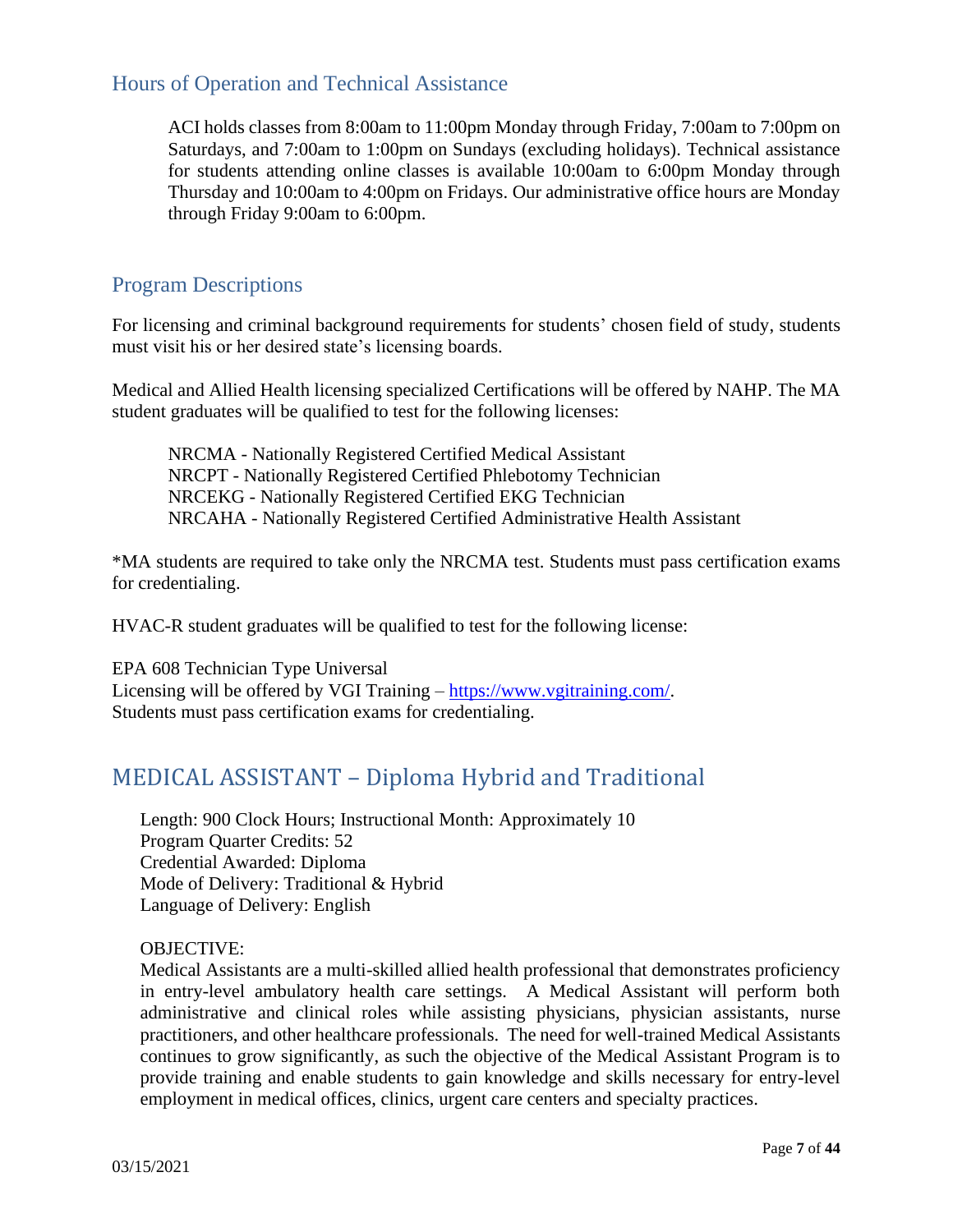#### DESCRIPTION:

The Medical Assistant program includes administrative and clinical competencies expected of entry-level positions in a variety of health care settings. Students develop skills in front office administration with an introduction to health insurance and basic billing practices. The back-office portion focuses on direct patient contact and typical clinical and laboratory skills, such as minor clinical procedures, EKG, phlebotomy, injections, and lab screenings. Students will also learn Universal Precautions, OSHA regulations, HIPAA requirements, confidentiality, and the legal aspects applicable to any allied health environment. Duties of Medical Assistants vary from office to office depending on office location, size, and specialty. They report directly to an office manager, physician, or other health practitioner.

#### **EXTERNSHIP**

An externship course is included in this program to provide students with the opportunity to apply their knowledge and skills to real-life situations in a healthcare setting. Students are required to complete the required externship hours and other related learning activities prior to graduation. Students are not permitted to be paid for work performed during their externship experience.

#### CREDENTIALING EXAMS

Medical and Allied Health licensing specialized Certifications will be offered by NAHP. The MA student graduates will be qualified to test for the following licenses:

 NRCMA - Nationally Registered Certified Medical Assistant NRCPT - Nationally Registered Certified Phlebotomy Technician NRCEKG - Nationally Registered Certified EKG Technician NRCAHA - Nationally Registered Certified Administrative Health Assistant

MA students are required to take only the NRCMA test.

|              | <b>TOTAL REQUIRED</b><br><b>CLOCK HOURS:</b><br><b>Total number of clock hours</b><br>available via distance education |                              | 900<br>342                                                                                                                           | <b>QUARTER</b><br><b>CREDIT HOURS:</b> | <b>Total number of quarter hours</b><br><i>available</i> via distance education |                                                                                                                                                      | 59.7<br>34.2 |                              |                                                                                                                                                                           |    |              |               |
|--------------|------------------------------------------------------------------------------------------------------------------------|------------------------------|--------------------------------------------------------------------------------------------------------------------------------------|----------------------------------------|---------------------------------------------------------------------------------|------------------------------------------------------------------------------------------------------------------------------------------------------|--------------|------------------------------|---------------------------------------------------------------------------------------------------------------------------------------------------------------------------|----|--------------|---------------|
|              | <b>COURSE NAME</b><br>(Use one line for EACH COURSE)<br>within the program.)                                           | delivery.                    | <b>LECTURE</b><br>Place an 'x' in the far right<br>column if any course<br>instruction is <i>available</i><br>via distance education |                                        |                                                                                 | <b>LABORATORY</b><br>Place an 'x' in the far right<br>column if any course<br>instruction is <i>available</i><br>via distance education<br>delivery. |              |                              | <b>WORK-BASED</b><br><b>ACTIVITIES</b><br>Place an 'x' in the far right<br>column if any course<br>instruction is <i>available</i><br>via distance education<br>delivery. |    |              | <b>Course</b> |
|              |                                                                                                                        | <b>Clock</b><br><b>Hours</b> | <b>Credit</b><br><b>Hours</b>                                                                                                        | DE                                     | <b>Clock</b><br><b>Hours</b>                                                    | <b>Credit</b><br><b>Hours</b>                                                                                                                        | DE           | <b>Clock</b><br><b>Hours</b> | <b>Credit</b><br><b>Hours</b>                                                                                                                                             | DE | <b>Clock</b> | <b>Credit</b> |
| <b>MA101</b> | Healthcare Core                                                                                                        | 39                           | 3.9                                                                                                                                  | X                                      | 41                                                                              | 2.0                                                                                                                                                  |              |                              |                                                                                                                                                                           |    | 80           | 5.9           |
| <b>MA102</b> | Cardiology & Respiratory                                                                                               | 39                           | 3.9                                                                                                                                  | X                                      | 41                                                                              | 2.0                                                                                                                                                  |              |                              |                                                                                                                                                                           |    | 80           | 5.9           |
| MA103        | Blood & Lymphatic                                                                                                      | 39                           | 3.9                                                                                                                                  | X                                      | 41                                                                              | 2.0                                                                                                                                                  |              |                              |                                                                                                                                                                           |    | 80           | 5.9           |
|              | MA104 Reproductive, Urinary,<br>Pediatrics & Geriatrics                                                                | 39                           | 3.9                                                                                                                                  | X                                      | 41                                                                              | 2.0                                                                                                                                                  |              |                              |                                                                                                                                                                           |    | 80           | 5.9           |
|              | MA105 Digestive & Musculoskeletal                                                                                      | 39                           | 3.9                                                                                                                                  | X                                      | 41                                                                              | 2.0                                                                                                                                                  |              |                              |                                                                                                                                                                           |    | 80           | 5.9           |
| MA106        | Endocrine, Integumentary,<br>Pharmacology                                                                              | 39                           | 3.9                                                                                                                                  | X                                      | 41                                                                              | 2.0                                                                                                                                                  |              |                              |                                                                                                                                                                           |    | 80           | 5.9           |
|              | MA107 Nervous & Special Senses                                                                                         | 39                           | 3.9                                                                                                                                  | X                                      | 41                                                                              | 2.0                                                                                                                                                  |              |                              |                                                                                                                                                                           |    | 80           | 5.9           |
|              | MAO101 Front Office                                                                                                    | 39                           | 3.9                                                                                                                                  | X                                      | 41                                                                              | 2.0                                                                                                                                                  |              |                              |                                                                                                                                                                           |    | 80           | 5.9           |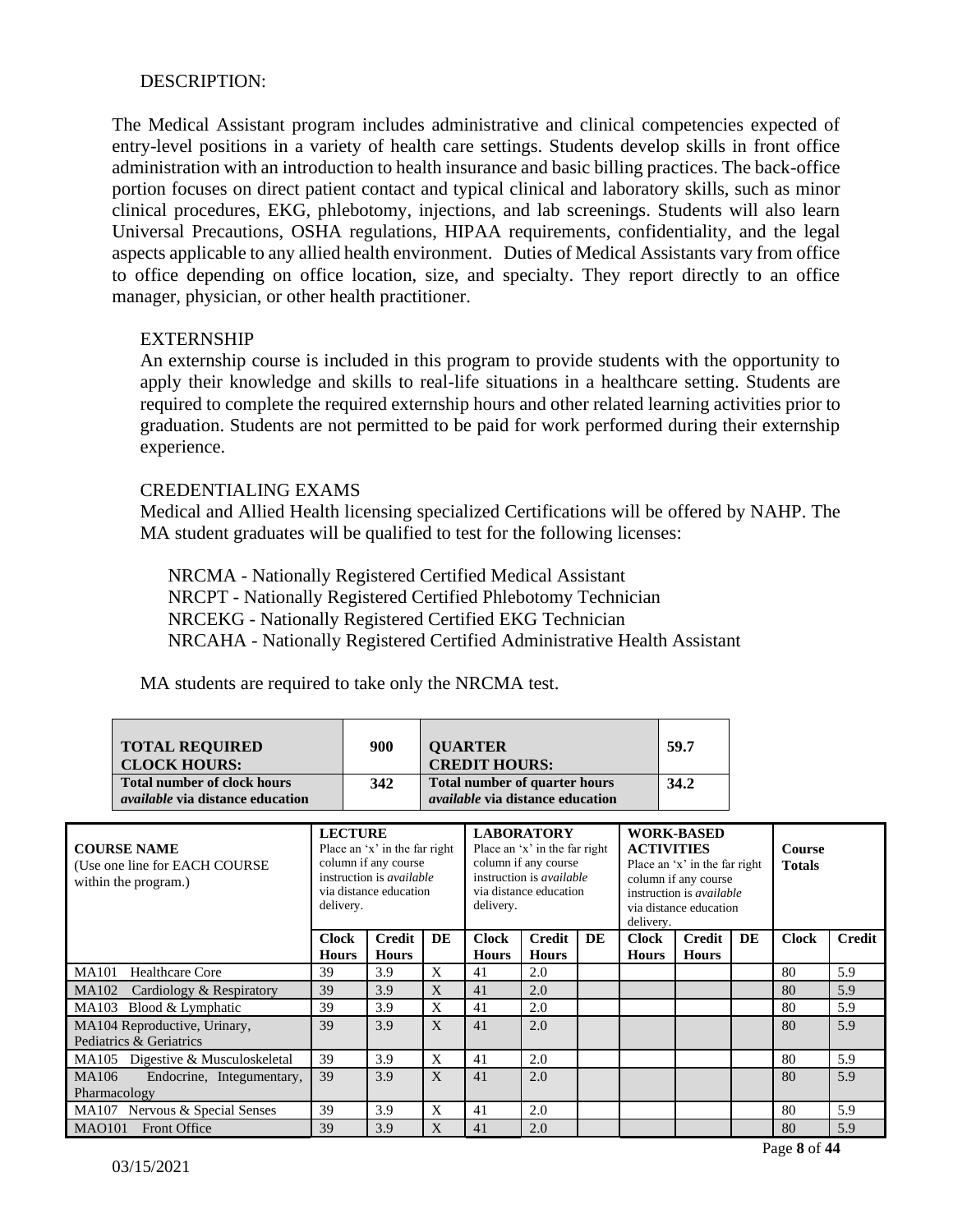| MAO102<br>Electronic Health Records | 30  | 3.0  | $ -$ | 30  | ل . 1        |     |  | 60  | $-4.5$ |
|-------------------------------------|-----|------|------|-----|--------------|-----|--|-----|--------|
| <b>MAX101</b><br>Externship         |     |      |      |     |              | 180 |  | 180 |        |
| <b>MAX102 Certification Review</b>  | 20  | Z.U  |      |     |              |     |  | 20  |        |
| <b>ALL COLUMNS</b><br><b>TOTAI</b>  | 362 | 36.2 |      | 358 | . .<br>ر., ا | 180 |  | 900 | 59.7   |

Residential Heating, Ventilation, & Air Conditioning Certificate Program - HVAC Hybrid and Traditional

360 clock-hours, 4 months (15 weeks, excluding holidays). Credential Awarded: Diploma Mode of Delivery: Traditional & Hybrid Language of Delivery: English & Spanish

Program Objectives:

- Identify components of residential heating, ventilation and air conditioning systems
- Define EPA requirements related to residential HVAC systems
- Describe the safety equipment used when installing or maintaining residential HVAC systems
- Solve problems using basic algebra and geometry related to the measurement of lines, area, volume, weights, angles, pressure, vacuum, and temperature
- Explain concepts of heat transfer and air flow measurement
- Interpret wiring diagrams, blueprints, and other industry-related schematics
- Identify types of tubing and fittings used in the HVAC/R industry and how they are mechanically joined
- Discuss principles of condensation, evaporation and compression as they relate to refrigeration
- Demonstrate use of equipment used to install or maintain residential HVAC systems
- Demonstrate the troubleshooting, maintenance and installation of residential HVAC systems
- Use industry paperwork and recordkeeping methods
- Define customer service and identify work habits that contribute to success on the job
- Interworking of evaporator, its behavior during normal operation of an HVAC system, diagnosis of abnormal operation and repairing of this component
- Interworking of refrigerant metering device, its behavior during normal operation of a HVAC system, diagnosis of abnormal operation and repairing of this component.
- Interworking of condenser, its behavior during normal operation of a HVAC system, diagnosis of abnormal operation and repairing of this component
- Interworking of compressor, its behavior during normal operation of a HVAC system, diagnosis of abnormal operation and repairing of this component
- Interworking of electrical system for residential HVAC systems, its behavior during normal operation of an HVAC system, diagnosis of abnormal operation and repairing of this component
- Interworking of gas heat and heat pump systems, their behavior during normal operation of an HVAC system, diagnosis of abnormal operation and repairing of this component

Graduates of this program will find entry level positions in the Residential HVAC industry. The program is comprised of three courses. All courses are independent of each other and can be taken without prerequisite.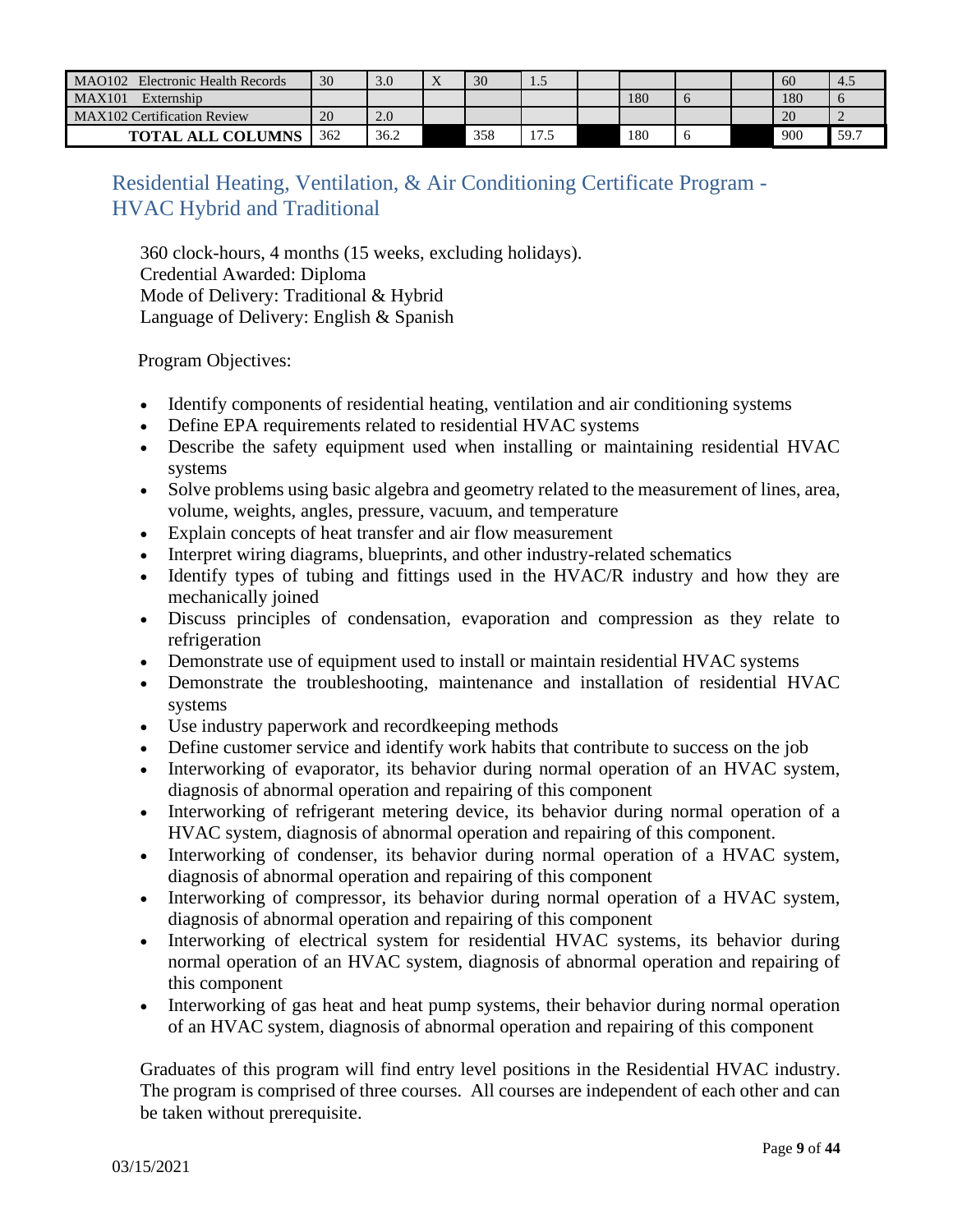| <b>TOTAL REQUIRED</b>                                                         | 360 | <b>Semester</b>                                                                  | 16.5 |
|-------------------------------------------------------------------------------|-----|----------------------------------------------------------------------------------|------|
| <b>CLOCK HOURS:</b>                                                           |     | <b>CREDIT HOURS:</b>                                                             |      |
| <b>Total number of clock hours</b><br><i>available</i> via distance education | 174 | <b>Total number of semester hours</b><br><i>available</i> via distance education | 10.5 |

| <b>COURSE NAME</b><br>(Use one line for EACH COURSE)<br>within the program.) | delivery.                    | <b>LECTURE</b><br>Place an 'x' in the far right<br>column if any course<br>instruction is <i>available</i><br>via distance education |    |                              | <b>LABORATORY</b><br>Place an 'x' in the far right<br>column if any course<br>instruction is <i>available</i><br>via distance education<br>delivery. |    |                              | <b>WORK-BASED</b><br><b>ACTIVITIES</b><br>Place an 'x' in the far right<br>column if any course<br>instruction is <i>available</i><br>via distance education<br>delivery. |    |              | Course<br><b>Totals</b> |  |
|------------------------------------------------------------------------------|------------------------------|--------------------------------------------------------------------------------------------------------------------------------------|----|------------------------------|------------------------------------------------------------------------------------------------------------------------------------------------------|----|------------------------------|---------------------------------------------------------------------------------------------------------------------------------------------------------------------------|----|--------------|-------------------------|--|
|                                                                              | <b>Clock</b><br><b>Hours</b> | <b>Credit</b><br><b>Hours</b>                                                                                                        | DE | <b>Clock</b><br><b>Hours</b> | <b>Credit</b><br><b>Hours</b>                                                                                                                        | DE | <b>Clock</b><br><b>Hours</b> | <b>Credit</b><br><b>Hours</b>                                                                                                                                             | DE | <b>Clock</b> | <b>Credit</b>           |  |
| CRT 102-Refrigeration                                                        | 58                           | 3.5                                                                                                                                  | X  | 62                           | 2                                                                                                                                                    |    |                              |                                                                                                                                                                           |    | 120          | 5.5                     |  |
| CRT 103-Electrical & Heating                                                 | .58                          | 3.5                                                                                                                                  | X  | 62                           | $\overline{2}$                                                                                                                                       |    |                              |                                                                                                                                                                           |    | 120          | 5.5                     |  |
| CRT 104-Systems & Components                                                 | 58<br>3.5<br>X               |                                                                                                                                      |    | 62                           | 2                                                                                                                                                    |    |                              |                                                                                                                                                                           |    | 120          | 5.5                     |  |
| <b>TOTAL ALL COLUMNS</b>                                                     | 174                          | 10.5                                                                                                                                 |    | 186                          | 6                                                                                                                                                    |    |                              |                                                                                                                                                                           |    | 360          | 16.5                    |  |

# Residential & Commercial HVAC & Commercial Refrigeration Certificate Program HVAC – R Hybrid and Traditional

720 clock-hours, 9 months (36 weeks) Credential Awarded: Diploma Mode of Delivery: Traditional & Hybrid Language of Delivery: English & Spanish

Program Objectives:

- Use American National Standards Institute (ANSI) hand signals to identify components of residential and commercial heating, ventilation and air conditioning systems
- Describe the safety equipment used when installing or maintaining residential and commercial HVAC systems
- Solve problems using basic algebra and geometry related to the measurement of lines, area, volume, weights, angles, pressure, vacuum, and temperature
- Explain concepts of heat transfer and air flow measurement
- Interpret wiring diagrams, blueprints, and other industry-related schematics
- Identify types of tubing and fittings used in the HVAC industry and how they are mechanically joined
- Discuss principles of condensation, evaporation and compression as they relate to refrigeration
- Demonstrate use of equipment used to install or maintain residential HVAC systems
- Demonstrate the troubleshooting, maintenance and installation of residential HVAC systems
- Use industry paperwork and recordkeeping methods
- Define customer service and identify work habits that contribute to success on the job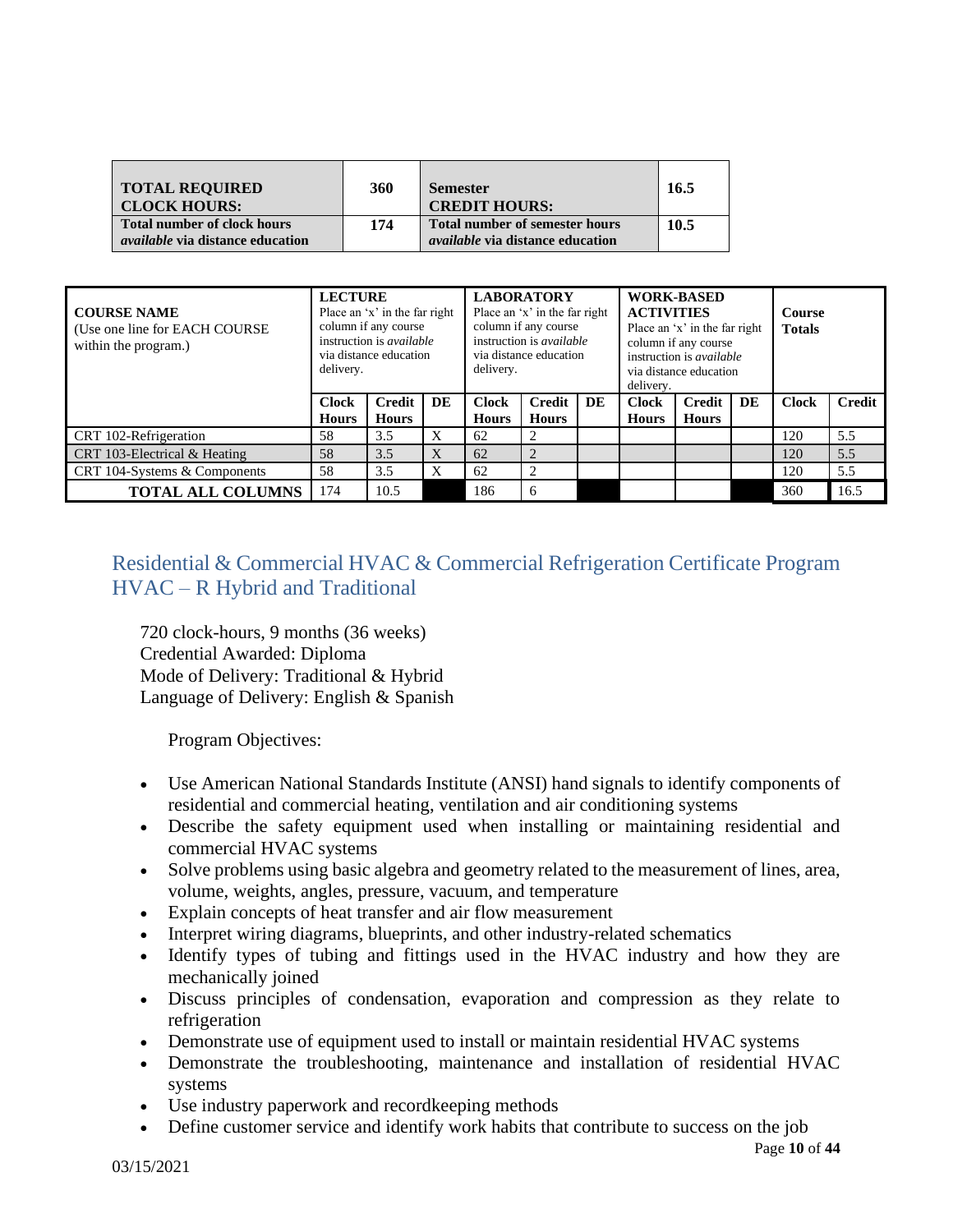- Understand interworking of evaporator, its behavior during normal operation of a HVAC system, diagnosis of abnormal operation and repairing of this component
- Understand interworking of refrigerant metering device, its behavior during normal operation of a HVAC system, diagnosis of abnormal operation and repairing of this component
- Understand interworking of condenser, its behavior during normal operation of a HVAC system, diagnosis of abnormal operation and repairing of this component
- Understand interworking of compressor, its behavior during normal operation of a HVAC system, diagnosis of abnormal operation and repairing of this component
- Understand interworking of electrical system for residential HVAC systems, its behavior during normal operation of a HVAC system, diagnosis of abnormal operation and repairing of this component
- Understand interworking of gas heat and heat pump systems, their behavior during normal operation of a HVAC system, diagnosis of abnormal operation and repairing of this component
- Understand interworking of commercial and industrial HVAC systems, their behavior during normal operation of a HVAC system, diagnosis of abnormal operation and repairing of this component
- Understand interworking of commercial and industrial refrigeration systems, their behavior during normal operation of a HVAC system, diagnosis of abnormal operation and repairing of this component

Graduates of this program will find entry level positions in the Residential and Commercial HVAC-R industry. The program is comprised of six courses. All courses are independent of each other and can be taken without prerequisite.

| <b>TOTAL REQUIRED</b><br><b>CLOCK HOURS:</b>                                  | 720 | <b>Semester</b><br><b>CREDIT HOURS:</b>                                          | 33 |
|-------------------------------------------------------------------------------|-----|----------------------------------------------------------------------------------|----|
| <b>Total number of clock hours</b><br><i>available</i> via distance education | 348 | <b>Total number of semester hours</b><br><i>available</i> via distance education | 21 |

| <b>COURSE NAME</b><br>(Use one line for EACH COURSE)<br>within the program.) | <b>LECTURE</b><br>Place an 'x' in the far right<br>column if any course<br>instruction is <i>available</i><br>via distance education<br>delivery. |                               |    | delivery.                    | <b>LABORATORY</b><br>Place an 'x' in the far right<br>column if any course<br>instruction is <i>available</i><br>via distance education |    | <b>ACTIVITIES</b><br>delivery. | <b>WORK-BASED</b><br>Place an 'x' in the far right<br>column if any course<br>instruction is <i>available</i><br>via distance education | <b>Course</b><br><b>Totals</b> |              |               |
|------------------------------------------------------------------------------|---------------------------------------------------------------------------------------------------------------------------------------------------|-------------------------------|----|------------------------------|-----------------------------------------------------------------------------------------------------------------------------------------|----|--------------------------------|-----------------------------------------------------------------------------------------------------------------------------------------|--------------------------------|--------------|---------------|
|                                                                              | <b>Clock</b><br><b>Hours</b>                                                                                                                      | <b>Credit</b><br><b>Hours</b> | DE | <b>Clock</b><br><b>Hours</b> | <b>Credit</b><br><b>Hours</b>                                                                                                           | DE | <b>Clock</b><br><b>Hours</b>   | <b>Credit</b><br><b>Hours</b>                                                                                                           | DE                             | <b>Clock</b> | <b>Credit</b> |
| CRT 101-Core                                                                 | 58                                                                                                                                                | 3.5                           | X  | 62                           | 2                                                                                                                                       |    |                                |                                                                                                                                         |                                | 120          | 5.5           |
| CRT 102-Refrigeration                                                        | 58                                                                                                                                                | 3.5                           | X  | 62                           | $\overline{2}$                                                                                                                          |    |                                |                                                                                                                                         |                                | 120          | 5.5           |
| CRT 103-Electrical & Heating                                                 | 58                                                                                                                                                | 3.5                           | X  | 62                           | $\overline{2}$                                                                                                                          |    |                                |                                                                                                                                         |                                | 120          | 5.5           |
| CRT 104-Systems & Components                                                 | 58                                                                                                                                                | 3.5                           | X  | 62                           | 2                                                                                                                                       |    |                                |                                                                                                                                         |                                | 120          | 5.5           |
| CRT 105-Commercial Air Systems                                               | 58                                                                                                                                                | 3.5                           | X  | 62                           | $\overline{2}$                                                                                                                          |    |                                |                                                                                                                                         |                                | 120          | 5.5           |
| CRT 106-Commercial & Industrial                                              | 58<br>3.5<br>X                                                                                                                                    |                               | 62 | 2                            |                                                                                                                                         |    |                                |                                                                                                                                         | 120                            | 5.5          |               |
| <b>TOTAL ALL COLUMNS</b>                                                     | 348                                                                                                                                               | 21                            |    | 372                          | 12                                                                                                                                      |    |                                |                                                                                                                                         |                                | 720          | 33            |

# Advanced Electrical Technician Certificate Program

677.5 clock-hours, 8 months (29 weeks)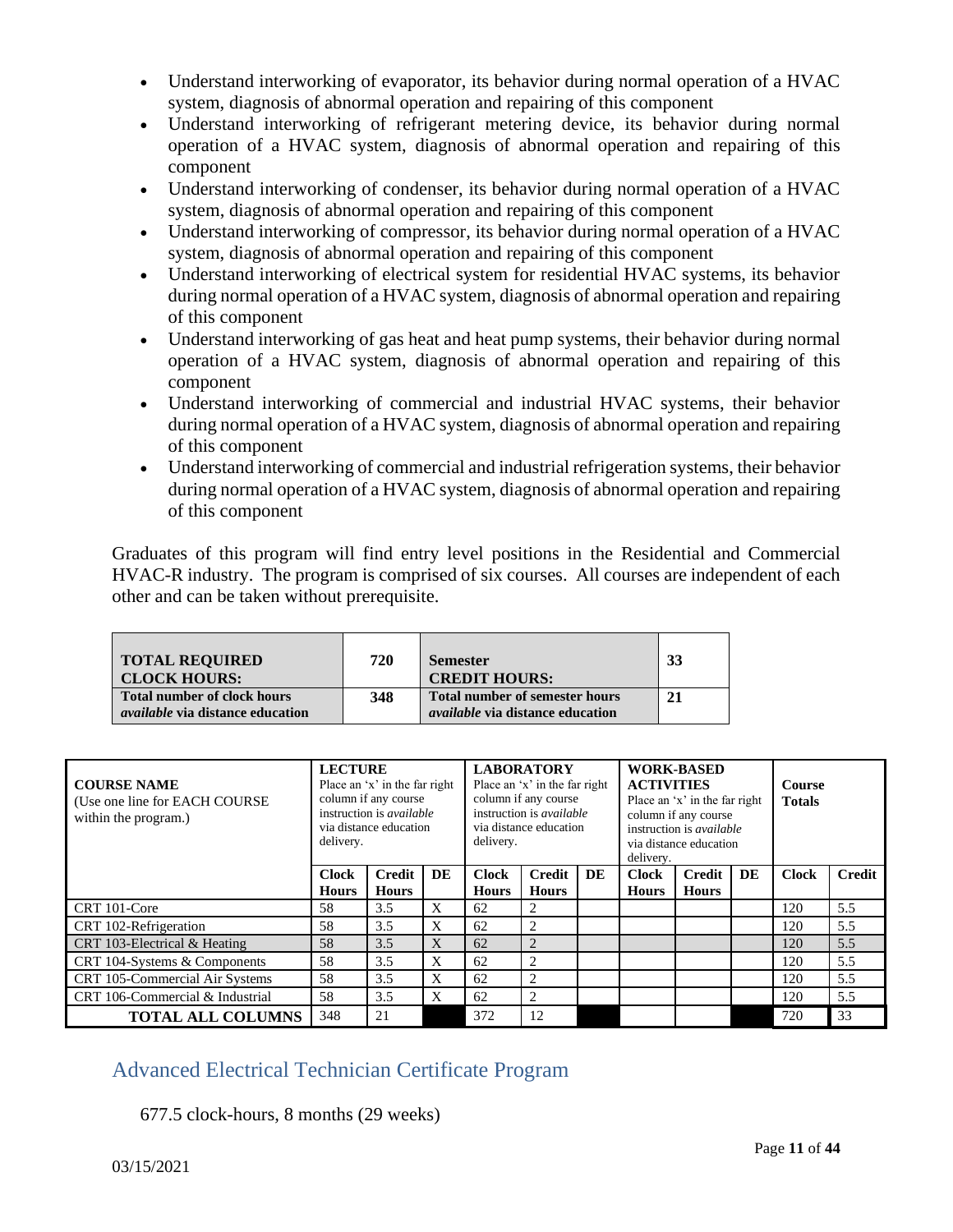Credential Awarded: Diploma Mode of Delivery: Traditional & Hybrid Language of Delivery: English

Program Objectives:

- Describe the safety equipment used when installing or maintaining electrical systems
- Define the units of measurement that are used to measure the properties of electricity
- Demonstrate the use of equipment used to troubleshoot, install or maintain electric systems
- Define capacitive reactance and state how it is affected by frequency
- Describe the component parts and operating characteristics of a three-phase motor
- Explain the relationship between voltage and current in RL circuits, RC circuits, LC circuits, and RLC circuits
- Explain basic transformer action
- Classify lighting fixtures by type and application
- Properly select, install, and support pull and junction boxes and their associated fittings
- Use NEC tables
- Describe the wiring methods permitted for branch circuits and feeders in specific hazardous locations
- Select branch circuit conductors and overcurrent protection devices for electric heat, air conditioning equipment, motors, and welders
- Select contactors and relays for use in specific electrical systems
- Calculate loads for various residential and commercial applications
- Define the different categories for voice-data-video (VDV) cabling systems
- Use industry paperwork and recordkeeping methods
- Define customer service and identify work habits that contribute to success on the job

Graduates of this program will qualify for entry level positions in the Commercial and Residential Electrician industry. The program is comprised of six courses. All courses are independent of each other and can be taken without prerequisite.

| <b>COURSE</b><br><b>NAME</b><br>(Use one line)<br>for EACH<br><b>COURSE</b><br>within the | <b>LECTURE</b><br>Place an 'x' in the far right<br>column if any course<br>instruction is <i>available</i><br>via distance education<br>delivery. |                               |    | <b>LABORATORY</b><br>Place an 'x' in the far right<br>column if any course<br>instruction is <i>available</i><br>via distance education<br>delivery. |                               |    | <b>ACTIVITIES</b><br>delivery. | <b>WORK-BASED</b><br>Place an 'x' in the far right<br>column if any course<br>instruction is <i>available</i><br>via distance education | <b>Course</b><br><b>Totals</b> |              |               |  |
|-------------------------------------------------------------------------------------------|---------------------------------------------------------------------------------------------------------------------------------------------------|-------------------------------|----|------------------------------------------------------------------------------------------------------------------------------------------------------|-------------------------------|----|--------------------------------|-----------------------------------------------------------------------------------------------------------------------------------------|--------------------------------|--------------|---------------|--|
| program.)                                                                                 | <b>Clock</b><br><b>Hours</b>                                                                                                                      | <b>Credit</b><br><b>Hours</b> | DE | <b>Clock</b><br><b>Hours</b>                                                                                                                         | <b>Credit</b><br><b>Hours</b> | DE | <b>Clock</b><br><b>Hours</b>   | <b>Credit Hours</b>                                                                                                                     | DE                             | <b>Clock</b> | <b>Credit</b> |  |
| <b>ERT 101-</b><br>Core/Introduction<br>to Electricity                                    | 40                                                                                                                                                | 2.7                           | X  | 37.5                                                                                                                                                 | 1.2                           |    |                                |                                                                                                                                         |                                | 77.5         | 3.8           |  |
| <b>ERT 102-</b><br>Introduction to<br>Wiring                                              | 40                                                                                                                                                | 2.7                           | X  | 80                                                                                                                                                   | 2.7                           |    |                                |                                                                                                                                         |                                | 120          | 5.3           |  |
| <b>ERT 103-</b><br><b>Advanced Wiring</b>                                                 | 40                                                                                                                                                | 2.7                           | X  | 80                                                                                                                                                   | 2.7                           |    |                                |                                                                                                                                         |                                | 120          | 5.3           |  |
| ERT 104-Motors.<br>Electronics, and<br><b>Transformers</b>                                | 40                                                                                                                                                | 2.7                           | X  | 80                                                                                                                                                   | 2.7                           |    |                                |                                                                                                                                         |                                | 120          | 5.3           |  |
| <b>ERT 105-</b><br>Residential and                                                        | 40                                                                                                                                                | 2.7                           | X  | 80                                                                                                                                                   | 2.7                           |    |                                |                                                                                                                                         |                                | 120          | 5.3           |  |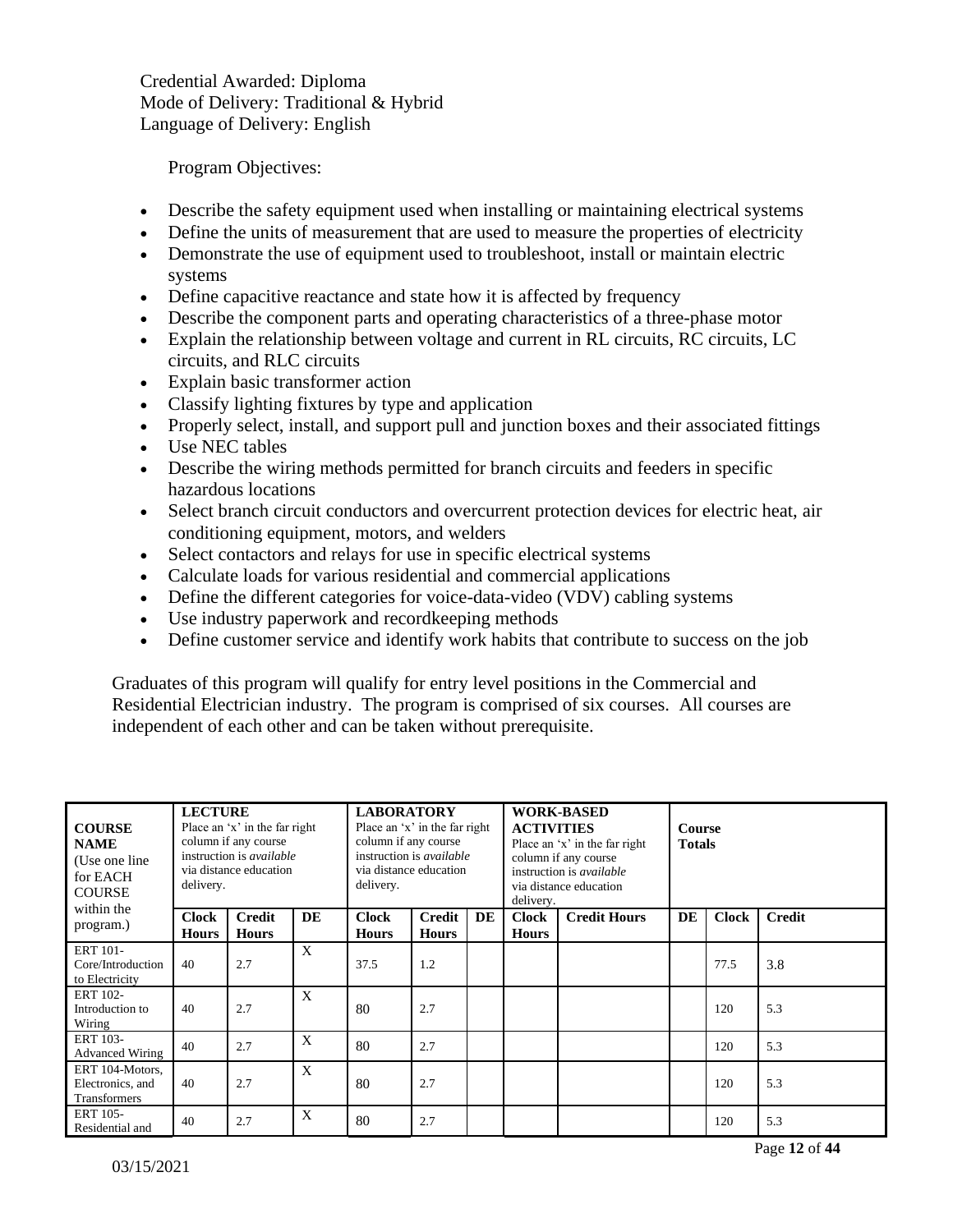| Commercial<br>Systems                                 |     |     |             |       |      |  |  |       |      |
|-------------------------------------------------------|-----|-----|-------------|-------|------|--|--|-------|------|
| ERT 106-<br>Special/Advanced<br>Electrical<br>Systems | 40  | 2.7 | $\tau$<br>A | 80    | 2.7  |  |  | 120   | 5.3  |
| <b>TOTAL ALL</b><br><b>COLUMNS</b>                    | 240 | 16  |             | 437.5 | 14.5 |  |  | 677.5 | 30.5 |

# Advanced Electrical and Renewable Energy Technician Program

Length: 912 Clock Hours; Instructional Month: Approximately 9.5 Program Semester Credits: 44 Credential Awarded: Diploma Mode of Delivery: Traditional & Hybrid Language of Delivery: English

Program Objectives:

- Describe the safety equipment used when installing or maintaining electrical systems
- Define the units of measurement that are used to measure the properties of electricity
- Demonstrate the use of equipment used to troubleshoot, install or maintain electric systems
- Define capacitive reactance and state how it is affected by frequency
- Describe the component parts and operating characteristics of a three-phase motor
- Explain the relationship between voltage and current in RL circuits, RC circuits, LC circuits, and RLC circuits
- Explain basic transformer action
- Classify lighting fixtures by type and application
- Properly select, install, and support pull and junction boxes and their associated fittings
- Use NEC tables
- Describe the wiring methods permitted for branch circuits and feeders in specific hazardous locations
- Select branch circuit conductors and overcurrent protection devices for electric heat, air conditioning equipment, motors, and welders
- Select contactors and relays for use in specific electrical systems
- Calculate loads for various residential and commercial applications
- Define the different categories for voice-data-video (VDV) cabling systems
- Use industry paperwork and recordkeeping methods
- Define customer service and identify work habits that contribute to success on the job
- Introduction to Alternative Energy
- Installation of Solar Photovoltaic

Graduates of this program will qualify for entry level positions in the Commercial and Residential Electrician industry. The program is comprised of six courses. All courses are independent of each other and can be taken without prerequisite.

|                                                      | LECTURE                                               | LABORATORY                                            | <b>WORK-BASED</b> |                         |
|------------------------------------------------------|-------------------------------------------------------|-------------------------------------------------------|-------------------|-------------------------|
| <b>COURSE NAME</b><br>(Use one line for EACH COURSE) | Place an 'x' in the far right<br>column if any course | Place an 'x' in the far right<br>column if any course | <b>ACTIVITIES</b> | Course<br><b>Totals</b> |
|                                                      | instruction is <i>available</i>                       | instruction is <i>available</i>                       |                   |                         |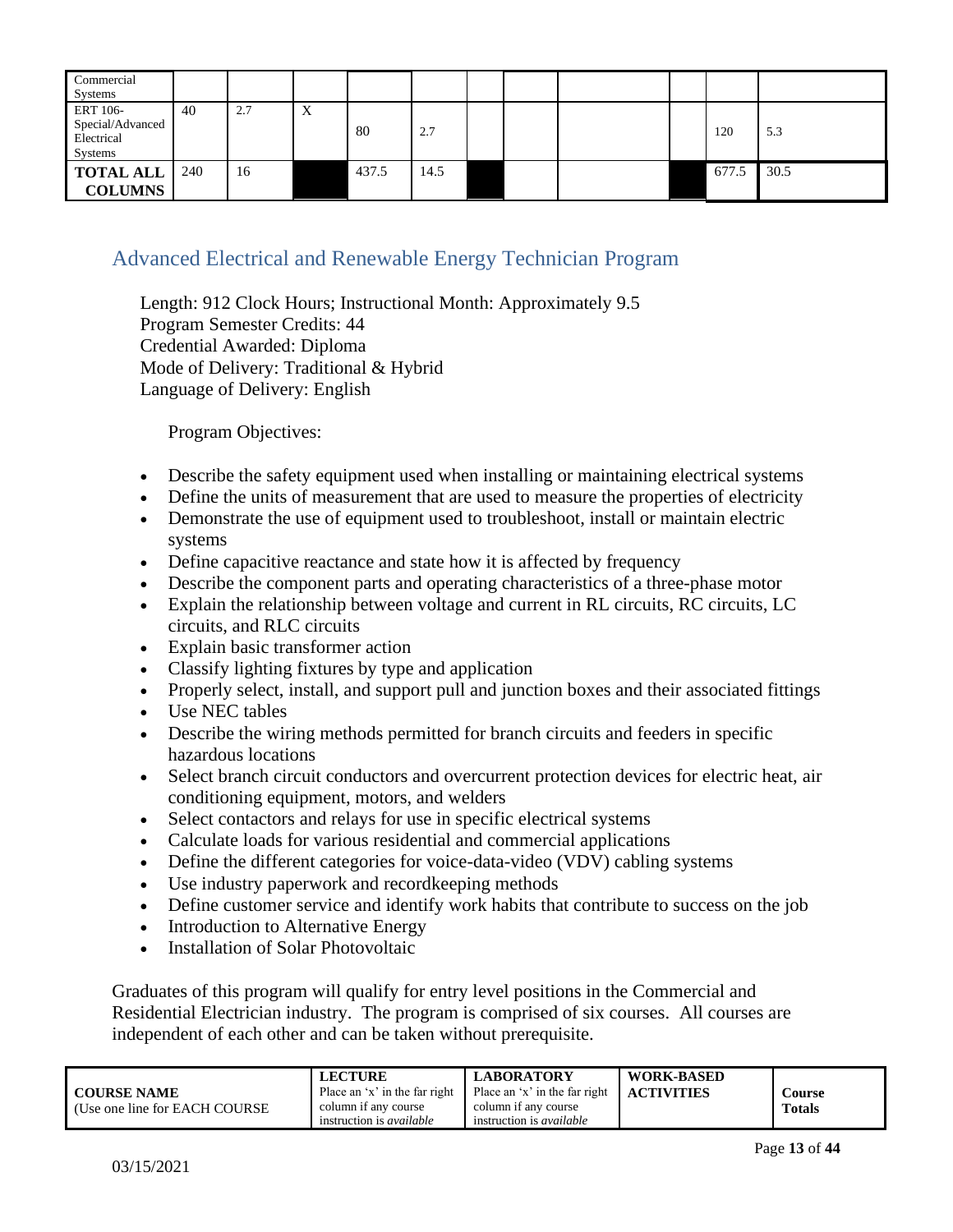| within the program.)                                                    | via distance education<br>delivery. |                               |                           | via distance education<br>delivery. |                               |    | Place an 'x' in the far right<br>column if any course<br>instruction is <i>available</i><br>via distance education<br>delivery. |                               |    |              |               |
|-------------------------------------------------------------------------|-------------------------------------|-------------------------------|---------------------------|-------------------------------------|-------------------------------|----|---------------------------------------------------------------------------------------------------------------------------------|-------------------------------|----|--------------|---------------|
|                                                                         | <b>Clock</b><br><b>Hours</b>        | <b>Credit</b><br><b>Hours</b> | DE                        | <b>Clock</b><br><b>Hours</b>        | <b>Credit</b><br><b>Hours</b> | DE | <b>Clock</b><br><b>Hours</b>                                                                                                    | <b>Credit</b><br><b>Hours</b> | DE | <b>Clock</b> | <b>Credit</b> |
| CORE 101-Core                                                           | 35                                  | 2.3                           | X                         | 37                                  | 1.2                           |    |                                                                                                                                 |                               |    | 72           | 3.4           |
| ELE 101-Introduction to Wiring                                          | 58                                  | 3.8                           | X                         | 62                                  | 2.1                           |    |                                                                                                                                 |                               |    | 120          | 5.9           |
| ELE 102 Wiring Advanced Wiring                                          | 58                                  | 3.8                           | X                         | 62                                  | 2.1                           |    |                                                                                                                                 |                               |    | 120          | 5.9           |
| <b>ELE</b><br>Electronics,<br>103-Motors,<br>and<br><b>Transformers</b> | 58                                  | 3.8                           | $\boldsymbol{\mathrm{X}}$ | 62                                  | 2.1                           |    |                                                                                                                                 |                               |    | 120          | 5.9           |
| ELE 104-Residential and Commercial<br><b>Systems</b>                    | 58                                  | 3.8                           | $\boldsymbol{X}$          | 62                                  | 2.1                           |    |                                                                                                                                 |                               |    | 120          | 5.9           |
| ELE 105-Special/Advanced Electrical<br><b>Systems</b>                   | 58                                  | 3.8                           | $\boldsymbol{X}$          | 62                                  | 2.1                           |    |                                                                                                                                 |                               |    | 120          | 5.9           |
| <b>ERE 101-Alternative Energy</b>                                       | 58                                  | 3.8                           | X                         | 62                                  | 2.1                           |    |                                                                                                                                 |                               |    | 120          | 5.9           |
| ERE 102-Solar Photovoltaic Systems<br>Installer                         | 58                                  | 3.8                           | $\mathbf{X}$              | 62                                  | 2.1                           |    |                                                                                                                                 |                               |    | 120          | 5.9           |
| <b>TOTAL ALL COLUMNS</b>                                                | 438                                 | 28.8                          |                           | 474                                 | 15.9                          |    |                                                                                                                                 |                               |    | 912          | 44.8          |

## <span id="page-13-0"></span>**Students who use VA funding cannot register for Hybrid or Online programs.**

## Program Costs

## **Blended Hybrid Residential & Commercial Heating, Ventilation & Air Conditioning & Commercial Refrigeration Certificate Program 720 hours, 24 hr/wk, 8 months (30 weeks)\*, 32 semester credits**

|                     | <b>Blended</b> |  |
|---------------------|----------------|--|
| <b>Registration</b> | \$100.00       |  |
| <b>Tuition</b>      | \$14,395.00    |  |
| <b>Books</b>        | \$500.00       |  |
| <b>Total Cost</b>   | \$14,995.00    |  |

## **Residential Heating, Ventilation & Air Conditioning Certificate Program 360 hours, 24 hr/wk, 4 months (16 weeks)\*, 15 semester credits**

|                   | <b>Blended</b> |  |
|-------------------|----------------|--|
| Registration      | \$100.00       |  |
| Tuition           | \$8,395.00     |  |
| <b>Books</b>      | \$500.00       |  |
| <b>Total Cost</b> | \$8,995.00     |  |

**Full-time Residential & Commercial Heating, Ventilation & Air Conditioning & Commercial Refrigeration Certificate Program 720 hours, 24 hr/wk, 8 months (30 weeks)\*, 32 semester credits**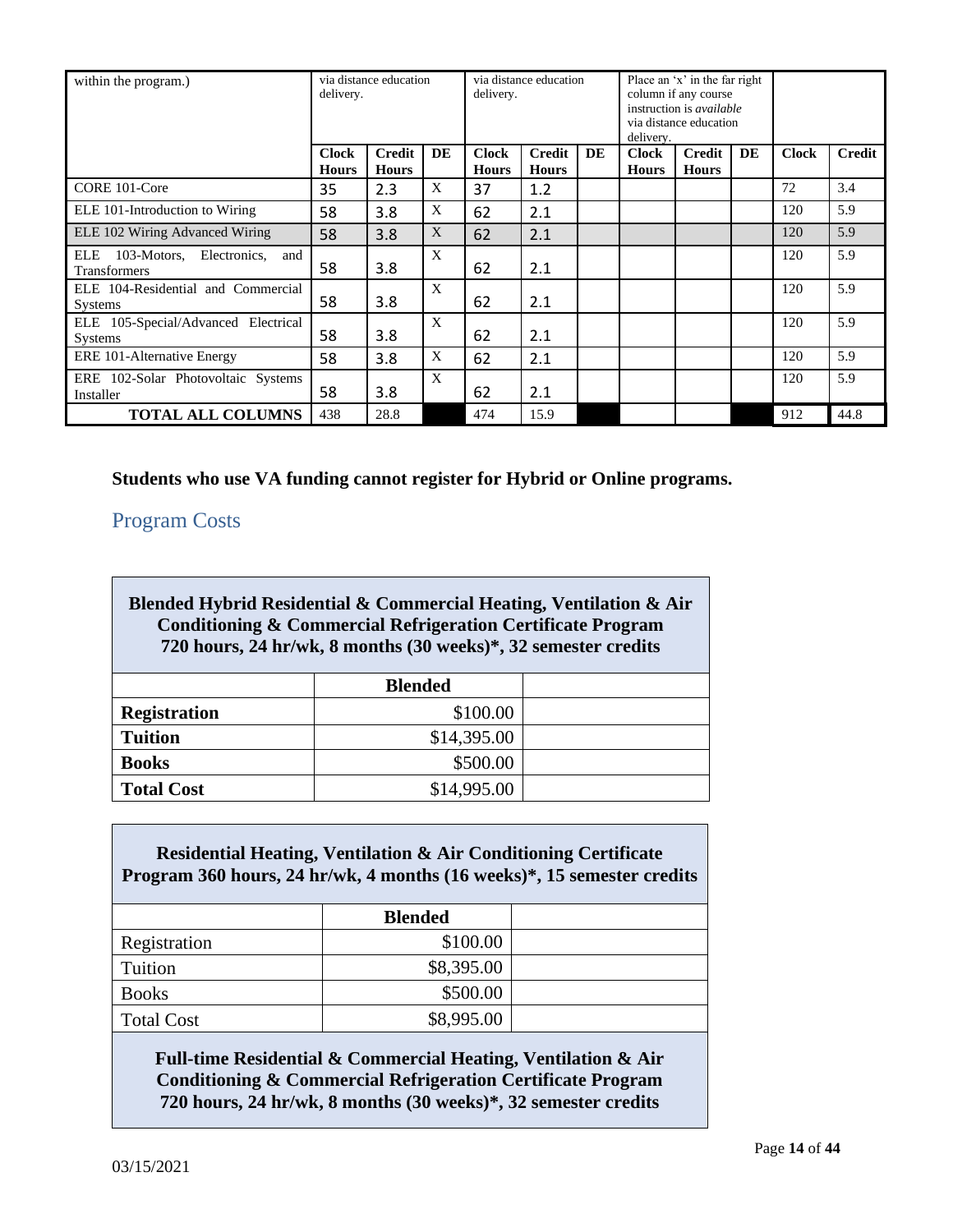|                   | <b>Traditional</b> |
|-------------------|--------------------|
| Registration      | \$100.00           |
| Tuition           | \$14,395.00        |
| <b>Books</b>      | \$500.00           |
| <b>Total Cost</b> | \$14,995.00        |

## **Hybrid Advanced Electrical Technician Certificate Program 677.5 hours, 24 hr/wk, 8 months (30 weeks)\*, 28.5 semester credits**

|                   | <b>Blended</b> |  |
|-------------------|----------------|--|
| Registration      | \$100.00       |  |
| Tuition           | \$14,395.00    |  |
| <b>Books</b>      | \$500.00       |  |
| <b>Total Cost</b> | \$14,995.00    |  |

| <b>Full time Advanced Electrical Technician Certificate Program</b><br>677.5 hours, 24 hr/wk, 8 months (30 weeks)*, 28.5 semester credits |                    |  |  |  |  |
|-------------------------------------------------------------------------------------------------------------------------------------------|--------------------|--|--|--|--|
|                                                                                                                                           | <b>Traditional</b> |  |  |  |  |
| Registration                                                                                                                              | \$100.00           |  |  |  |  |
| Tuition                                                                                                                                   | \$14,395.00        |  |  |  |  |
| <b>Books</b>                                                                                                                              | \$500.00           |  |  |  |  |

Total Cost 14,995.00

| <b>Hybrid Advanced Electrical and Renewable Energy Technician</b><br>Program<br>912 hours, 24 hr/wk, 9.5 months (38 weeks)*, 44 semester credits |                |  |  |  |  |
|--------------------------------------------------------------------------------------------------------------------------------------------------|----------------|--|--|--|--|
|                                                                                                                                                  | <b>Blended</b> |  |  |  |  |
| Registration                                                                                                                                     | \$100.00       |  |  |  |  |
| Tuition                                                                                                                                          | \$14,395.00    |  |  |  |  |
| <b>Books</b>                                                                                                                                     | \$500.00       |  |  |  |  |
| <b>Total Cost</b>                                                                                                                                | \$14,995.00    |  |  |  |  |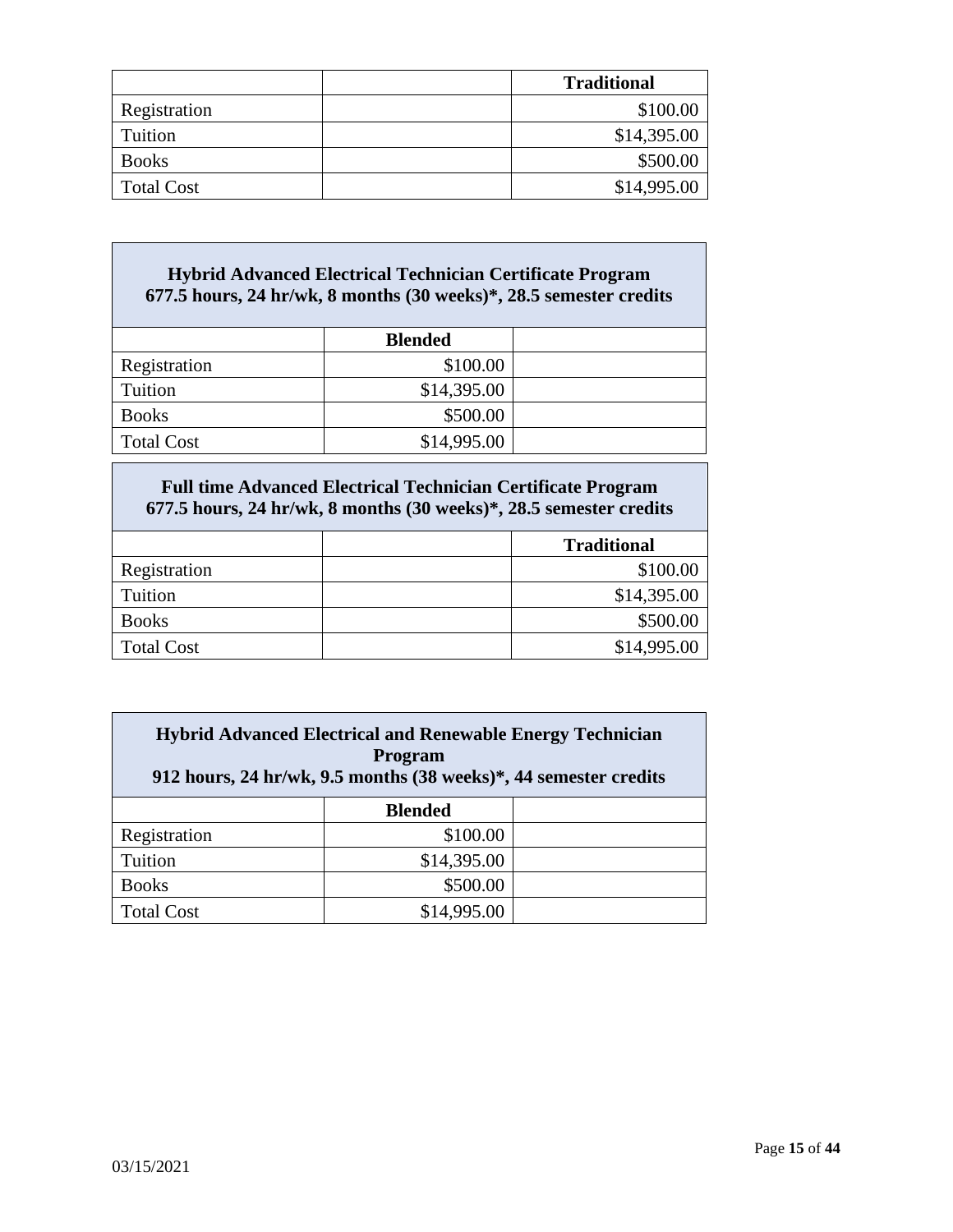| <b>Full Time Advanced Electrical and Renewable Energy Technician</b><br><b>Program</b><br>912 hours, 24 hr/wk, 9.5 months (38 weeks)*, 44 semester credits |                    |  |  |  |
|------------------------------------------------------------------------------------------------------------------------------------------------------------|--------------------|--|--|--|
|                                                                                                                                                            | <b>Traditional</b> |  |  |  |
| Registration                                                                                                                                               | \$100.00           |  |  |  |
| Tuition                                                                                                                                                    | \$14,395.00        |  |  |  |
| <b>Books</b>                                                                                                                                               | \$500.00           |  |  |  |
| <b>Total Cost</b>                                                                                                                                          | \$14,995.00        |  |  |  |

# **Blended Hybrid Medical Assistant Diploma Program 900 hours, 24 hr/wk, 10 months (38 weeks)\*, 52 quarter credits**

|                   | <b>Blended</b> |  |
|-------------------|----------------|--|
| Registration      | \$100.00       |  |
| Tuition           | \$14,395.00    |  |
| Books/Supplies    | \$500.00       |  |
| <b>Total Cost</b> | \$14,995.00    |  |

| <b>Full time Medical Assistant Diploma Program</b><br>900 hours, 24 hr/wk, 10 months (38 weeks)*, 52 quarter credits |                    |  |  |  |  |
|----------------------------------------------------------------------------------------------------------------------|--------------------|--|--|--|--|
|                                                                                                                      | <b>Traditional</b> |  |  |  |  |
| Registration                                                                                                         | \$100.00           |  |  |  |  |
| Tuition                                                                                                              | \$14,395.00        |  |  |  |  |
| <b>Books/Supplies</b>                                                                                                | \$500.00           |  |  |  |  |
| <b>Total Cost</b>                                                                                                    | \$14,995.00        |  |  |  |  |

**Agency & Agency-referred students may have a discounted tuition.**

**Current interest charged for self-pay students must be stated and disclosed on the enrollment agreement prior to student enrollment.** 

<span id="page-15-0"></span>**\*The stated length months and weeks are an estimate.** 

## Retaking failed courses

Students will only be allowed to repeat courses as required by ACI due to academic problems or attendance violations, and only as scheduling permits. Students are permitted to repeat courses under the following conditions:

\* Students who previously passed a course may only repeat that course one additional time (two total attempts).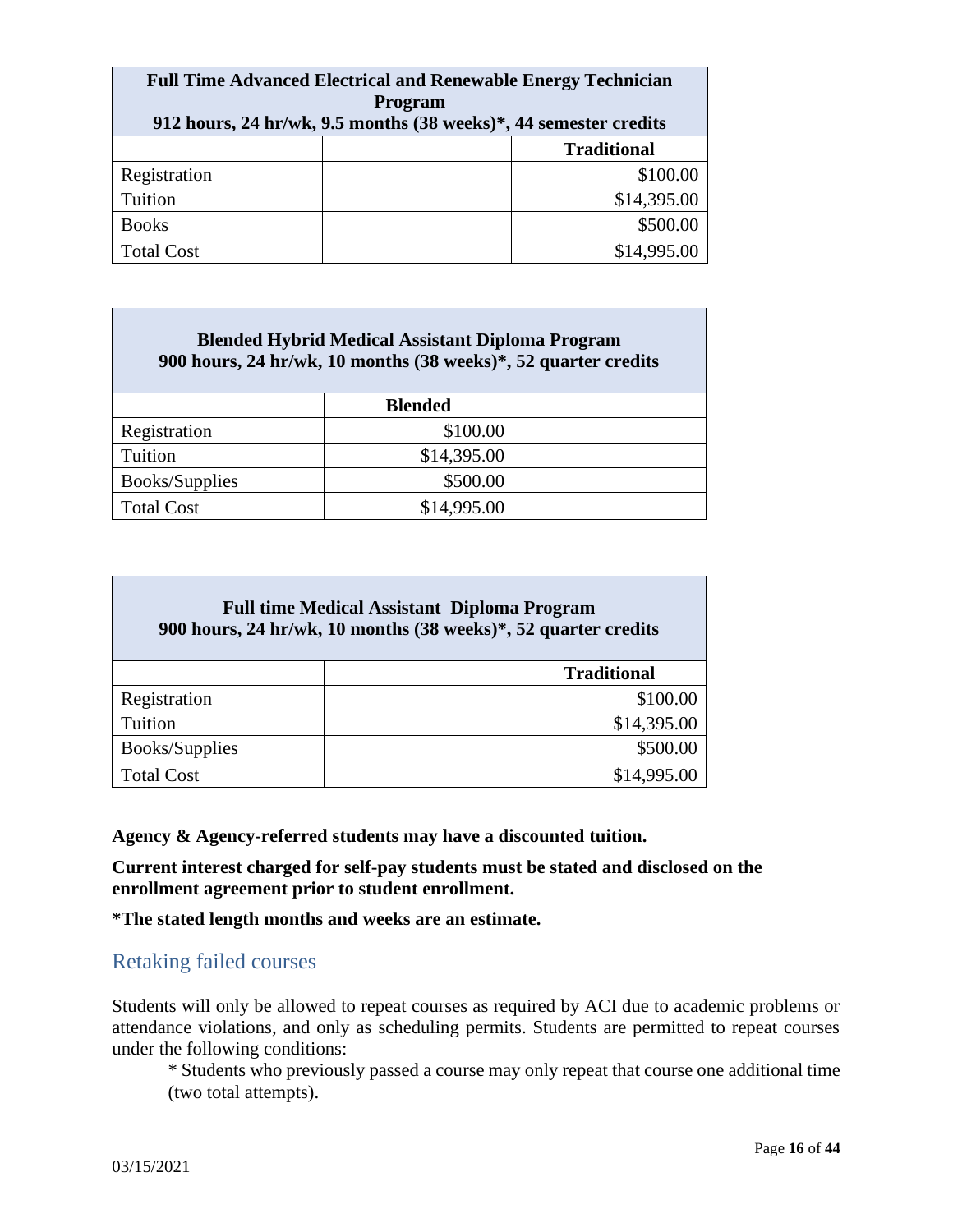\* Students who have attempted but not passed a course may repeat the course two additional times (three total attempts).

\*The highest grade received on the repeated courses becomes the final grade and supersedes all other grades for that course. It will replace all other grades for that course in the CGPA calculation.

\* All final grades are reflected on the official transcript; repeated courses are designated by "\*\*".

\*Students who do not successfully pass a required course three times will be dismissed from the program. Students dismissed from a program for failing a required course three times cannot be readmitted into the same program or into another program that requires the same course.

\* All program-specific grading requirements and restrictions on course repeats stipulated by state regulatory and accrediting bodies or the campus catalog must be followed.

\* Repeated courses must be paid for by the student.

## <span id="page-16-0"></span>Tuition Payment

Prior to enrolling at the Institution, all applicants are encouraged to explore the availability of financial funding through state agencies and the Veterans Administration. Financial assistance information and application assistance are provided to help each student and his/her family clearly understand their financial situation before entering into a contractual agreement. Payment plans are available for self-pay students.

## <span id="page-16-1"></span>Admissions Requirements

- 1) Applicants must be 18 years old or older
- 2) Applicants must complete an Application for Admissions
- 3) Applicants must have a Diploma or GED, or take and pass an entrance exam\*
- 4) Applicants must speak English or Spanish or take and pass an entrance exam (ESL programs are available to students so that they are able to improve their English and be able to pass the Entrance Exam and enter the English language trade classes)
- 5) Applicants desiring to enroll in blended courses will be required to complete a Distance Learning Assessment to confirm they are well suited for online coursework
- 6) Applicants must meet with an Admissions Representative to determine the type of class schedule that will best meet the applicant's objectives, and sign an enrollment agreement
- 7) FSA applicants must have valid proof of successful completion of high school as evidenced by any of the items on the following non-exhaustive list:
	- 1. Copy of the student's valid high school diploma or G.E.D. certificate (or equivalent)
		- i. In mitigating circumstances, as an alternate to show proof of completion of high school, an official high school transcript (bearing signature of a high school official) listing the student's graduation date
		- ii. Austin Career Institute accepts online diplomas when the **diploma** comes from an **online school** that has accreditation from the proper regional board.
		- iii. Have evidence of completion of home schooling that state law treats as a home or private school; or a copy of state-issued credential for secondary school completion if homeschooled (if applicable)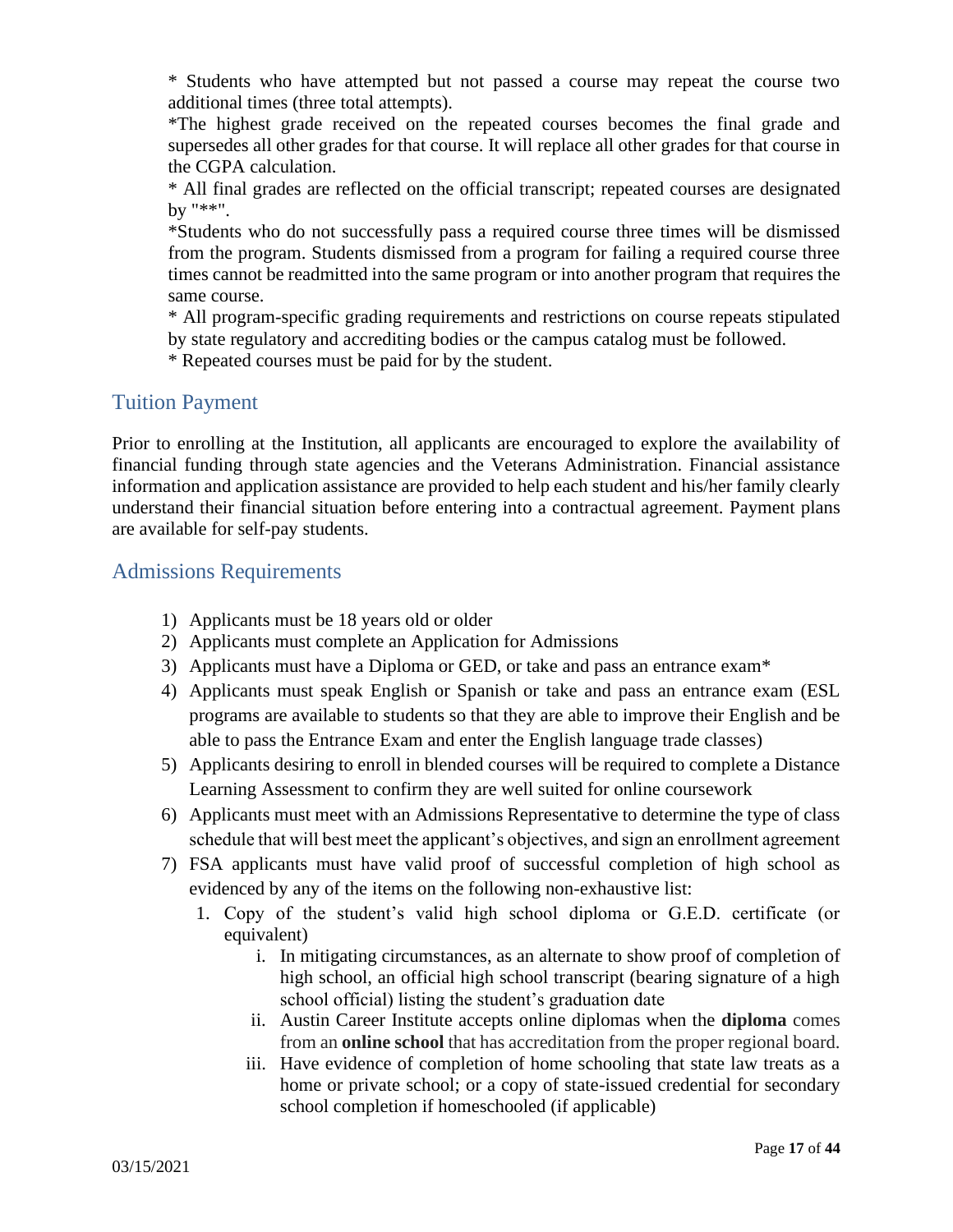- iv. An academic transcript of a student who has successfully completed at least a two-year program that is acceptable for full credit towards an Associates or Bachelor's degree
- v. Any foreign diploma must be verified for high school completion by an approved outside agency that is qualified to translate into English in order to confirm the academic equivalence to a U.S. High School Diploma
- vi. A former member of the military who is unable to obtain documentation of his or her high school diploma (or its recognized equivalent), an institution may accept as alternative documentation a DD Form 214—Certificate of Release or Discharge From Active Duty— if the DD Form 214 indicates the individual is a high school graduate or equivalent.

\*For students not using Title IV funding, ACI has developed an entrance exam which has proven successful in determining an applicant's ability to successfully understand and complete the requirements of the programs offered. A minimum passing score of 70% is required. Applicants who fail the exam will be allowed to retake the exam in 24 hours. A third attempt at the exam will be provided one week following the second exam attempt. A fourth attempt at the exam will not be provided for 1 month following the third attempt.

## HOME SCHOOLING

To receive FSA Funds, a student must be qualified to study at the post-secondary level. A student qualifies if they:

- Have a high school diploma (for qualifying international students, it must be equivalent to a U.S. high school diploma)
- Have a recognized equivalent of a high school diploma, such as a general educational development or GED certificate or other state sanctioned test or diploma –equivalency certificate
- Have completed homeschooling at the secondary level as defined by state law; or
- Have completed secondary school education in a homeschool setting, which qualifies for an exemption from compulsory attendance requirements under state law, as Texas state law does not require a homeschooled student to receive a credential for their education.
- A student may self-certify on the FAFSA that she / he has received a high school diploma or high school equivalency certificate or that she / he has completed secondary school through homeschooling as defined by state law. If a student indicates that she / he has a diploma or high school equivalency certificate, Austin Career Institute is required to ask for copy of the diploma or high school equivalency certificate and not rely on the student's self-certification alone.
- ACI identifies the validity of school by calling/searching; request transcript from the school to verify the authenticity of the diploma; verify the school's accreditation body; research of other institutions who also accept this diploma

## <span id="page-17-0"></span>Admissions Process

Interested applicants can call or visit ACI to set up an appointment with an Admissions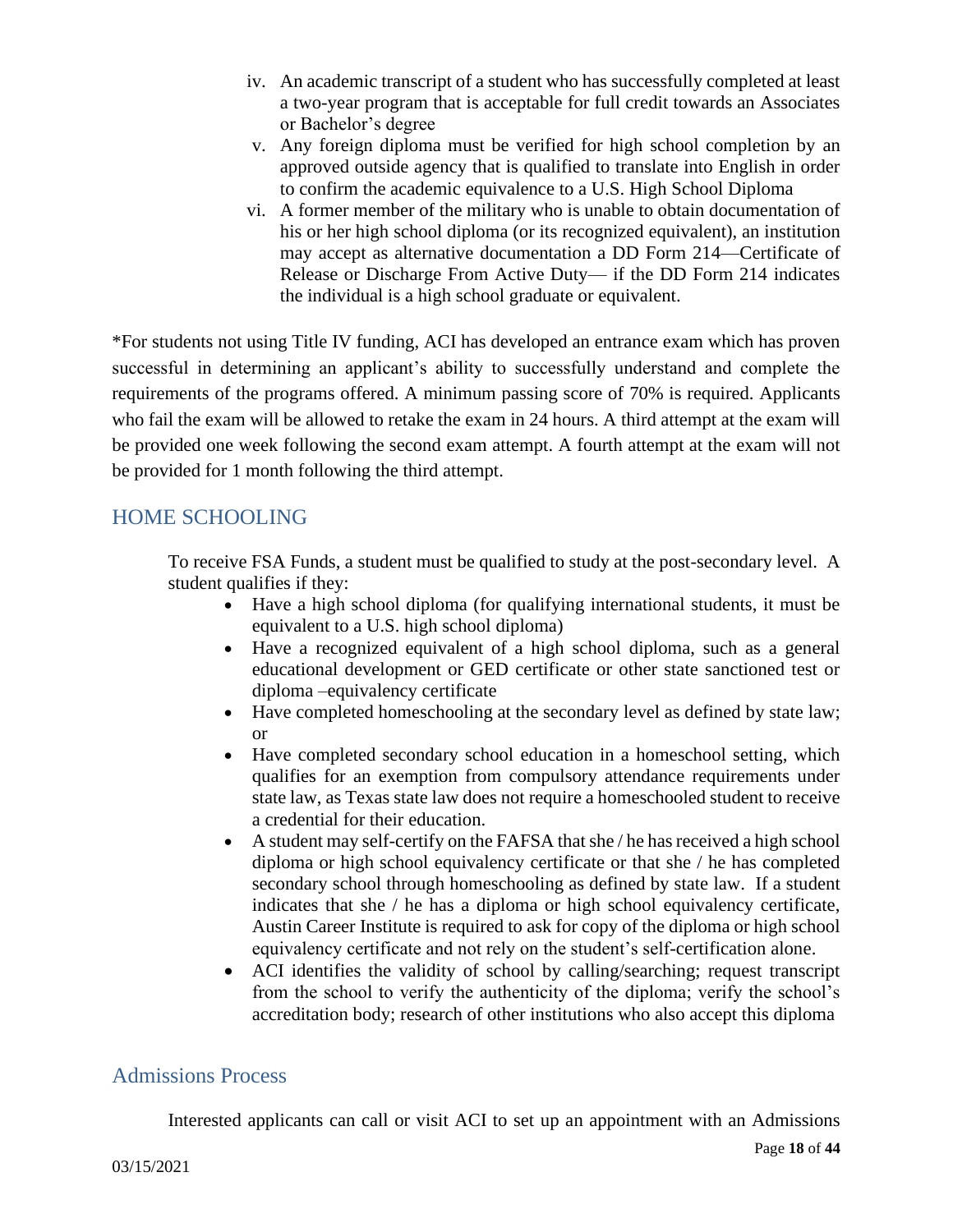Representative. Applicants are encouraged to visit to see the facilities firsthand, and meet the staff.

During the admissions appointment, the programs offered, the admissions requirements, program costs and the catalog will be reviewed with the applicant. Applicants will also need to take the Distance Learning Assessment.

Only after the applicant has satisfied all the admissions requirements will the applicant be provided an enrollment agreement. The enrollment agreement is the contract between the applicant and ACI. The enrollment agreement lists the program description, the program hours, class schedule, academic delivery and cost for program completion.

The applicant becomes a student only after the enrollment agreement has been accepted by ACI.

| Month            | <b>M-TH HVAC-R</b><br>Evening |     |           | <b>M/T MA</b> |           | <b>MTuW HVAC-R</b><br><b>MWSat HVAC-R</b><br><b>Morning</b> |           |     | <b>M-TH Electrical</b><br>Evening |     | <b>ThFriSat HVAC-R</b><br><b>Morning</b> |     |
|------------------|-------------------------------|-----|-----------|---------------|-----------|-------------------------------------------------------------|-----------|-----|-----------------------------------|-----|------------------------------------------|-----|
| January          | 1/5/21                        | 103 | 1/25/21   | <b>MA107</b>  | 1/4/2021  | 104                                                         | 1/5/2021  | 105 | 1/27/21                           | 102 |                                          |     |
| <b>February</b>  | 2/10/2021                     | 104 | 2/16/21   | <b>MA0101</b> | 2/10/2021 | 105                                                         | 2/10/2021 | 106 |                                   |     | 2/11/2021                                | 106 |
| <b>March</b>     | 3/24/2021                     | 105 | 3/22/21   | <b>MAO102</b> | 3/22/21   | 106                                                         | 3/24/21   | 101 | 3/3/21                            | 103 | 3/25/21                                  | 101 |
| April            | 4/28/21                       | 106 | 4/6/21    | <b>MA101</b>  | 4/26/21   | 101                                                         | 4/28/21   | 102 | 4/14/21                           | 104 | 4/29/21                                  | 102 |
| May              |                               |     | 5/3/21    | <b>MA102</b>  |           |                                                             |           |     | 5/19/21                           | 105 |                                          |     |
|                  |                               |     | 5/25/21   | MA103         |           |                                                             |           |     |                                   |     |                                          |     |
| June             | 6/3/21                        | 101 | 6/22/21   | <b>MA104</b>  | 6/2/21    | 102                                                         | 6/7/21    | 103 | 6/24/21                           | 106 | 6/3/21                                   | 103 |
| July             | 7/12/21                       | 102 | 7/20/21   | MA105         | 7/10/2021 | 103                                                         | 7/13/21   | 104 |                                   |     | 7/8/21                                   | 104 |
| August           | 8/16/21                       | 103 | 8/16/2021 | <b>MA106</b>  | 8/14/21   | 104                                                         | 8/17/21   | 105 | 8/2/21                            | 101 | 8/12/21                                  | 105 |
| <b>September</b> | 9/21/21                       | 104 | 9/13/2021 | <b>MA107</b>  | 9/20/21   | 105                                                         | 9/22/21   | 106 | 8/24/202                          | 102 | 9/16/21                                  | 106 |
| <b>October</b>   |                               |     | 10/5/21   | <b>MAO101</b> |           | 106                                                         |           |     | 9/28/21                           | 103 |                                          |     |
| <b>November</b>  |                               |     |           |               |           | 101                                                         |           |     |                                   |     |                                          |     |
| <b>December</b>  |                               |     |           |               |           |                                                             |           |     |                                   |     |                                          |     |

## <span id="page-18-0"></span>2021 Academic Calendar (Start Dates)

# Recognized Holidays

## *ACI Holiday Class Closure*

- New Year's Day
- Spring Break Week
- Memorial Day and previous weekend
- Independence Day
- Labor Day and previous weekend
- Veteran's Day
- Thanksgiving Day and the day after Thanksgiving
- Christmas Eve through New Year's Eve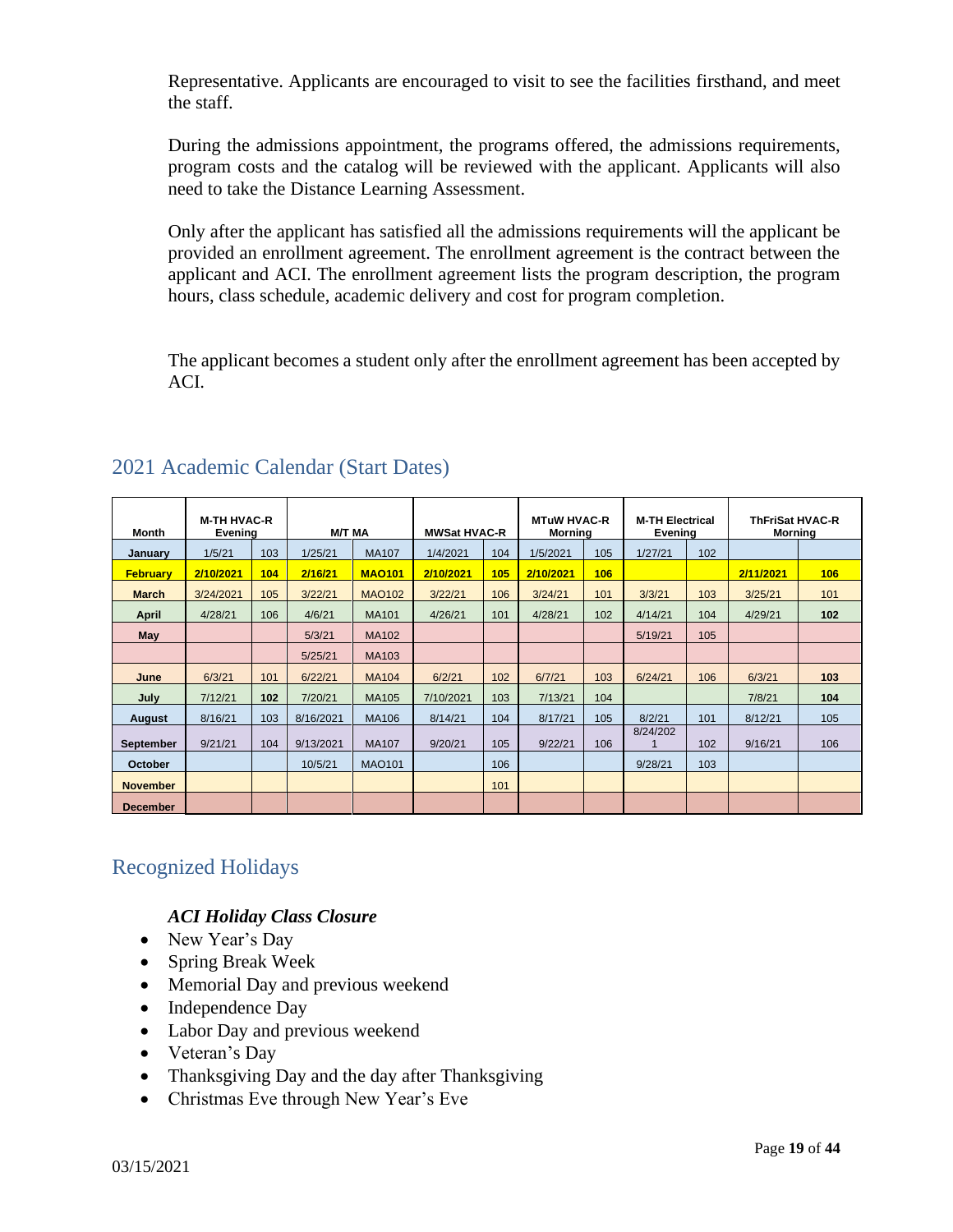## *ACI Holiday Office Closure*

- New Year's Day
- Memorial Day
- Independence Day
- Labor Day
- Thanksgiving Day and the day after Thanksgiving
- Christmas Eve, Christmas Day, New Year's Eve

Holidays listed above that fall on a weekend will be observed both the day of and either the Friday before or the Monday after.

Note: Class schedules are extended for holidays, so that the total hours of instruction for each class is provided.

## Class Schedule

#### **Traditional**

Students in the full-time program will attend class for 24 hours of instruction each week.

The session hours for traditional instruction are as follows:

**Monday –Friday Weekends**

| $6:00am$ to 12:00pm                   | Saturdays 7:00am to 7:30pm          |
|---------------------------------------|-------------------------------------|
| 11:00am to $5:00$ pm                  | (Saturday 12:00pm to 12:30pm lunch) |
| $5:00 \text{pm}$ to $11:00 \text{pm}$ | Sundays 7:00am to 1:00pm            |

A ten-minute break will be taken every after every fifty minutes of instruction.

#### **Hybrid**

Students will attend three days per week of traditional instruction (12.5 hours instruction), and two days on-line (11.5 hours of on-line instruction), for a total of 24 hours of instruction each week. For more information please see ACI's Distance Education Policy on our website https://www.austincareerinstitute.edu/Consumerinfo.html.

## Course Sequences and Frequency

Modules are taught in a wheel. For example, the HVAC Certificate Program, CRT 101, is followed by CRT 102, which is then followed by CRT 103, until all 6 modules have been taught. Once the last module is taught the wheel starts over with CRT 101. Students may start at the beginning of any module, as each module is self-standing (no pre-requisites). If a student fails a module, the student cannot retake the module until it is scheduled to be offered again.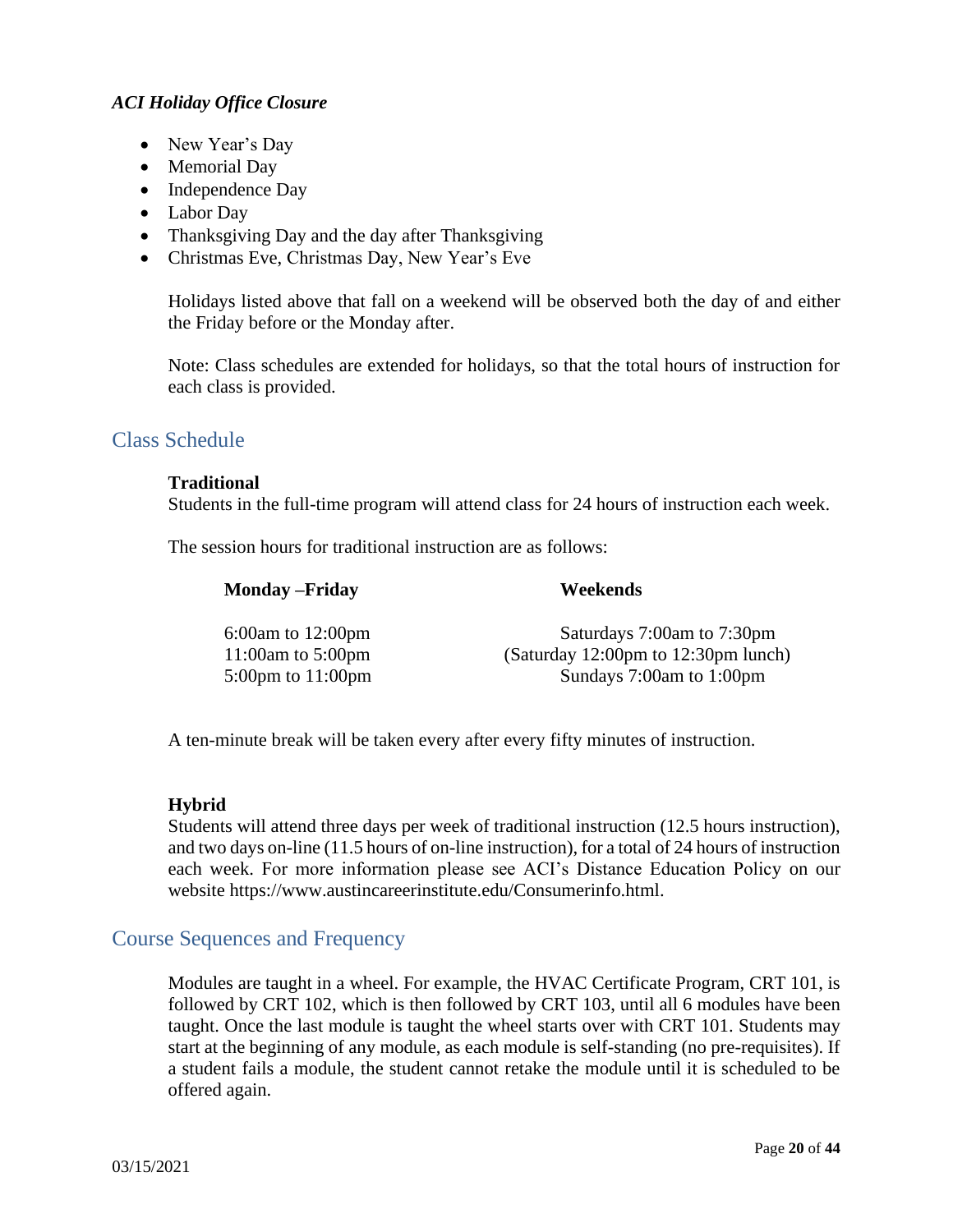## <span id="page-20-0"></span>Academic Delivery

Programs will be delivered in some combination of classroom, lab, and online instruction. The Institute's online platform is located at: www.nccerconnect.com. Programs are taught by qualified instructors. ACI's online course is a specialized Internet-based application presented to both the students and the instructor. Unlike traditional classroom instruction, which often relies on improvisation driven by a desire to cover the material, The Institute's online courses are fully developed and realized before the first lesson ever takes place. Following enrollment, students will have access to the following support services:

- Orientation to the campus
- Orientation to the traditional and digital classroom
- Technology and Equipment Requirements for Digital Instruction

In order to enroll in a program with a digital instruction component, students must have access to a computer with the minimum requirements.

## <span id="page-20-1"></span>Online Student Identity Authentication and Privacy

The online classroom has restricted access and is a password protected electronic environment. Prior to entering, an online student's identity must be verified by way of an assigned unique login and password that is provided to each student upon enrollment and class registration. Verification of student information is provided at no extra cost to the student. Student identity will be maintained in a private format by ACI in accordance with established institutional privacy and confidentiality policies, with access provided only to agents of ACI who require immediate and necessary use of the information to fulfill the various activities. It is the student's responsibility to strictly preserve the privacy of their login and password information. Students are prohibited from sharing login and password information. Any such intentional comprise of the integrity of the privacy of a student's login and/or password (i.e., sharing of this information) will result in the student being subject to immediate termination from ACI. In the event a student believes the privacy associated with their login and password information has been comprised, they are required to contact school officials for an immediate reset of their information. This is also done at no extra cost to the student.

ACI's application for admission requires a driver's license number, which may be used for identity verification. Several other measures assist in verifying that the individual submitting work online is the enrolled student appearing for traditional lab work. For example, quizzes may be given in any lab course, in class.

## <span id="page-20-2"></span>Technology Requirements for Online Coursework

The minimum computer requirements for participation in online coursework are as follows: The Institution will assess a prospective student's ability to be successful in a digital instruction environment using the following assessments, prior to admission:

• Student must complete an online assessment to determine if digital instruction is a good fit for them. Additionally, as part of the admission process for programs that have a digital learning component, students are required to attest to certain competencies in the use of technology. Students must have the following skills:

• Ability to use e-mail to correspond with faculty, staff, and students.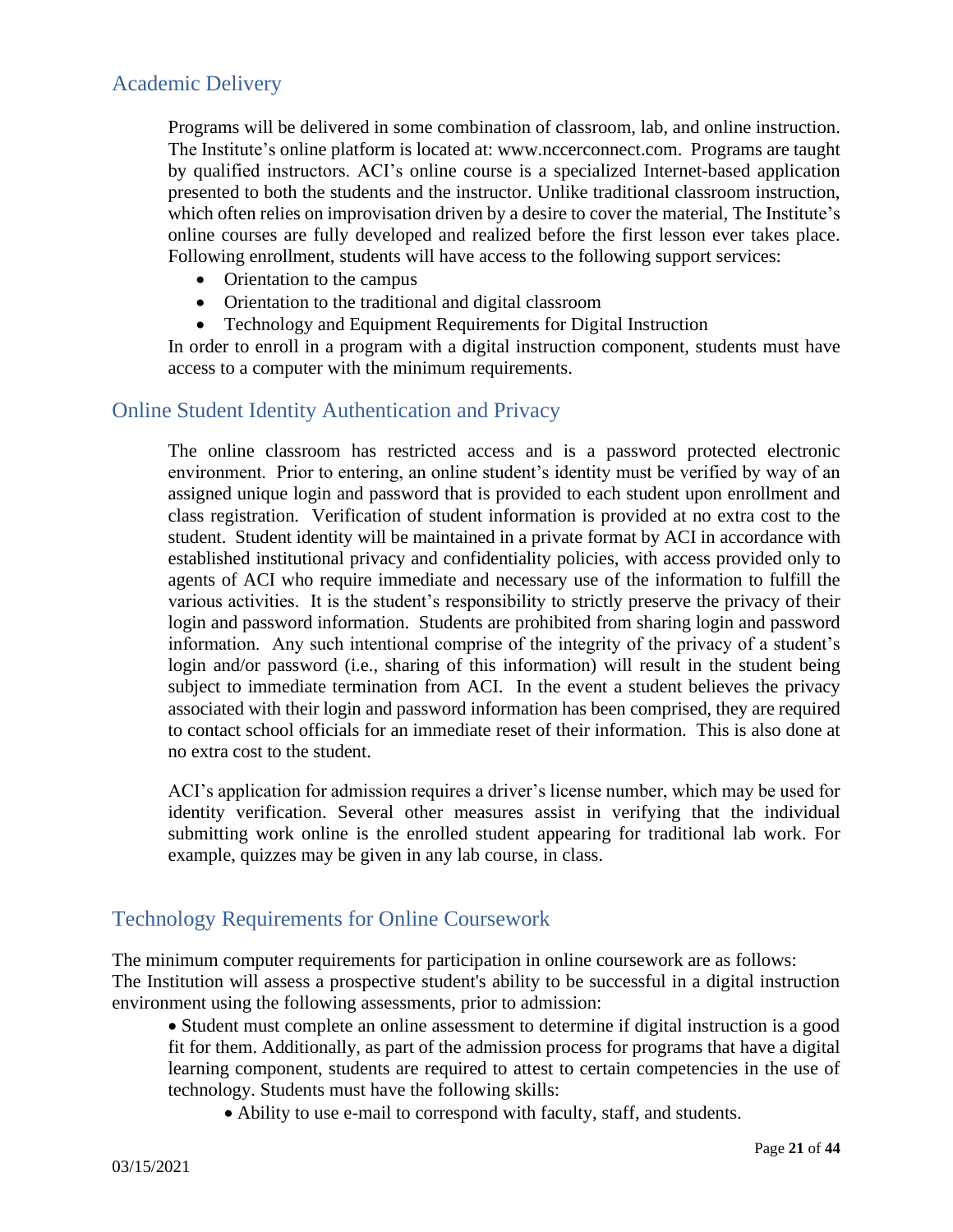• Ability to access, create, and save documents in Microsoft Office formats. At a minimum, students must be familiar with Microsoft Word

• Ability to browse the Web, including downloading and installing common plugins (listed in the Technology and Equipment Requirements for Digital Instruction section of this catalog) and configuring common browser options

• Student must have ability to configure and run applications, including an antivirus application, to ensure that the student's system is secure and transmitted files are virus free. Students that enroll in an online program must have the following minimum technology requirements:

- o A functioning email addresses
- o Access to Microsoft 2010 or Microsoft Office 365
- o Intel I3 Processor or higher
- o A monitor capable of displaying 1024x768 at 16bit color
- o Minimum 4 GB of RAM
- o High-speed Internet access on LAN connection (DSL or faster)
	- Wireless connection  $(802.11n \text{ or } ac)$
	- While dial-up may work, it may not be suitable for many applications
- o A supported web browser
	- Mozilla Firefox, version 37 or greater
	- Internet Explorer, version 10 or greater
	- Safari, version 6 or greater
- o Sound card and computer speakers to listen to audio presentations
- o Headset/microphone
- o Adobe Flash, version 17 or greater
- o Adobe Reader, version DC
- o Java, version 8 or greater

ACI has computers at student disposal to be used at the school. These computers will meet the minimum requirements listed above.

#### <span id="page-21-0"></span>Financial Aid

ACI is currently provisionally certified to participate in Title IV Federal Financial Aid Programs.

Students who intend to use VA Benefits (GI Bill®) can only register for traditional programs.

- o The student's Title IV loans (if applicable) will enter into repayment 6 months from the students last date of attendance.
- o Any consumer loan repayment will be per the terms of the consumer loan.

## <span id="page-21-1"></span>Satisfactory Academic Progress Policy

Satisfactory Academic Progress (SAP) ensures that students are progressing through their program of study both academically and in a timely manner. To be considered as making satisfactory progress, a student must both maintain a minimum cumulative grade point average (CGPA) and completion rate (pace). The Satisfactory Academic Progress Policy is consistently applied to all students enrolled at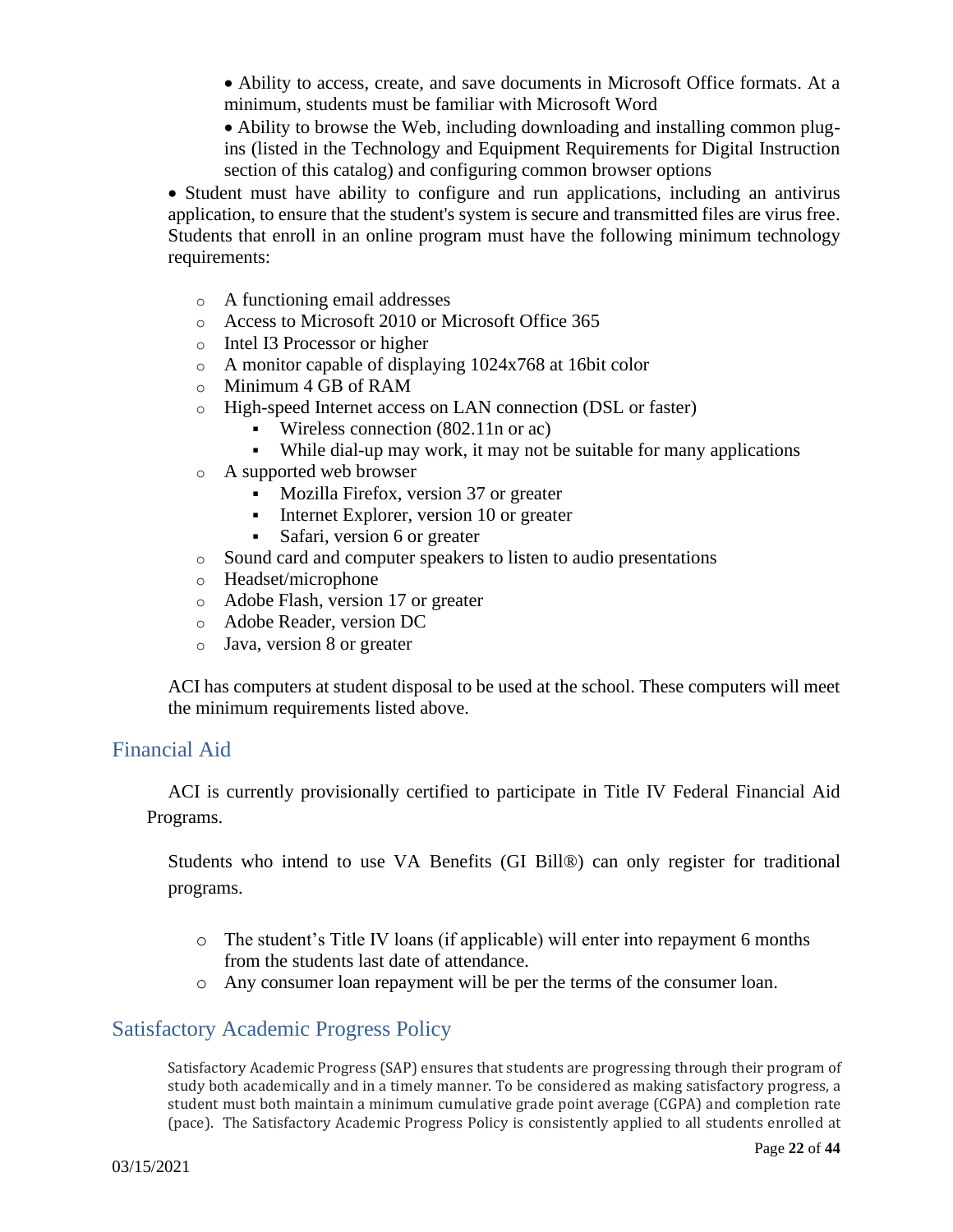the school. The SAP Policy is in the Consumer Information of the Austin Career Institute website [\(https://www.austincareerinstitute.edu/Consumerinfo.html\)](https://www.austincareerinstitute.edu/Consumerinfo.html) and the Catalog to ensure that all students receive a digital link prior to enrollment. The policy complies with the guidelines established by the United States Department of Education.

#### **Evaluation Period**

Students are evaluated for SAP at the end of each payment period for programs that are one academic year or less in length, at the point when the student's scheduled clock-hours for the payment period have elapsed, regardless of whether the student attended them. For programs of study longer than one academic year ACI evaluates SAP at end of each payment period.

These points are as follows for each program at ACI:

\***Medical Assistant**- 450 (actual) and 900 (actual) hours \***Residential & Commercial HVAC & Commercial Refrigeration** - 360 (actual) and 720 (actual) hours **Residential Heating, Ventilation AC** - 360 (actual) hours **Advanced Electrical Technician Certificate Program** - 338 (actual) and 677.5 (actual) hours **Advanced Electrical and Renewable Energy Technician Certificate Program** - 456 (actual) and 912 (actual) hours

If midpoint Title IV funding is scheduled as listed above for a program, it will not be drawn or disbursed until the student has successfully reached the midpoint hours. This means for the above programs the students must attend the minimum hours for funding to be drawn or disbursed.

Evaluations will determine if the student has met the minimum requirements for satisfactory academic progress.

#### **SAP Evaluation**

Each SAP evaluation includes evaluation of the qualitative (grade-based), quantitative (timerelated), and Maximum Time Frame standards.

Informal academic evaluation is performed after each unit of study which is called a module. Academic evaluation is not SAP and is not related to SAP, rather it is an internal measurement to ensure that students are on the correct path to complete their course successfully.

#### **MAXIMUM TIME FRAME**

Definition: Maximum time a student can receive Title IV aid to complete a program of study

The student must graduate within the Maximum Time Frame allowed which does not exceed 143% of the course length at ACI. The qualitative element used to determine academic progress is a reasonable system of grades as determined by assigned academic learning and attendance.

Maximum Time Frame Calculation example: 720 clock hour program is 30 weeks long 30 weeks X 143% = 43 weeks maximum time frame Quantitative measure (tied to maximum time frame) 30 weeks  $\div$  43 weeks = 70% (usually rounded to 70%)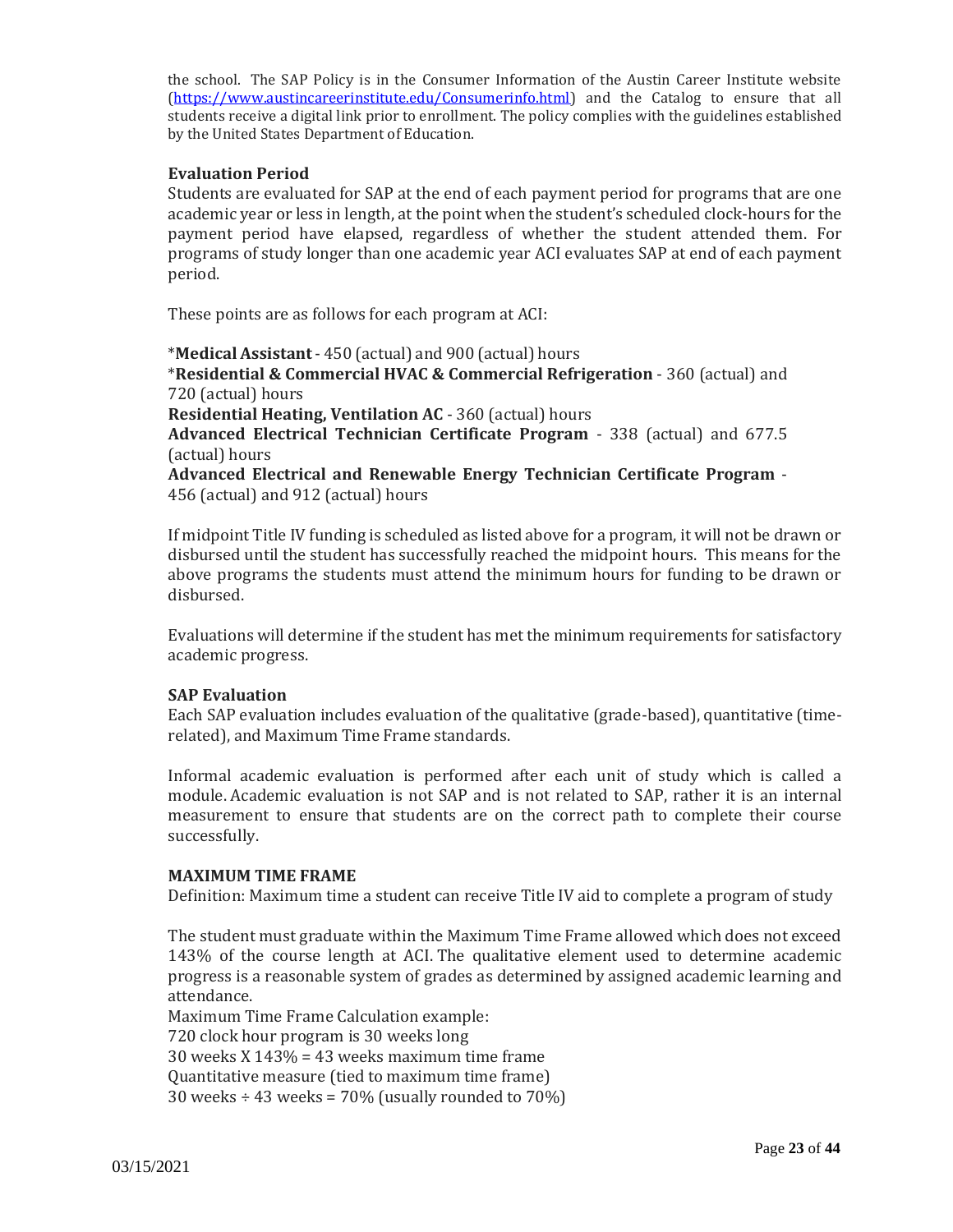Student Must complete 70% of clock hours and weeks each evaluation period to complete program in Maximum Time Frame

The maximum time for ACI does not exceed 143% of the course length allowed for students to complete each course at satisfactory academic progress is stated below:

| <b>COURSE</b>                                                                 | <b>ACTUAL HOURS/WEEKS/HOURS</b>                                                   | <b>MAX WEEKS/HOURS</b> |
|-------------------------------------------------------------------------------|-----------------------------------------------------------------------------------|------------------------|
| <b>Medical Assistant</b>                                                      | FT - 24 hrs/37.5 weeks/900 Hrs.                                                   | 54 weeks/1,287 hrs.    |
| Residential & Commercial HVAC &<br>Commercial Refrigeration                   | FT - 24 hrs/30 weeks)/720 Hrs.                                                    | 43 weeks/1,030 hrs.    |
|                                                                               | Residential Heating, Ventilation FT - 24 hrs/15 weeks)/360 Hrs.                   | 22.5 weeks/486 hrs.    |
|                                                                               | Advanced Electrical Techniques FT - 24 hrs/29 weeks)/677.5 Hrs. 42 weeks/969 hrs. |                        |
| Advanced Electrical and<br>Renewable Energy Technician<br>Certificate Program | FT - 24 hrs/38 weeks/912 Hrs.                                                     | 54 weeks/1,287 hrs.    |

The maximum time allowed for transfer students who need less than the full program requirements will be determined based on 70% of the scheduled contracted hours.

Students who have not completed the course within the maximum timeframe may continue as a student at the institution on a cash pay basis.

All programs are offered with delivery method of traditional and hybrid.

#### **QUANTITATIVE MEASURE (PACE)**

Definition: To measure progress toward program completion Pace of progression required to make sure student completes within maximum time frame and is calculated as shown below:

- For clock-hours, evaluating cumulative clock hours under the quantitative measure expressed in calendar time
- Successfully completed clock hours ÷ Scheduled clock hours ≥ 70%
- ACI uses standard rounding rules when calculating percentages under the program quantitative measurement.

Example –66.5% could be rounded up to 67%

- The minimum PACE required for maintaining SAP in the various programs is 67% completion rate.
- Evaluation is conducted at the end of each payment period of the program to determine if the student has met the minimum attendance requirements.

#### **QUALITATIVE MEASURE**

Definition: To assess quality of academic work using standards measurable against a norm like Grades; work projects; etc.

- It is cumulative
- CUMULATIVE GRADE POINT AVERAGE (CGPA)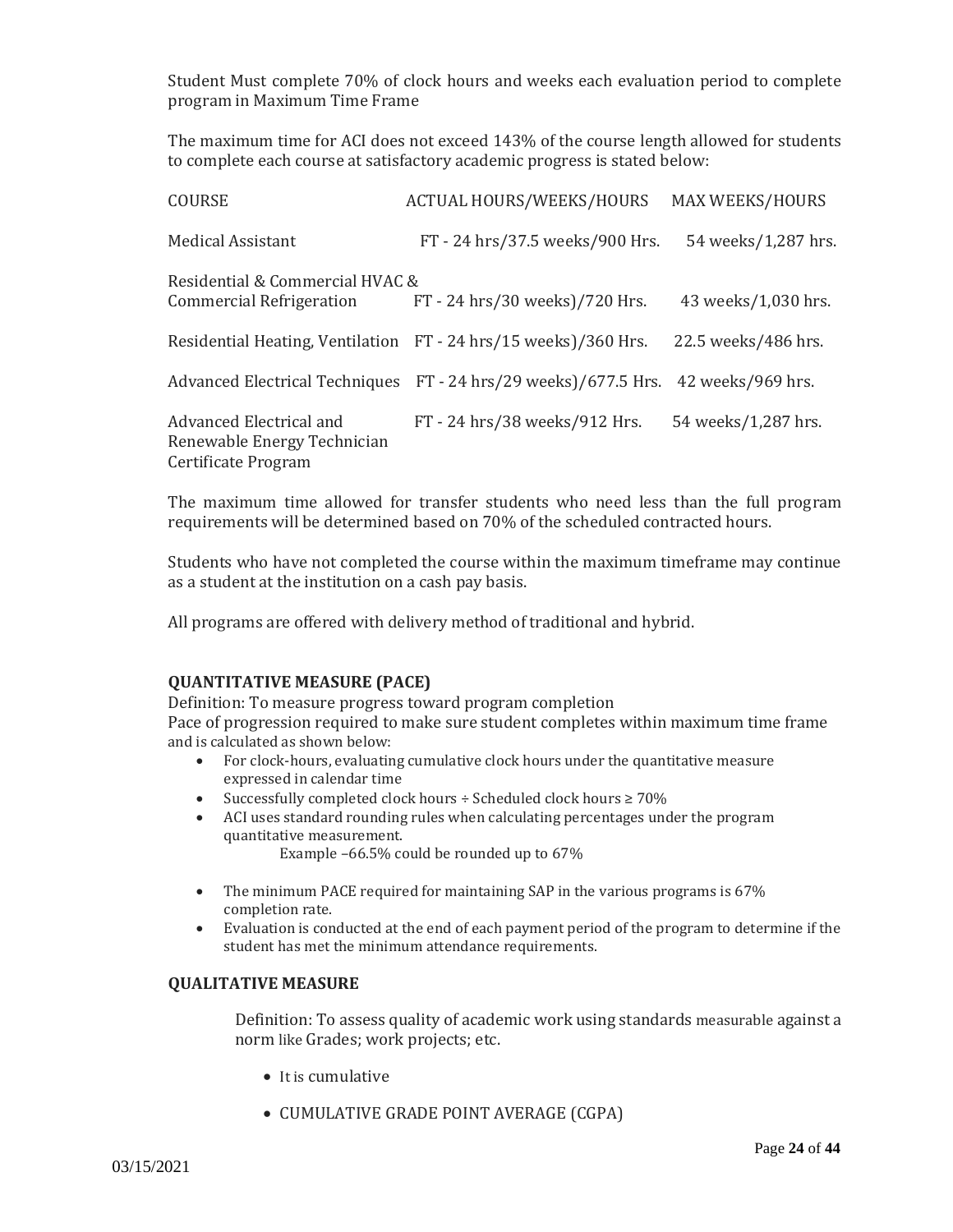o The CGPA measures the quality of a student's coursework.

o The minimum cumulative grade point average (CGPA) required for maintaining SAP in the various programs is a 2.0 and 70% completion rate.

- ACI calculates cumulative CGPA which must be 2.0 or greater at midpoint and graduation.
- Students must make up failed or missed tests and incomplete assignments to graduate.

#### **Grades will be determined using the following scale:**

| 4.0 | 98%-100%      | $A +$ |
|-----|---------------|-------|
| 3.8 | 94%-98%       | A     |
| 3.7 | $90\% - 93\%$ | А-    |
| 3.5 | 87%-89%       | $B+$  |
| 3.3 | 83%-86%       | R     |
| 3.0 | 80%-82%       | в-    |
| 2.7 | 77%-79%       | $C+$  |
| 2.5 | 73%-76%       | C     |
| 2.0 | 70%-73%       | С-    |
| 1.7 | 67%-69%       | D+    |
| 1.5 | 63%-66%       | D     |
| 1.0 | 60%-62%       | D-    |
| 0.0 | 0%-59%        | F     |

Failed = GPA below 2.0 or 70% or C- considered as failed and student should retake the course.

I = Incomplete Grade W = Withdrawal DR = Drop

#### **Incompletes**

An "I" is awarded only by student request, and only if the course has been fully paid, and the student must withdrawal from the module prior to module completion. Incomplete Grades do not affect the student CGPA however student must re-take the module and successfully pass the module.

#### **Withdrawals**

Students who withdraw prior to completion of the course and wish to re-enroll will return in the same satisfactory academic progress status as at the time of withdrawal. Module withdrawals are not included in the calculation of the CGPA.

#### **Repetitions**

A student who receives a D or F grade must repeat the module and earn a passing grade. A student may also repeat a module with a grade other than F or D to earn a higher grade. If a student must repeat a module, the repeated module must be successfully completed within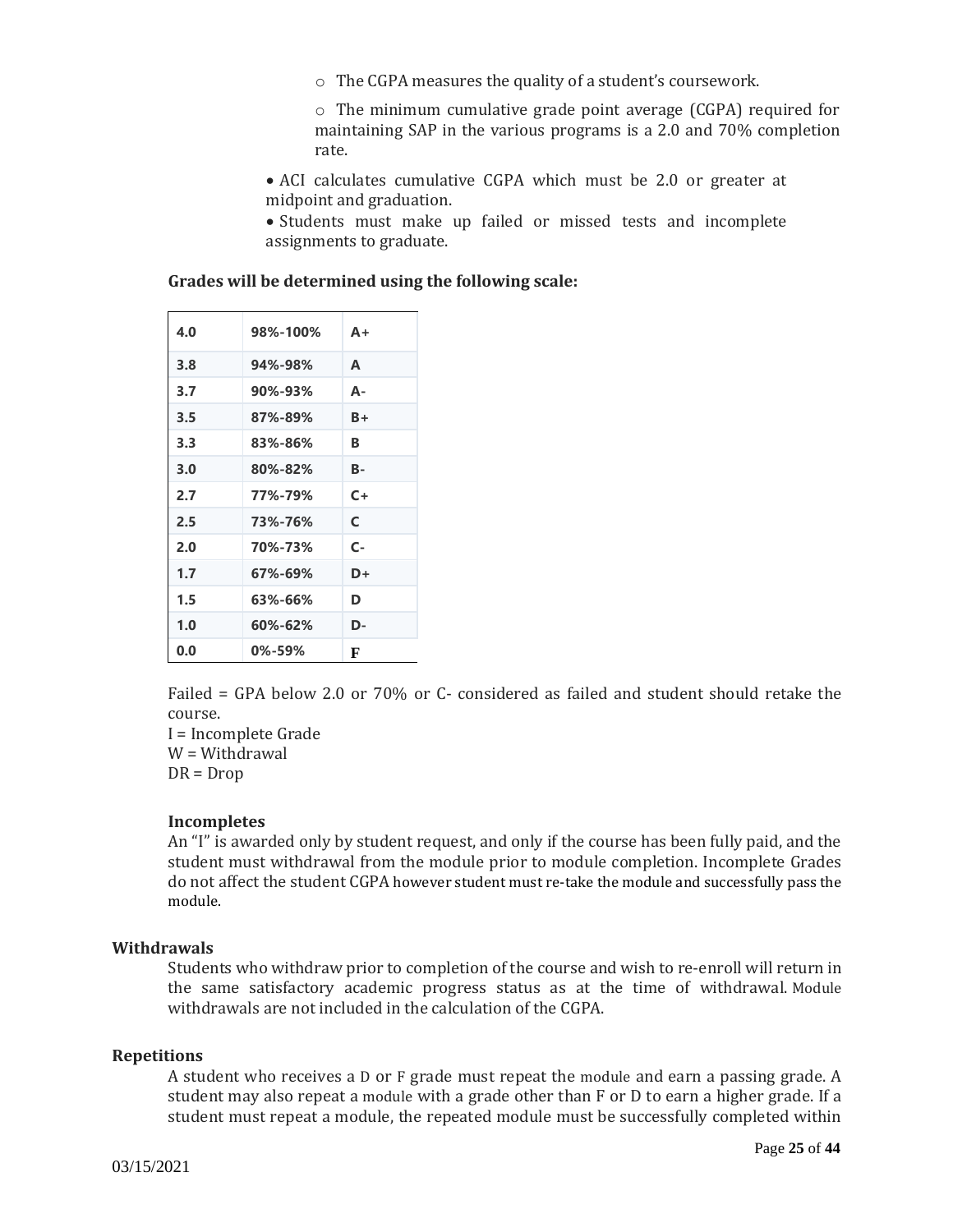the Maximum Time Frame and upon the completion of the repeated module, the higher attendance and grade of the module will be counted toward the student's CGPA. Once a student fails a module, it may not be possible for him/her to graduate on time (1.43 times the program length). The students who repeat a module will not be charged for the module they are repeating.

#### **Program Transfers**

If a student decides to transfer into another ACI program, the credits earned for courses completed in the first program with a grade of "C" or higher, which are also course requirements in the new program, will be transferred to the new program. The student will be financially responsible for all courses attempted in the first program, as well as the additional courses required to be completed in the new program.

Transfer credit accepted toward completion of student's program will be counted as attempted and completed hours. ACI will not include transferred modules in the transcript and towards the CGPA. Transfer hours accepted into a program are factored into the quantitative measure and Max Time Frame by reducing the number of hours remaining in the program. ACI does not accept transfer credits except from SkillPoint Alliance.

For Example: 1200 hours/40 weeks program; ACI accepts 400 hours; new student's program is 800 hours and 25 weeks; max timeframe will be 25 X 143% = 36 weeks

#### **Transfer Credit**

#### Transfer Out

The transferability of credits you earn at ACI is at the complete discretion of an institution to which you may seek to transfer. Acceptance of the certificate you earn is also at the complete discretion of the institution to which you may seek to transfer. If the credits that you earn at this institution are not accepted at the institution to which you seek to transfer, you may be required to repeat some or all of your coursework at that institution. For this reason, you should make certain that your attendance at this institution will meet your educational goals.

#### Transfer In

All credits earned towards the completion of a certificate must be earned at ACI. No credit will be offered for past education or experience.

#### **Excused Absences**

Up to 10% of a student's hours in a payment period can be comprised of excused absences for Title IV purposes. Excused absences always count as successfully completed for Title IV purposes

#### **Leave of Absence**

If enrollment is temporarily interrupted for a Leave of Absence, the student will return to school in the same progress status as prior to the leave of absence. Hours elapsed during a leave of absence will extend the student's contract period and Maximum Time Frame by the same number of days taken in the leave of absence and will not count against the student when calculating SAP.

#### **NON-CREDIT / REMEDIAL COURSEWORK**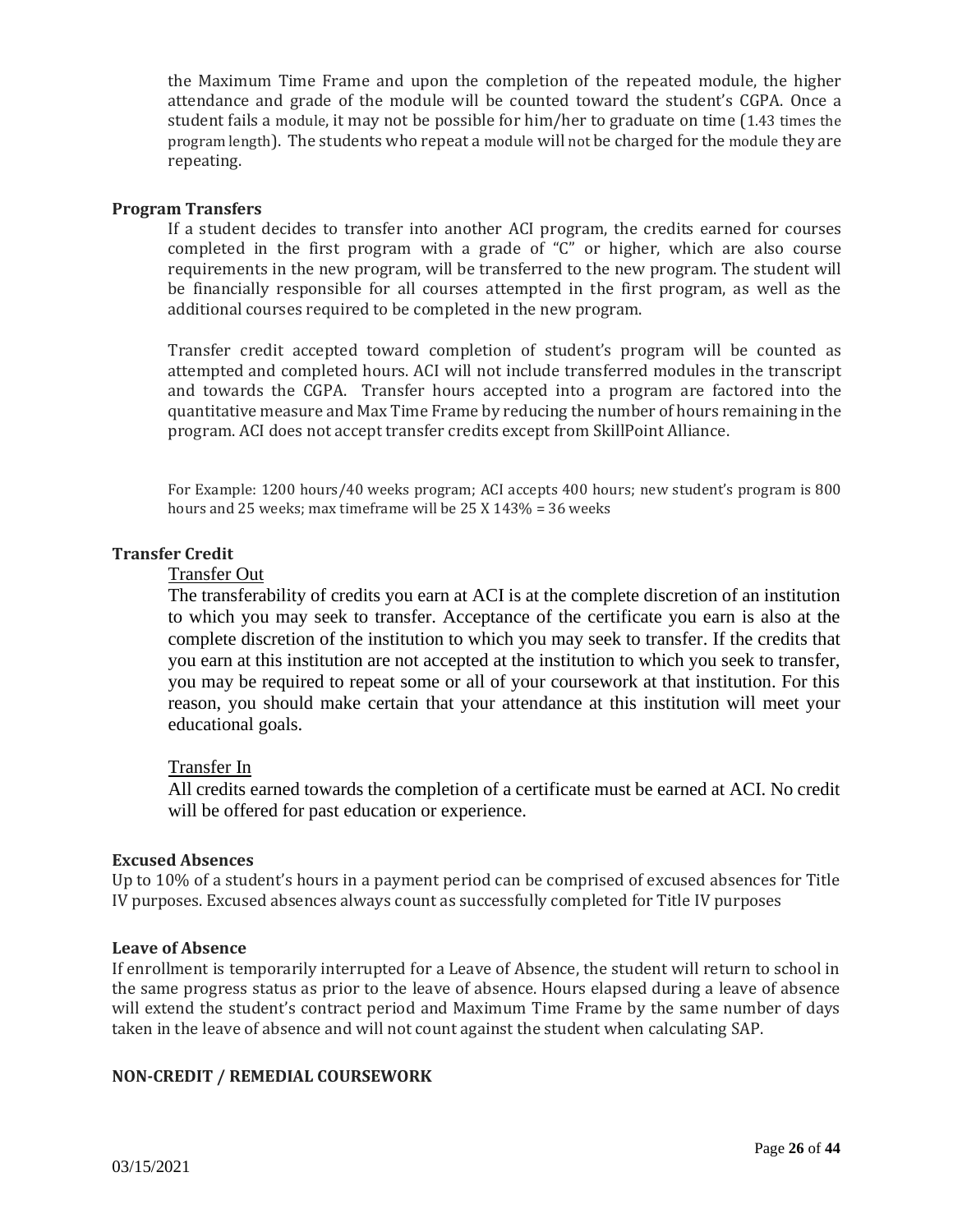ACI does not offers module for no credit and individual courses for credit without being enrolled in an approved program. Satisfactory academic progress standards do not apply to these modules. Students are not eligible for financial assistance for these modules.

#### **CHANGING PROGRAMS / ADDITIONAL CREDENTIALS**

When a student changes programs or wants to enroll in another program to seek an additional credential, any modules applicable to the new program/credential must be included in the calculation of the CGPA and Maximum Time Frame for the new program.

#### **DETERMINATION OF PROGRESS STATUS**

Students meeting the minimum requirements for CGPA and attendance at the evaluation point are considered to be making satisfactory academic progress until the next scheduled evaluation. Students deemed not maintaining Satisfactory Academic Progress may have their Title IV Funding interrupted, unless the student is on warning or has prevailed upon appeal resulting in a status of probation.

#### **Title IV, HEA WARNING**

Students who fail to meet minimum requirements for attendance or academic progress are placed on warning.

The student will be advised in writing on the actions required to attain satisfactory academic progress by the next evaluation performed upon completion of the course hours. If at the end of the warning period, the student has still not met both the attendance and academic requirements, he/she will not graduate.

#### **Title IV, HEA PROBATION**

Students who fail to meet minimum requirements for attendance or academic progress after the warning period, will lose their Title IV, HEA funding. The Student has the right to appeal and, if the student appeals the decision, and prevails upon appeal, the student will be placed on a Title IV, HEA probations for one payment period. If the student fails to regain SAP at the end of the payment period, the student will once again lose their Title IV, HEA eligibility.

Additionally, only students who have the ability to meet the Satisfactory Academic Progress Policy standards by the end of the evaluation period may be placed on probation. Students placed on an academic plan must be able to meet requirements set forth in the academic plan by the end of the next evaluation period. Students who are progressing according to their specific academic plan will be considered making Satisfactory Academic Progress. The student will be advised in writing of the actions required to attain satisfactory academic progress by the next evaluation. If at the end of the probationary period, the student has still not met both the attendance and academic requirements required for satisfactory academic progress or by the academic plan, he/she will be determined as NOT making satisfactory academic progress and, if applicable, students will not be deemed eligible to receive Title IV funds.

#### **Title IV Appeal Process:**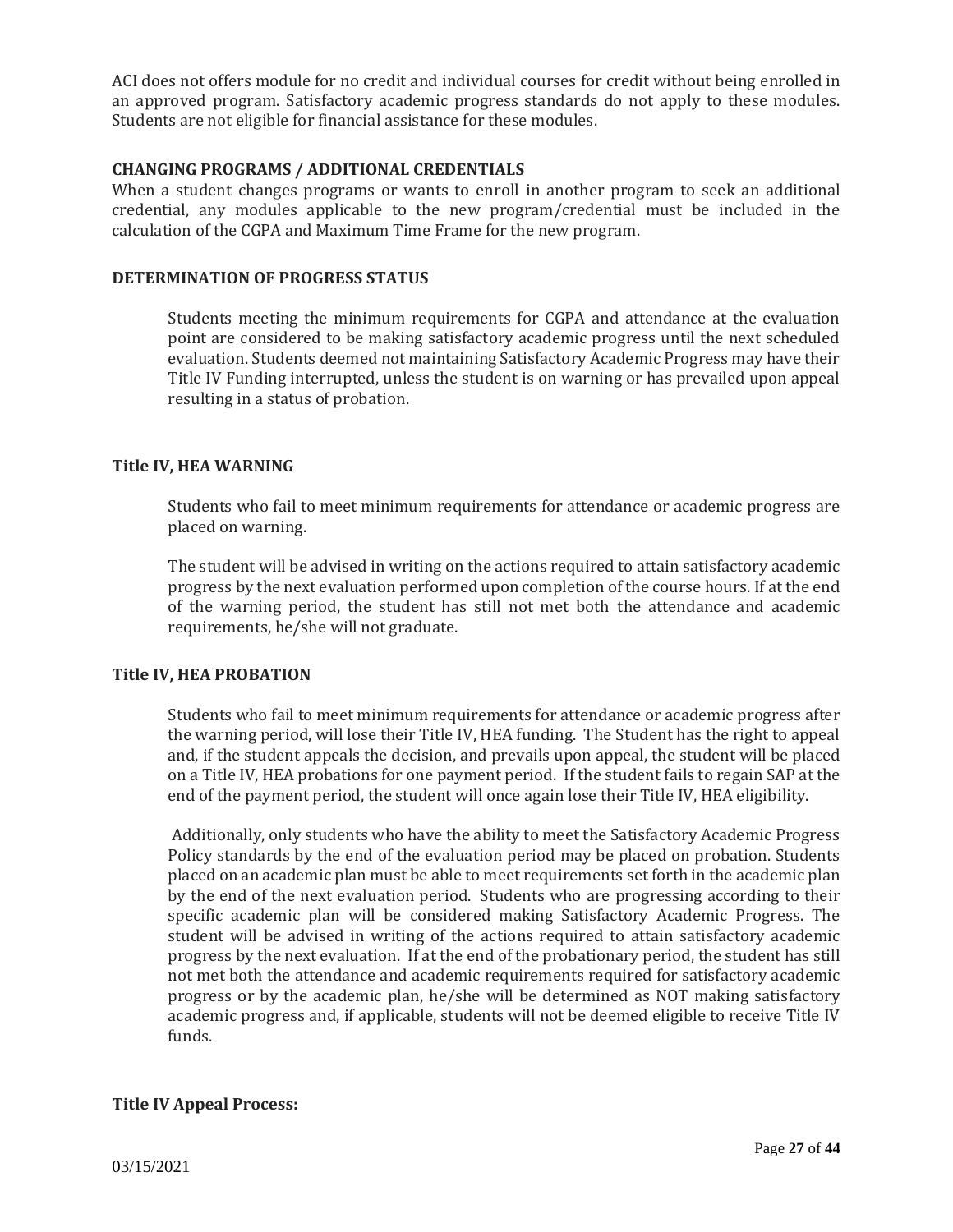A student who losses their financial aid eligibility due to not making SAP at the end of a financial aid warning has the right to file an appeal regarding their Satisfactory Academic Progress Evaluations.

A student, who wished to appeal Academic Warning Status and with a loss of Title IV, HEA eligibility, must submit a written request to the School Director within ten (10) business days of being notified that they are in a non-satisfactory progress status.

The student must describe any unusual circumstance(s) that the student believes deserve special consideration. The basis on which a student may file an appeal: death of a relative, an injury, or illness of the student or other special circumstance. The student must provide information as to why they did not make SAP and what has changed that will allow them to make SAP by the next evaluation point.

Once the School Director receives the appeal, they will evaluate the appeal and provide a decision within ten (10) business days. The School Director will notify the student in writing of the decision and all decisions are final.

If the student is granted an appeal they will then be placed on Financial Aid Probation, which is a status assigned by the institution to a student who fails to make SAP. Note the appeal has been granted for one payment period only.

#### **Title IV, HEA Financial Appeal Granted:**

Should the student prevail upon their appeal they will be placed on a Financial Probation for that payment period. The student will then be eligible for Title IV, HEA funds for that payment period. While on Financial Aid Probation, the student must meet the institutions Satisfactory Academic Progress standards and complete the requirements of the Academic Improvement Plan, which was developed by the institution to assist the student in regaining their Title IV, HEA eligibility. A student on Financial Aid Probation because of a successful appeal is eligible for Title IV, HEA funds for ONE payment period.

#### **Title IV, HEA Financial Aid Probation Status:**

A student placed on Financial Aid Probation may receive Title IV, HEA programs funds for one payment period. Any student that prevails upon the appeal process shall be placed on financial aid probation and will be eligible to receive Title IV, HEA funding during this period. The student may also be placed on an individual development plan to assist the student in regaining SAP at the end of this payment period. Those who are not making SAP at the end of the Financial Aid probation period will be ineligible to receive Title IV, HEA funds for the following payment periods. A student must meet SAP prior to having eligibility reinstated. If the student is not granted a Probation they will remain on Academic Warning with a loss of Title IV, HEA funding for at least one payment period, at which time they must be making SAP in order to regain Title IV, HEA funding for the next payment period.

Reinstatement of Title IV, HEA Funding:

This process is limited to the period under evaluation. Students making SAP by the conclusion of the probation period will be removed from the probation status and will regain eligibility for Title IV, HEA aid.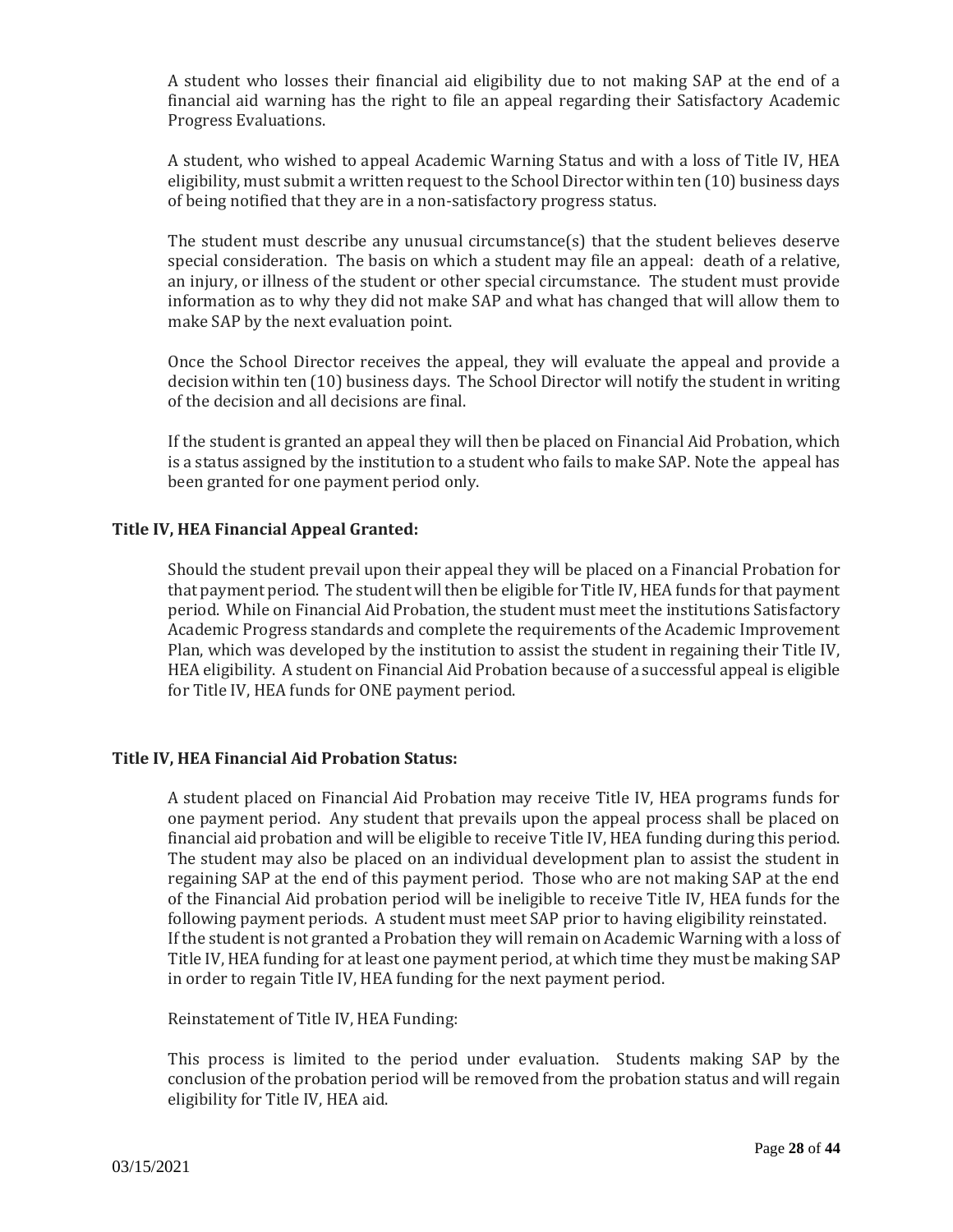#### **Satisfactory Academic Progress Appeals, Probation, and Academic Plans**

A student may appeal the school's determination of withdrawal due to failure to re-establish satisfactory progress by the end of the Academic Warning period to the Director of Education based upon extenuating circumstances. These might include the death of a relative, an illness of or injury to the student or other extraordinary situations. The student's appeal must be received within 3 days of final SAP evaluation.

The written appeal must contain 1) an explanation of why the student failed to meet the SAP standards; and 2) a description of what has changed in the student's situation that will enable him or her to again meet the satisfactory progress standards. Supporting documentation should be submitted if possible.

The Director of Education will review the information submitted in the context of the student's entire academic record and notify the student of the decision within 24 hours. This decision is final. If the appeal is granted, the student will be placed on probation for the evaluation period, and the Director of Education's notice to the student will outline the requirements of the academic plan the student must follow. The terms of the academic plan must ensure the student will be able to complete the program within the maximum timeframe (1.43 times the program length) and with the required CGPA for graduation.

At the end of the probationary period of evaluation, the student's progress will be evaluated based upon the academic plan. If the student is meeting SAP standards, the student will be notified and removed from a probationary status and will be graduated.

If the student fails to meet the terms of the academic plan at the end of a probationary period of evaluation, the student will be notified and dismissed from school.

#### **Procedure for re-establishing Satisfactory Academic Progress (SAP)**

A student can re-establish SAP by improving their CGPA and/or completion rate to the minimum requirements specified for SAP. A student who is placed on Academic Warning and re-establishes SAP at the end of the Academic Warning period will be removed from Academic Warning. A student who is placed on Probation and re-establishes SAP at the end of the Probation period will be removed from Probation.

#### **Re-entry for students dismissed due to failure to meet SAP**

If a student is terminated for unsatisfactory progress and pursuant to Title 40, Texas Administrative Code, Section 807.221.224, the student cannot be readmitted until a minimum of one grading period has passed. Upon reentering the program, the student would be placed on academic probation for one grade period. If the student does not show satisfactory progress during their academic probation period, they will again be terminated and will not be readmitted to the program.

Pursuant to Texas Education Code, Section 132.061(f), students who withdraw from a program for an appropriate reason, not related to their academic status, and who are paying full tuition, may request a grade of incomplete. A student receiving a grade of incomplete may reenroll during the 12 months following their withdrawal in the class or classes they are receiving an incomplete in at no additional tuition cost.

## <span id="page-28-0"></span>Student Participation / Attendance

 Page **29** of **44** Any student who does not provide documented attendance either in class or online for 10 consecutive days may be automatically withdrawn from the program if contact with the student cannot be made to confirm he/she intends to return to class by participating in the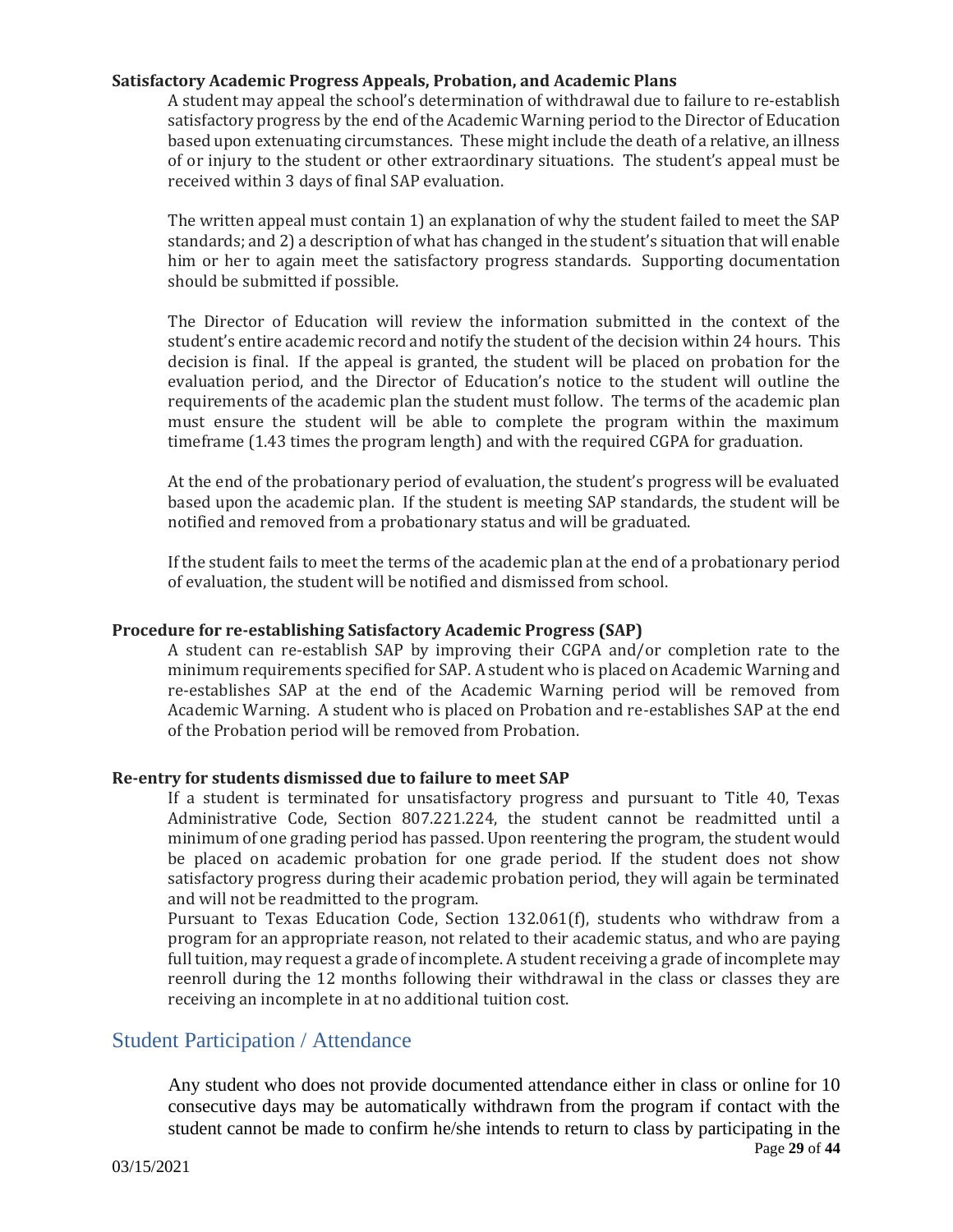required activities. If contact is made with the student, and the student intends to continue, an additional seven days may be granted to provide time for the student to post attendance.

Due to the nature of the hybrid distance learning format provided by ACI, students are required to attend online classes AND the traditional scheduled lab hours. Students are required to read the online material. Participation in the on-demand online classes will be evaluated per ACI's Distance Education Policy. Currently all the online portion of the hybrid programs must be completed in class in traditional format. This means that students registered in hybrid programs attend classes in traditional format.

Assignments and critiques are most often done in the live lab sessions, which are both crucial and beneficial for students to scrutinize. The work posted by the student on the online test and quizzes and their understanding of the lab material will reflect the participation and understanding of the course work.

Lack of attendance at either the traditional or online scheduled hours will result in failure to maintain SAP which will result in probation and potentially termination from the program.

Only during COVID-19 pandemic students who are registered in a HVAC or HVAC-R hybrid or traditional programs are allowed to attend all the 24 hours of their weekly schedule in Zoom classes if permitted by ACI.

## <span id="page-29-0"></span>School conduct policy

The following behaviors are not in harmony with the educational goals of ACI:

1. Academic dishonesty, such as cheating, plagiarism, or knowingly furnishing false information to ACI

2. Forgery, alteration, misuse, or mutilation of ACI documents, records, identifications, educational materials, or ACI property

3. Obstruction or disruption of teaching, administration, disciplinary procedures, or other activities, including public service functions or other authorized activities on the campus

4. Interfering with the learning process of other students, classroom presentations, or individual instruction being conducted in any class, laboratory, authorized activity or online session of the school

5. Physical or verbal abuse of, or threats toward, any person, including harassment or stalking, or conduct which threatens or endangers health or safety of individuals or the campus community at large

6. Theft of or unauthorized removal of or damage to property of ACI, or using or attempting to use ACI property in a manner inconsistent with its designed purpose

7. Unauthorized entry to, use, or occupation of ACI facilities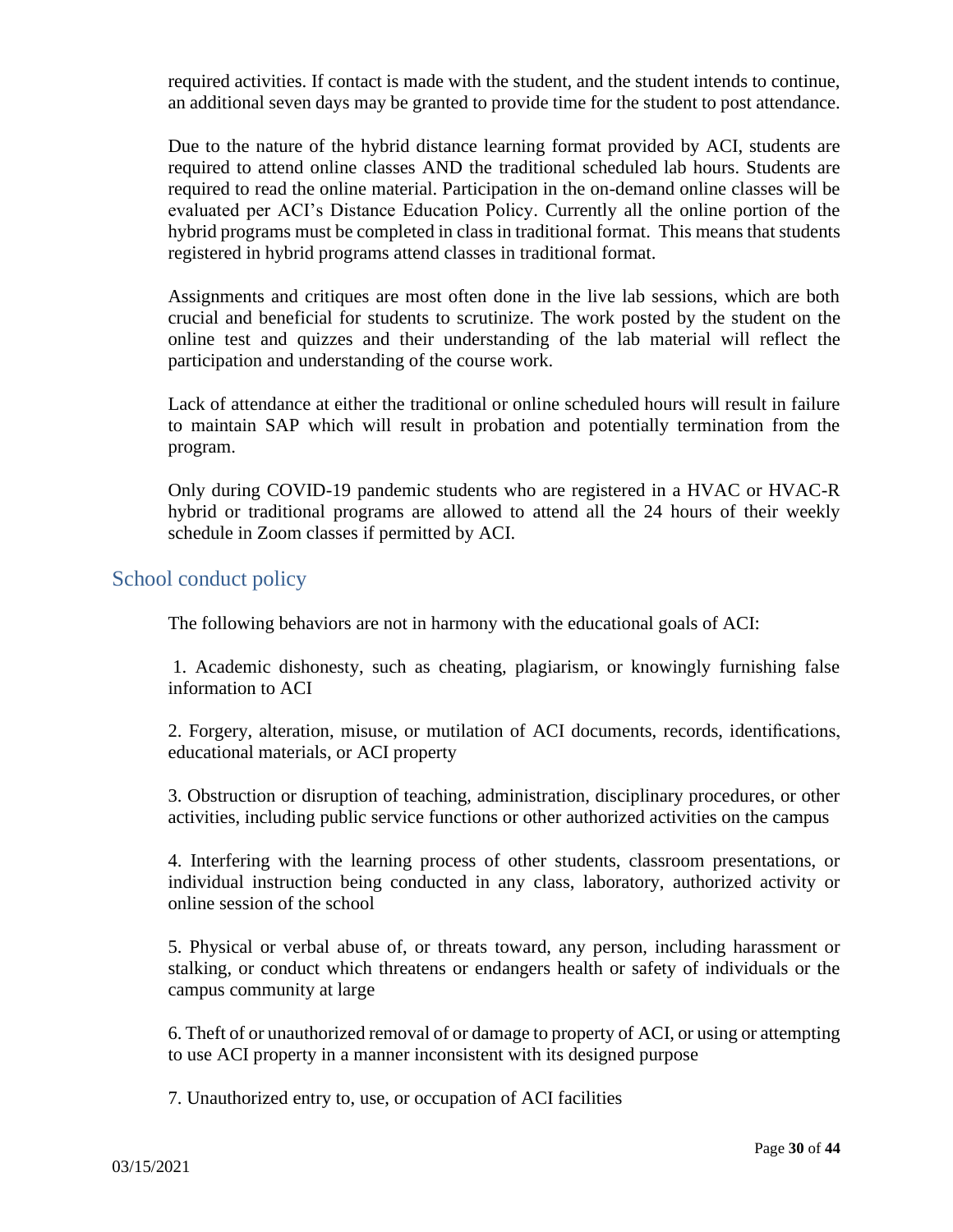8. Intentional and unauthorized interference with a right of access to ACI facilities or freedom of movement or speech of any person on the premises

9. Use or possession of illegal drugs, firearms, ammunition, knives, or other dangerous weapons, substances, or materials (except as expressly authorized by ACI), bombs, explosives, or incendiary devices prohibited by law

10. Disorderly conduct or lewd, indecent, or obscene conduct or expression

11. Violation of a federal, state, or local ordinance including, but not limited to, those covering alcoholic beverages, narcotics, dangerous drugs (as detailed in the Drug Free Schools Act), peer-to-peer file sharing, identity theft, gambling, sex offenses, or arson, which violation occurs on or through use of ACI property

12. Rioting, or aiding, abetting, encouraging, or participating in a riot

13. Failure to comply with the verbal or written directions of any ACI official acting in the performance of his/her duty and in the scope of his/her employment, or resisting designated campus security personnel while acting in the performance of his/her duties

14. Aiding, abetting, or inciting others to commit any act of misconduct set forth in numbers 1 through 12 above

15. Conduct which leads to formal charges and/or a conviction for a serious crime. (Upon the filing of formal charges involving an offense which is of a serious nature including felonies and some drug-related offenses, a student may be suspended pending disposition of the charges in civil court.)

Disciplinary proceedings and sanctions specific to peer-to-peer file sharing and drug- and alcohol-related offenses are available through student support. Re-admission will be on a probationary basis only. Any further infraction of the policies and rules will necessitate permanent suspension.

## <span id="page-30-0"></span>Requirements for Graduation

To graduate from the courses of instruction offered by ACI, students must satisfy the following requirements:

1. Complete all required courses and meet SAP requirements

2. Satisfy all financial obligations to ACI

3. Complete the program within the scheduled time frame (within 150% of the program length)

4. Satisfactory progress and turning in of the assigned homework

## <span id="page-30-1"></span>Academic Transcripts and Certificates

Copies of unofficial academic transcripts may be requested at a cost of \$5.00. Current or former students may request a free copy of their unofficial transcript by submitting a written request to the Institution including their name and physical address and/or email address where the unofficial transcript should be mailed or emailed. Transcripts will be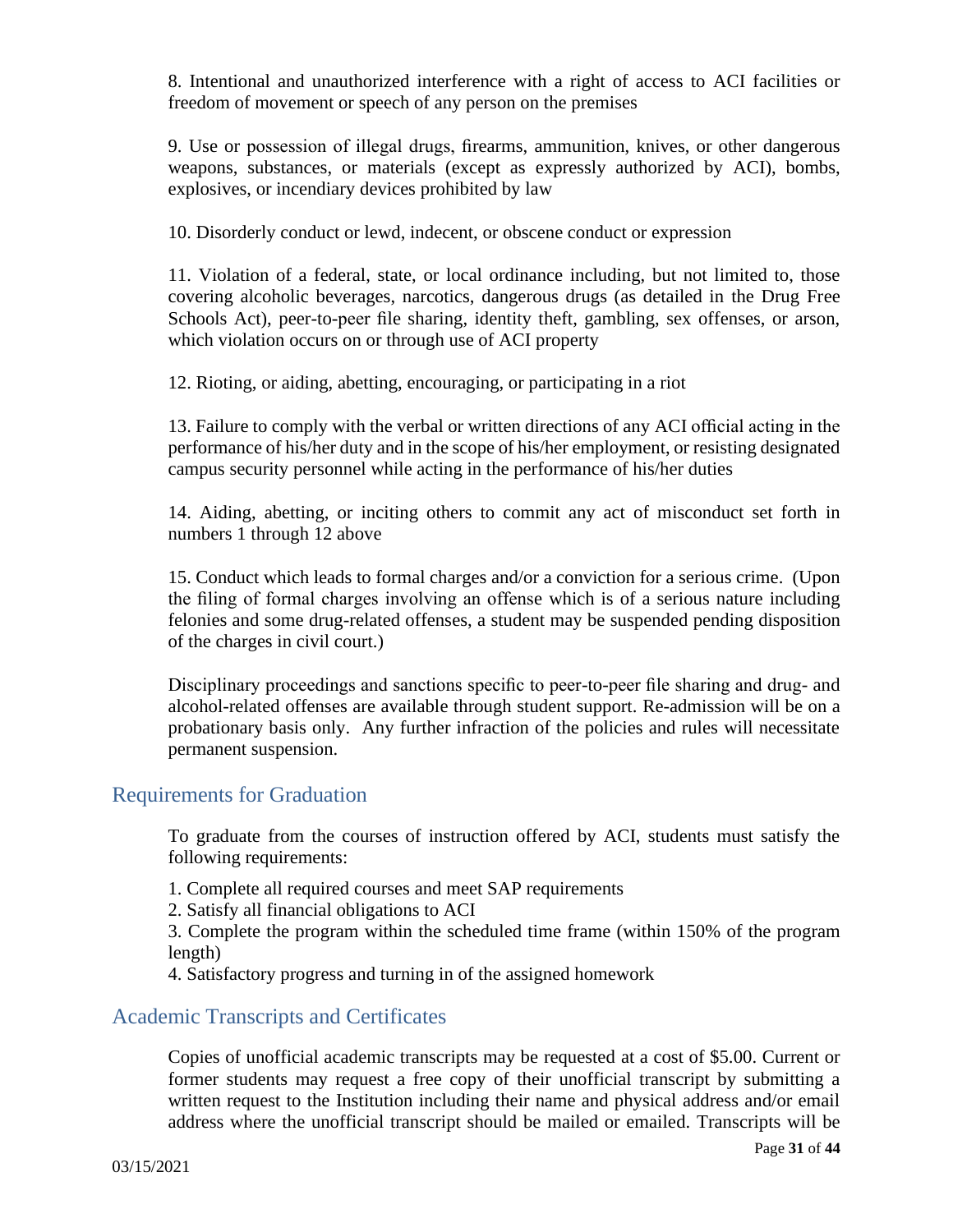marked to indicate they are unofficial copies. Official transcripts may be requested at a cost of \$15.00. Graduates will be provided a Certificate of Completion once all graduation requirements have been met.

## <span id="page-31-0"></span>Placement Assistance

ACI offers placement assistance. ACI works closely with local employers to assist in placement of the students after graduation at no charge to the graduate. Employment opportunities from prospective HVACR companies contacting the school are made available to students upon graduation as well as assistance with resume preparation, addresses for the many HVAC Companies in the US and the world, and contact data for placement service personnel who may assist students with locating a position as a HVAC technician. ACI does not guarantee graduate employment.

## <span id="page-31-1"></span>**Grievances**

Student grievances should first be directed to the instructor. If the grievance cannot be resolved with the instructor, then the student may meet with the School Director or Director of Education to discuss his or her grievance. If the grievance cannot be resolved with the Director, then the student may direct unresolved grievances to:

> Texas Workforce Commission Career Schools and Colleges 101 East 15th Street Austin, Texas 78778-0001 & Council on Occupational Education 7840 Roswell Road Building 300, Suite 325 Atlanta, GA 30350 http://council.org/

Approved and Regulated by the Texas Workforce Commission, Career Schools and Colleges, Austin, Texas. ACI is Accredited by the Commission of the Council on Occupational Education. TWC school number is S4226 and COE school ID number is 348100.

## <span id="page-31-2"></span>Cancellation Policy

A full refund of tuition and fees collected will be made in the event that:

- 1. The student cancels the enrollment contract within 72 hours (until midnight of the third day excluding Saturdays, Sundays and legal holidays) after the Enrollment Agreement is signed, or
- 2. Students who have not visited the school facility prior to enrollment have the opportunity to withdraw without penalty within three days following either attendance at a regularly-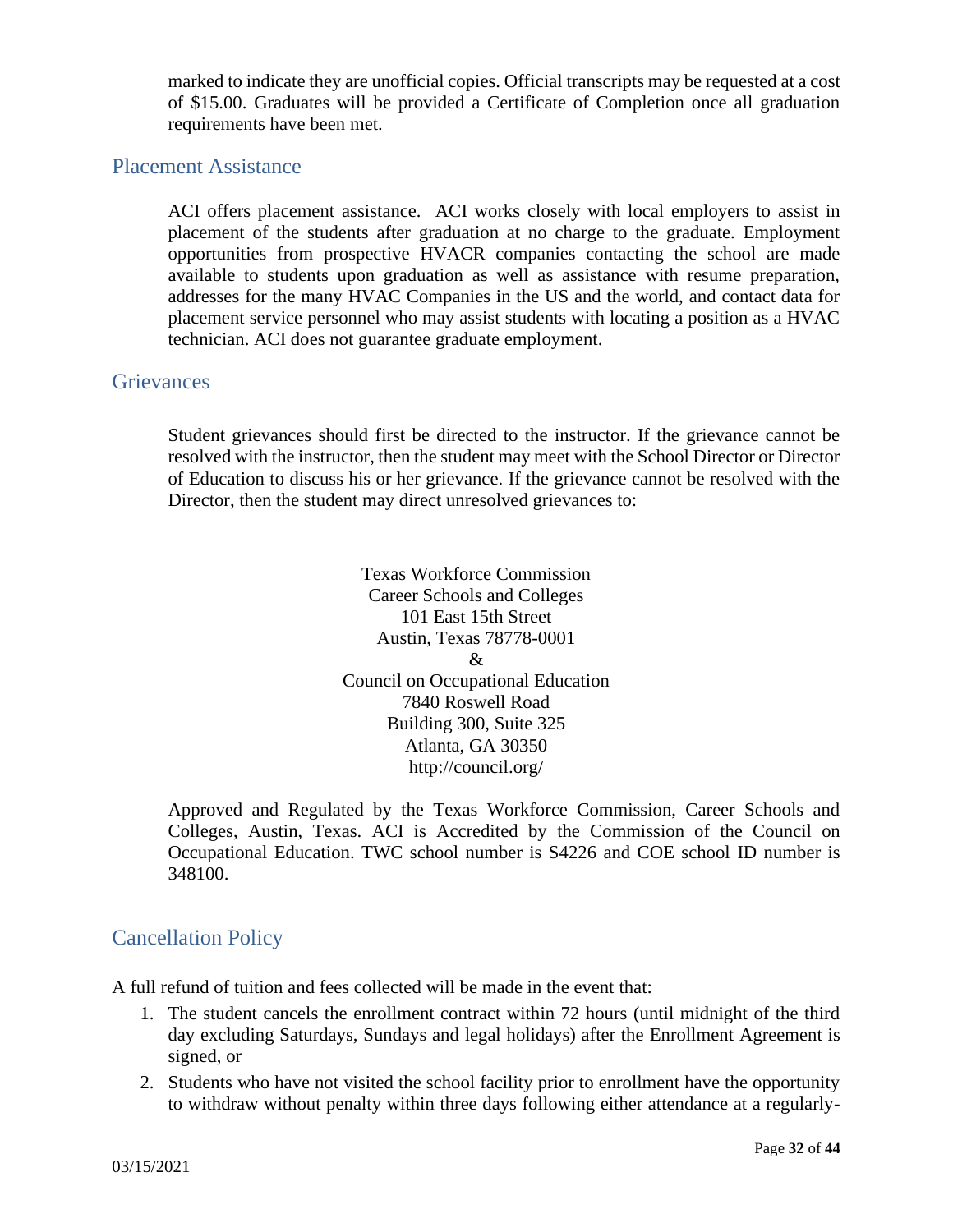scheduled orientation or following a tour of the facilities and inspection of the equipment, or

- 3. An enrollee is not accepted by the school, or the course of instruction is discontinued by the school and this prevents the student from completing the course, or
- 4. The student's enrollment was procured as a result of any misrepresentation in advertising, promotional materials of the school, or representations by the owner or representatives of the school.
- 5. If the course of instruction is discontinued by the school and this prevents the student from completing the course

A student who cancels enrollment within the student's first three scheduled class days, or fails to ever attend a class, will receive a full refund of tuition except that the school may retain not more than \$100 in administrative fees charged, as well as items of extra expense that are necessary for the portion of the program attended and stated separately on the Enrollment Agreement.

Refunds are issued within 45 days of the planned or actual class start date.

## GI BILL® AND VR&E BENEFICIARIES

GI Bill® and VR&E beneficiaries (Chapter 33 and Chapter 31 beneficiaries) can attend a course of education or training for up to 90 days from the date the beneficiary provides a certificate of eligibility, or valid VAF 28-1905. This allows a student to attend the course until VA provides payment to the institution. ACI will not impose a penalty, or require the beneficiary to borrow additional funds to cover tuition and fees due to late payments from VA. Section 103 requires a State Approving Agency (SAA), or the Department of Veterans Affairs (VA) when acting in the role of the SAA, to disapprove certain courses of education. VA can grant a waiver to these requirements.

## <span id="page-32-0"></span>Refund Policy

Refund computations will be based on the percentage of course time remaining in the period of financial obligation as of the effective date of termination. Leaves of absence, suspensions and school holidays do not impact this computation.

The effective date of termination for refund purposes will be the earliest of the following:

- (a) The last day of attendance, if the student is terminated by the school;
- (b) The date of receipt of written notice from the student; or
- (c) Ten school days following the last date of attendance.

The last day of attendance is defined as the last day of attendance in a traditional course, or the last day of an academically related activity online, whichever is later.

If a student enters a residence or synchronous distance education program and withdraws or is otherwise terminated, the school or college may retain not more than \$100 in nonrefundable administrative fees for the entire program. The minimum refund of the remaining tuition and fees will be the pro rata portion of tuition, fees, and other charges that the number of hours remaining in the portion of the course or program for which the student has been charged after the effective date of termination bears to the total number of hours in the portion of the course or program for which the student has been charged, except that a student may not collect a refund if 75 percent or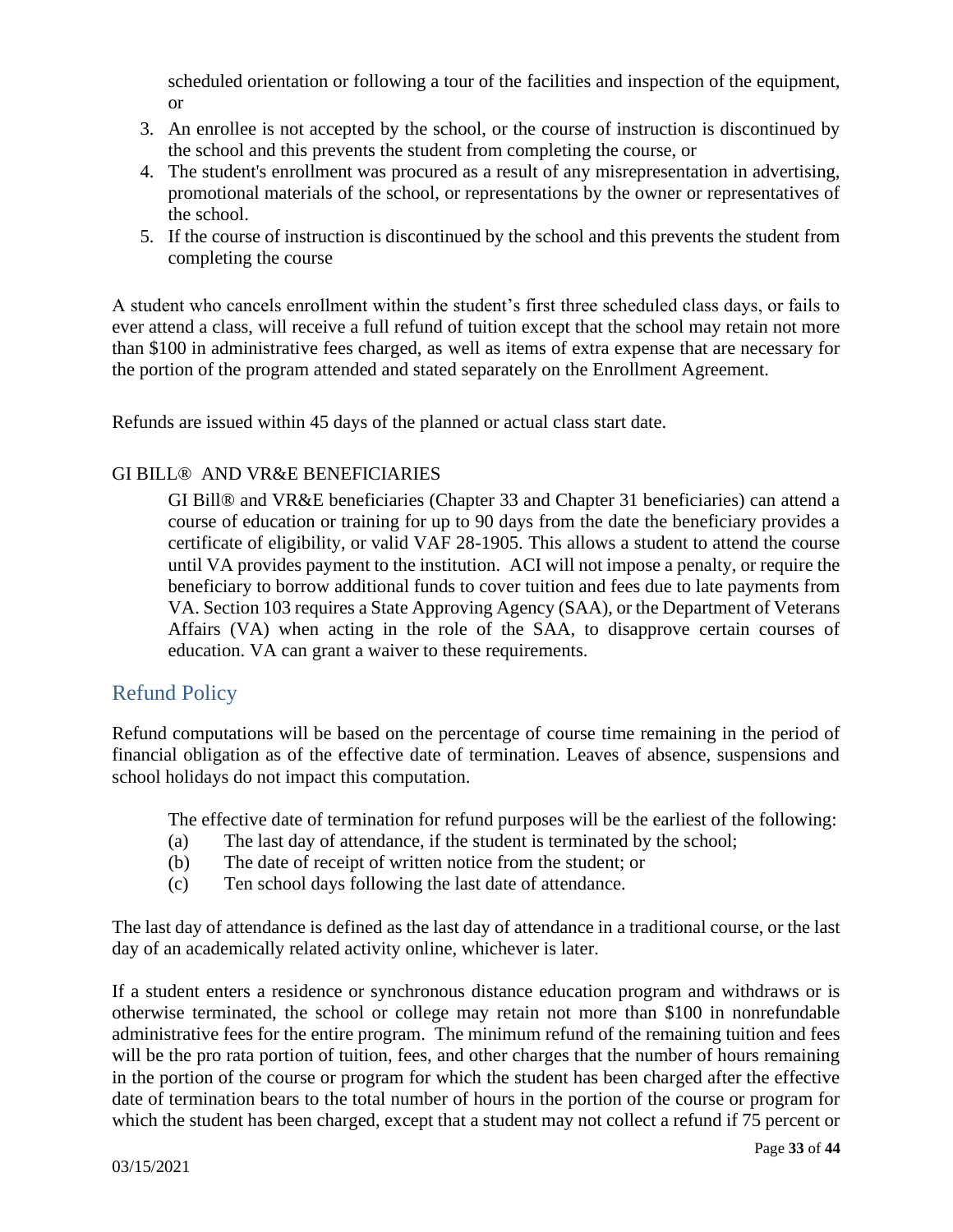more of the total number of hours in the portion of the program for which the student has been charged has elapsed as of the effective date of termination.<sup>1</sup>

Refunds for items of extra expense to the student, such as books, tools, or other supplies should be handled separately from refund of tuition and other academic fees. The student will not be required to purchase instructional supplies, books and tools until such time as these materials are required. Once these materials are purchased, no refund will be made. For full refunds, the school can withhold costs for these types of items from the refund as long as they were necessary for the portion of the program attended and separately stated in the enrollment agreement. Any such items not required for the portion of the program attended must be included in the refund.

A student who withdraws for a reason unrelated to the student's academic status after the 75 percent completion mark and requests a grade at the time of withdrawal shall be given a grade of "incomplete" and permitted to re-enroll in the course or program during the 12-month period following the date the student withdrew without payment of additional tuition for that portion of the course or program.

*A full or partial refund may also be due in other circumstances of program deficiencies or violations of requirements for career schools and colleges.*

## Refund Policy for Seminars:

- 1. Refund computations will be based on the period of enrollment computed on basis of course time (clock hours).
- 2. The effective date of termination for refund purposes will be the earliest of the following:
	- (a) the last date of attendance; or
	- (b) the date of receipt of written notice from the student.
- 3. If tuition and fees are collected in advance of entrance, and the student does not enter school, not more than \$100 shall be retained by the school.
- 4. If the student fails to enter the program, withdraws, or is discontinued at any time before completion of the program, the student will be refunded the pro rata portion of tuition, fees, and other charges that the number of class hours remaining in the program after the effective date of termination bears to the total number of class hours in the program.
- 5. A full refund of all tuition and fees is due in each of the following cases:
	- (a) an enrollee is not accepted by the school;
	- (b) if the program of instruction is discontinued by the school and this prevents the student from completing the program; or
	- (c) if the student's enrollment was procured as a result of any misrepresentation in advertising, promotional materials of the school, or misrepresentations by the owner or representatives of the school.

 $<sup>1</sup>$  More simply, the refund is based on the precise number of course time hours the student has paid for, but not yet</sup> used, at the point of termination, up to the 75% completion mark, after which no refund is due. Form PS-1040R provides the precise calculation.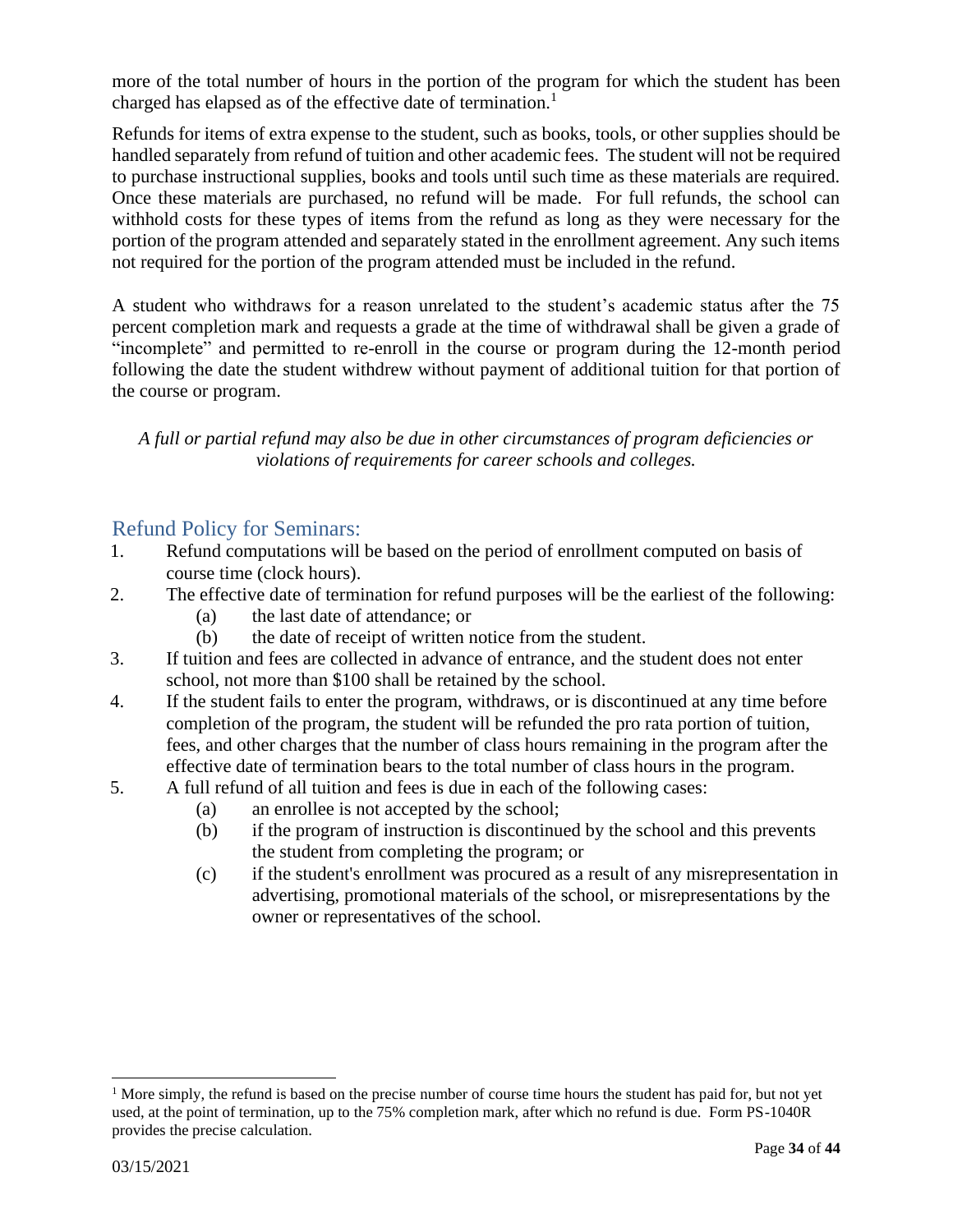# REFUND POLICY FOR STUDENTS CALLED TO ACTIVE MILITARY SERVICE

A student of ACI who withdraws from ACI as a result of being called to active duty in a military service of the United States or the Texas National Guard may elect one of the following options for each program in which the student is enrolled:

- (a) If tuition and fees are collected in advance of the withdrawal, a pro rata refund of any tuition, fees, or other charges paid by the student for the program and a cancellation of any unpaid tuition, fees, or other charges owed by the student for the portion of the program the student does not complete following withdrawal; or
- (b) A grade of incomplete with the designation "withdrawn-military" for the courses in the program, other than courses for which the student has previously received a grade on the student's transcript, and the right to re-enroll in the program, or a substantially equivalent program if that program is no longer available, not later than the first anniversary of the date the student is discharged from active military duty without payment of additional tuition, fees, or other charges for the program other than any previously unpaid balance of the original tuition, fees, and charges for books for the program; or
- (c) The assignment of an appropriate final grade or credit for the courses in the program, but only if the instructor or instructors of the program determine that the student has:
	- (1) Satisfactorily completed at least 90 percent of the required coursework for the program; and
	- (2) Demonstrated sufficient mastery of the program material to receive credit for completing the program.

The payment of refunds will be totally completed such that the refund instrument has been negotiated or credited into the proper account(s), within 45 days after the effective date of termination.

The Institutional Withdrawal Settlement Policy calculation will be performed after the Return of Title IV calculations has been completed, determining the Title IV earned by the student and school. See policy below.

## Title IV Refund Policy

## **RETURN OF TITLE IV, HEA POLICY**

When you apply for financial aid, you sign a statement that you will use the funds for educational purposes only. Therefore, if you withdraw before completing your program, a portion of the funds you received may have to be returned. Austin Career Institute will calculate the amount of tuition to be returned to the Title IV, HEA Federal fund programs according to the policies listed below.

## **RETURN TO TITLE IV FUNDS POLICY**

This policy applies to students who **withdraw officially, unofficially or fail to return from a Leave of Absence or are dismissed from enrollment** at Austin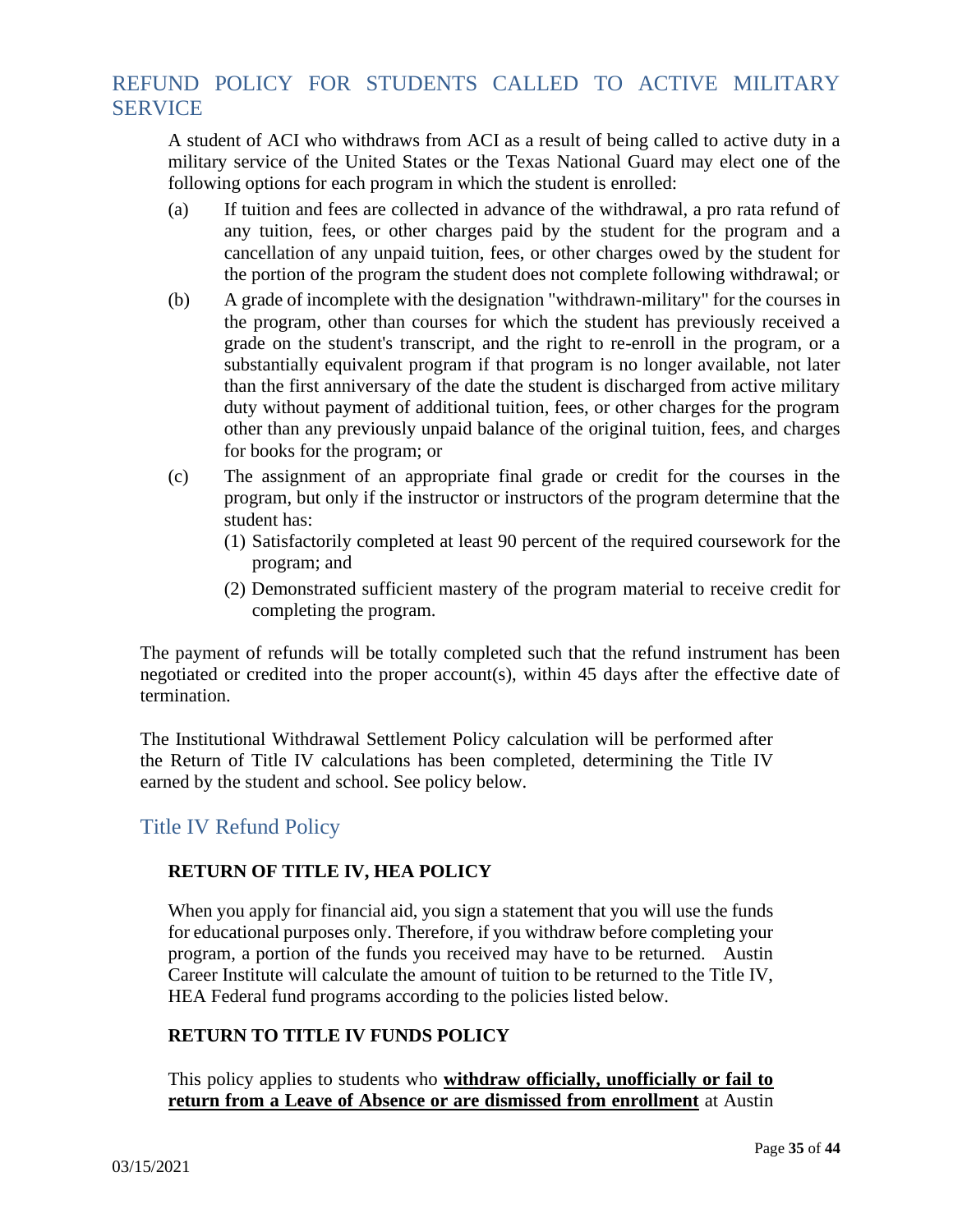Career Institute. It is separate and distinct from the Austin Career Institute refund policy. (Refer to Austin Career Institute's Refund Policy.)

The calculated amount of the Return of Title IV, HEA (R2T4) funds that are required for the students affected by this policy are determined according to the following definitions and procedures as prescribed by regulations.

The amount of Title IV, HEA aid earned is based on the amount of time a student spent in academic attendance and the total aid received; it has no relationship to the student's incurred institutional charges. Because these requirements deal only with Title IV, HEA funds, the order of return of **unearned** funds do not include funds from sources other than the Title IV, HEA programs.

Title IV, HEA funds are awarded to the student under the assumption that they will attend school for the entire period for which the aid is awarded. When student withdraws, they may no longer be eligible for the full amount of Title IV, HEA funds that were originally scheduled to be received. Therefore, the amount of Federal funds earned must be determined. If the amount disbursed is greater than the amount earned, unearned funds must be returned.

The institution has 45 days from the date that the institution determines that the student withdrew to return all unearned funds for which it is responsible. The school is required to notify the student if they owe a repayment via written notice.

The school must advise the student or parent that they have 14 calendar days from the date that the school sent the notification to accept a post-withdraw disbursement. If a response is not received from the student or parent within the allowed time frame or the student declines the funds, the school will return any earned funds that the school is holding to the Title IV, HEA programs.

## **"Official" Withdrawal from the School**

A student is considered to be "Officially" withdrawn on the date the student notifies the Financial Aid Director or School Director, in writing, of their intent to withdraw. The date of the termination for return and refund purposes will be the earliest of the following for official withdrawal:

- 1. Date student provided official notification of intent to withdraw, in writing or orally.
- 2. Date the student began the withdrawal from Austin Career Institute records. A student is allowed to rescind their notification in writing and continue the program. If the student subsequently drops, the student's withdrawal date is the original date of notification of intent to withdraw.

Upon receipt of the official withdrawal information, Austin Career Institute will complete the following:

1. Determine the student's last date of attendance as of the last recorded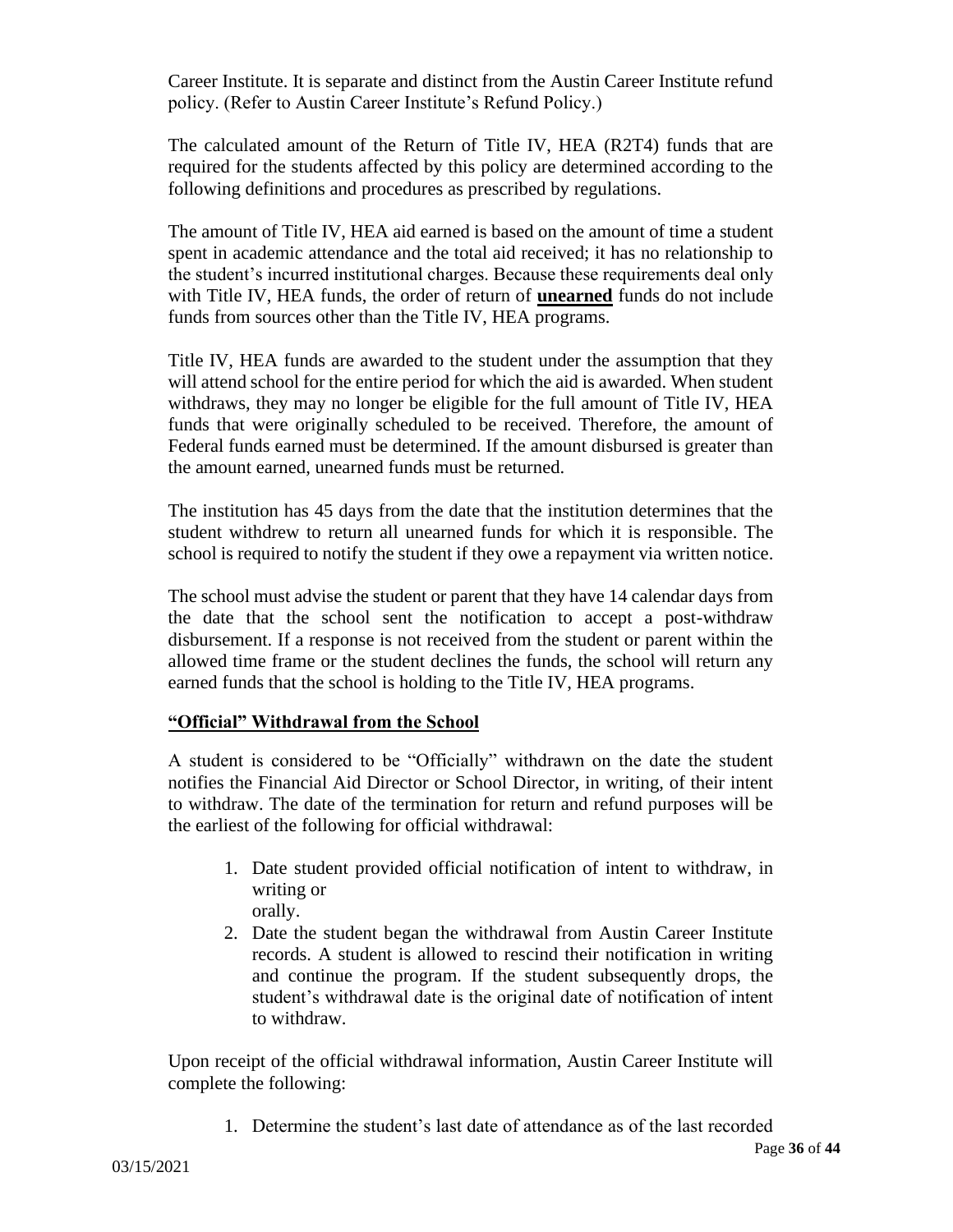date of academic attendance on the school's attendance record;

2. Two calculations are performed:

a. The student's ledger card and attendance record are reviewed to determine the calculation of Return of Title IV, HEA funds the student has earned, and if any, the amount of Title IV funds for which the school is responsible. Returns made to the Federal Funds Account are calculated using the Department's Return of Title IV, HEA Funds Worksheets, scheduled attendance and are based upon the payment period.

b. Calculate the school's refund requirement (see school refund calculation)

- 3. The student's grade record will be updated to reflect their final grade.
- 4. Austin Career Institute will return the amount for any unearned portion of the Title IV funds for which the school is responsible within 45 days of the date the official notice was provided.
- 5. The will provide the student with a letter explaining the Title IV, HEA requirements:

a. The amount of Title IV assistance the student has earned. This amount is based upon the length of time the student was enrolled in the program based on scheduled attendance and the amount of funds the student received.

b. Any returns that will be made to the Title IV, HEA Federal program on the student's behalf as a result of exiting the program. If a student's scheduled attendance is more than 60% of the payment period, he/she is considered to have earned 100% of the Federal funds received for the payment period. In this case, no funds need to be returned to the Federal funds.

c. Advise the student of the amount of unearned Federal funds and tuition and fees that the student must return, if applicable.

6. Supply the student with ledger card record noting outstanding balance due to the school and the available methods of payment. A copy of the completed worksheet, check, letter and final ledger card will be kept in the student's file.

In the event a student decides to rescind their official notification to withdraw, the student must provide a signed and dated written statement that they are continuing their program of study and intends to complete the payment period. Title IV, HEA assistance will continue as originally planned. If the student subsequently fails to attend or ceases attendance without completing the payment period, the student's withdrawal date is the original date of notification of intent to withdraw.

## **Unofficial Withdrawal from School**

In the event that the school unofficially withdraws a student from school, the School Director and/or Admissions Director must complete the Withdrawal Form using the last date of attendance as the drop date.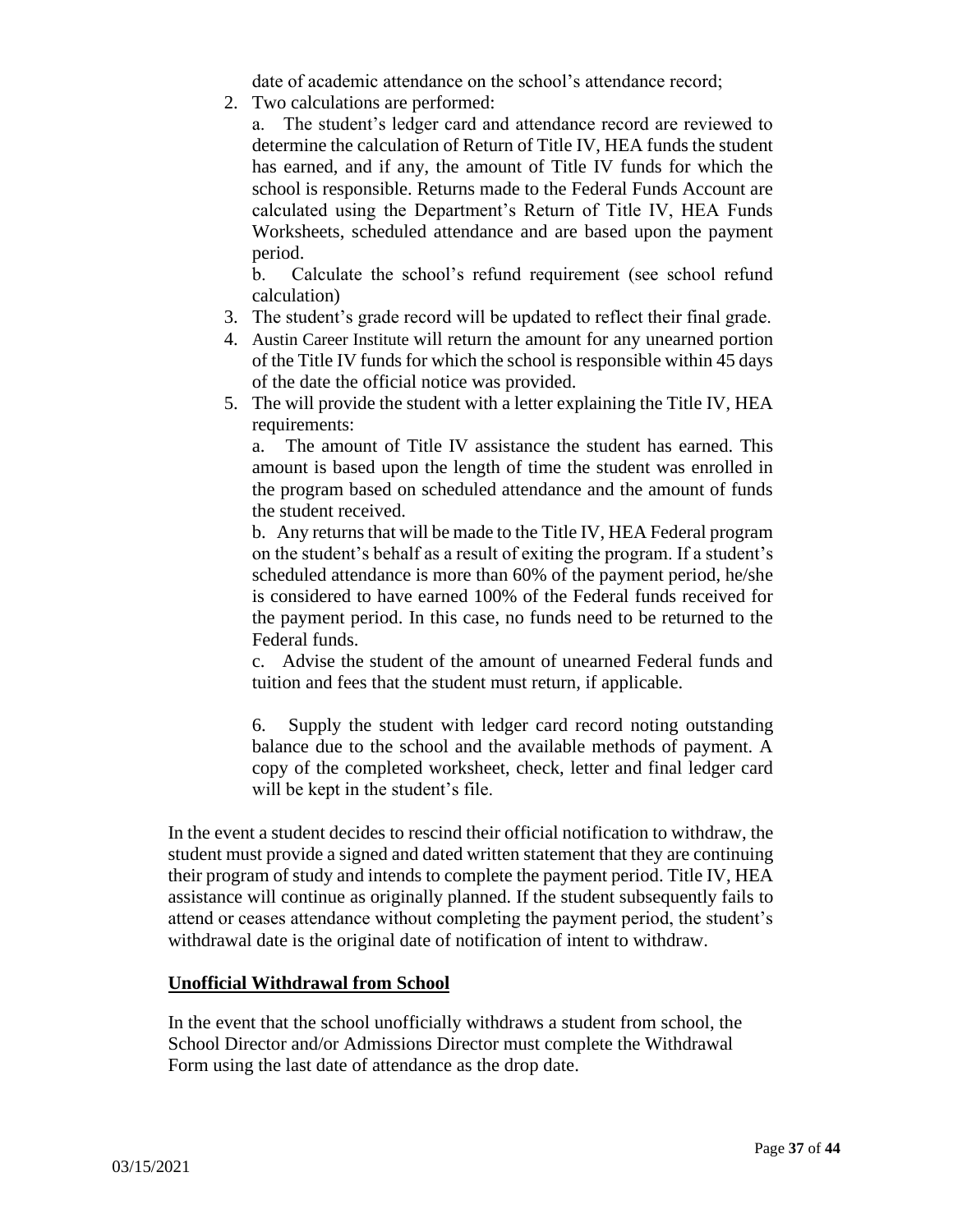Any student that does not provide official notification of their intent to withdraw and is absent for more than 10 days (14 consecutive calendar days), will be subject to termination and considered to have unofficially withdrawn.

Within one week of the student's last date of academic attendance, the following procedures will take place:

1. The education office will make three attempts to notify the student regarding their enrollment status;

2. Determine and record the student's last date of attendance as the last recorded date of academic attendance on the attendance record;

3. The student's withdrawal date is determined as the date the day after 14 consecutive calendar days of absence;

4. Notify the student in writing of their failure to contact the school and attendance status resulting in the current termination of enrollment;

5. Austin Career Institute calculates the amount of Federal funds the student has earned, and, if any, the amount of Federal funds for which the school is responsible;

6. Calculate the school's refund requirement (see school refund calculation); 7. Austin Career Institute's Executive Financial Director will return to the Federal fund programs any unearned portion of Title IV funds for which the school is responsible within 45 days of the date the withdrawal determination was made and note return on the student's ledger card.

8. If applicable, Austin Career Institute will provide the student with a refund letter explaining Title IV requirements:

a) The amount of Title IV aid the student has earned based upon the length of time the student was enrolled and scheduled to attend in the program, and the amount of aid the student received

b) Advise the student in writing of the amount of unearned Title IV aid and tuition and fees that they must return, if applicable

c) Supply the student with a final student ledger card showing outstanding balance due the school and the available methods of payment.

9. A copy of the completed worksheet, check, letter, and final ledger card will be kept in the student's file.

## **Disbursement Restrictions – 30 Day, First time, First Year Undergraduate Students**

There are some Title IV, HEA funds that the student was scheduled to receive that cannot be disbursed to them once they withdraw because of other eligibility requirements.

For example, if they are a first-time, first-year undergraduate student and they have not completed the first 30 days of their program before they withdraw, they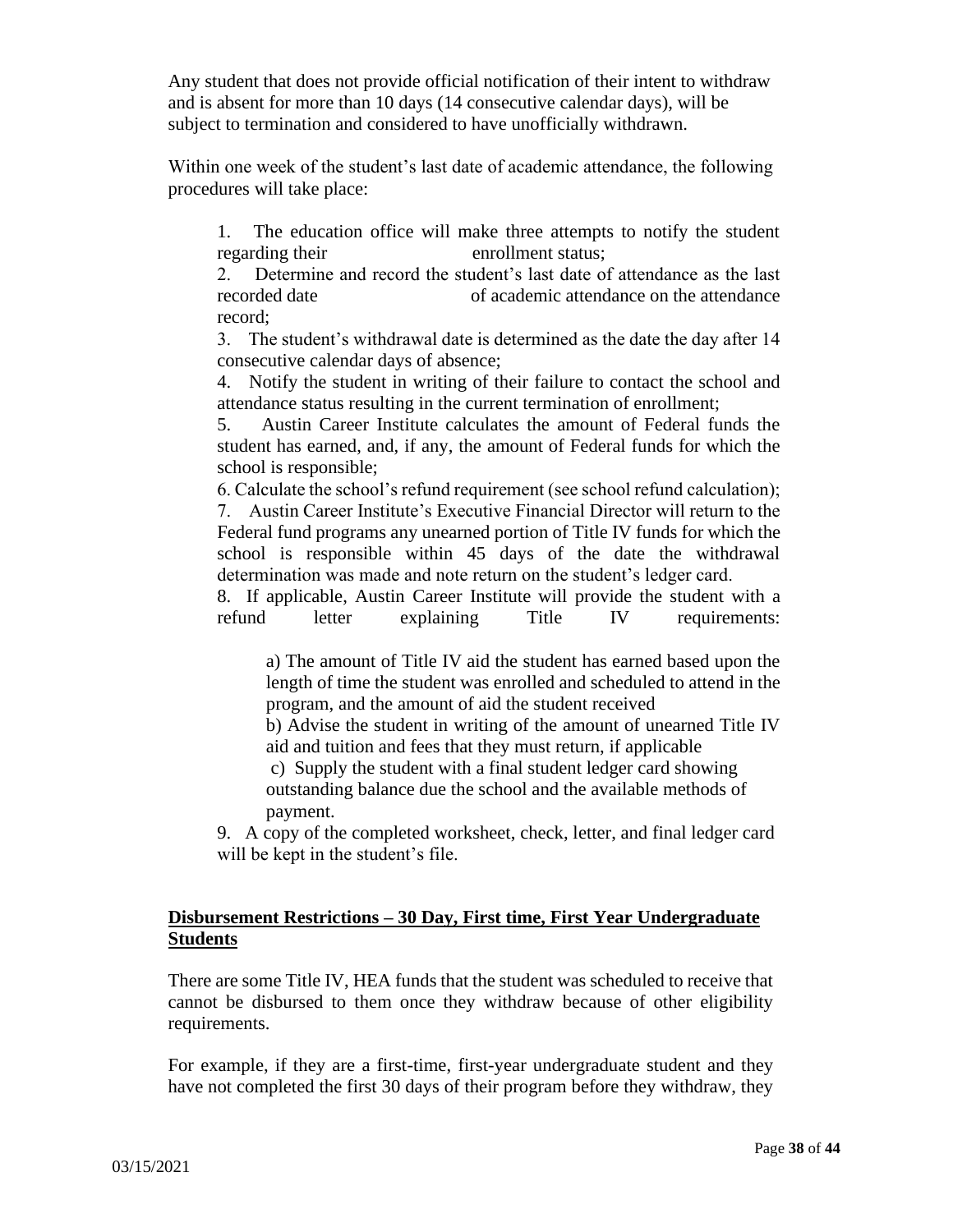will not receive any Direct Loan funds that they would have received had they remained enrolled past the 30th day.

#### **Earned AID:**

Title IV, HEA aid is earned in a prorated manner on a per diem basis (calendar days or clock hours) up to the 60% point in the payment period. Title IV, HEA aid is viewed as 100% earned after that point in time. A copy of the worksheet used for this calculation can be requested from the financial aid director.

#### **Withdraw Before 60%**

The institution must perform a R2T4 to determine the amount of earned aid through the 60% point in each payment period or period of enrollment. The institution will use the Department of Educations prorate schedule to determine the amount of the R2T4 funds the student has earned at the time of withdraw.

#### **Withdraw After 60%**

After the 60% point in the payment period or period of enrollment, a student has earned 100% of the Title IV, HEA funds he or she was scheduled to receive during this period. The institution must still perform a R2T4 to determine the amount of aid that the student has earned.

Austin Career Institute measures progress in Clock Hours, and uses the payment period for the period of calculation.

#### **The Calculation Formula:**

Determine the amount of Title IV, HEA aid that was disbursed plus Title IV, HEA aid that could have been disbursed.

Calculate the percentage of Title IV, HEA aid earned:

a) Divide the number of clock hours scheduled to be completed in the payment period as of the last date of attendance in the payment period by the total clock hours in the payment period.

#### HOURS SCHEDULED TO COMPLETE TOTAL HOURS IN PERIOD = % EARNED

- b) If this percentage is greater than 60%, the student earns 100%.
- c) If this percent is less than or equal to 60%, proceed with calculation.

Percentage earned from (multiplied by) Total aid disbursed or could have been disbursed = AMOUNT STUDENT EARNED.

Subtract the Title IV aid earned from the total disbursed = AMOUNT TO BE RETURNED.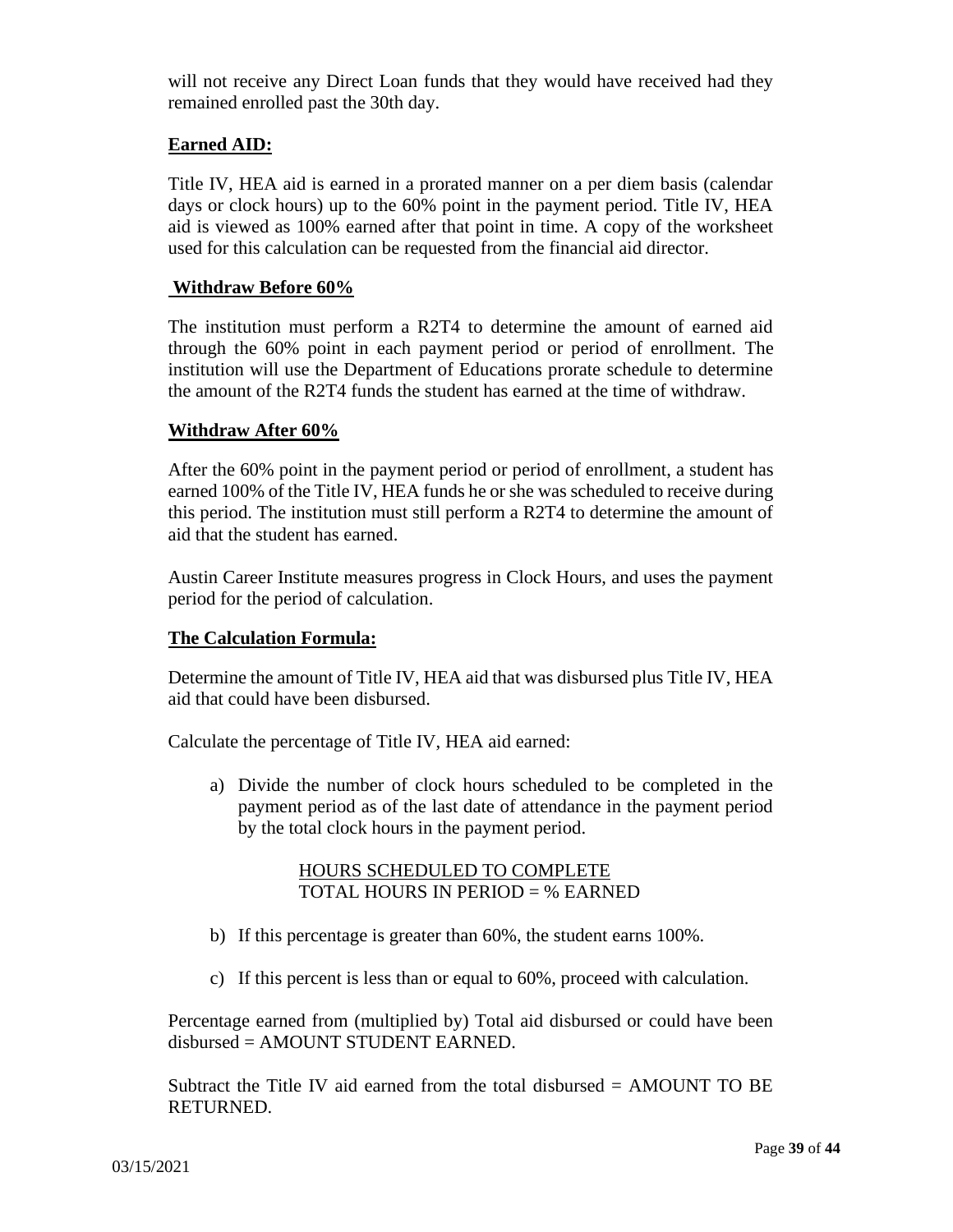100% minus percent earned = UNEARNED PERCENT

Unearned percent (multiplied by) total institutional charges for the period  $=$ AMOUNT DUE FROM THE SCHOOL.

If the percent of Title IV aid disbursed is greater than the percent unearned (multiplied by) institutional charges for the period, the amount disbursed will be used in place of the percent unearned.

If the percent unearned (multiplied by) institutional charges for the period is less than the amount due from the school, the student must return or repay one-half of the remaining unearned Federal Pell Grant.

Student is not required to return the overpayment if this amount is equal to or less than 50% of the total grant assistance that was disbursed /or could have been disbursed. The student is also not required to return an overpayment if the amount is \$50 or less.

Austin Career Institute will issue a grant overpayment notice to the student within 30 days from the date the school's determination that student withdrew, giving student 45 days to either:

1. Repay the overpayment in full to Austin Career Institute, or Sign a repayment agreement with the U.S. Department of Education.

#### **Order of Return**

Austin Career Institute is authorized to return any excess funds after applying them to current outstanding Cost of Attendance (COA) charges. A copy of the Institutional R2T4 work sheet performed on the student's behalf is available through the office upon student request.

In accordance with Federal regulations, when Title IV, HEA financial aid is involved, the calculated amount of the R2T4 Funds is allocated in the following order:

- Unsubsidized Direct Stafford loans (other than PLUS loans)
- Subsidized Direct Stafford loans
- Parent Plus loans received on behalf of the student
- Direct PLUS loans received on behalf of the student
- Federal Pell Grants for which a Return is required
- Iraq and Afghanistan Service Grant for which a Return is required
- Federal Supplemental Educational Opportunity Grant
- Other Title IV, HEA assistance

#### **Post-Withdrawal Disbursement**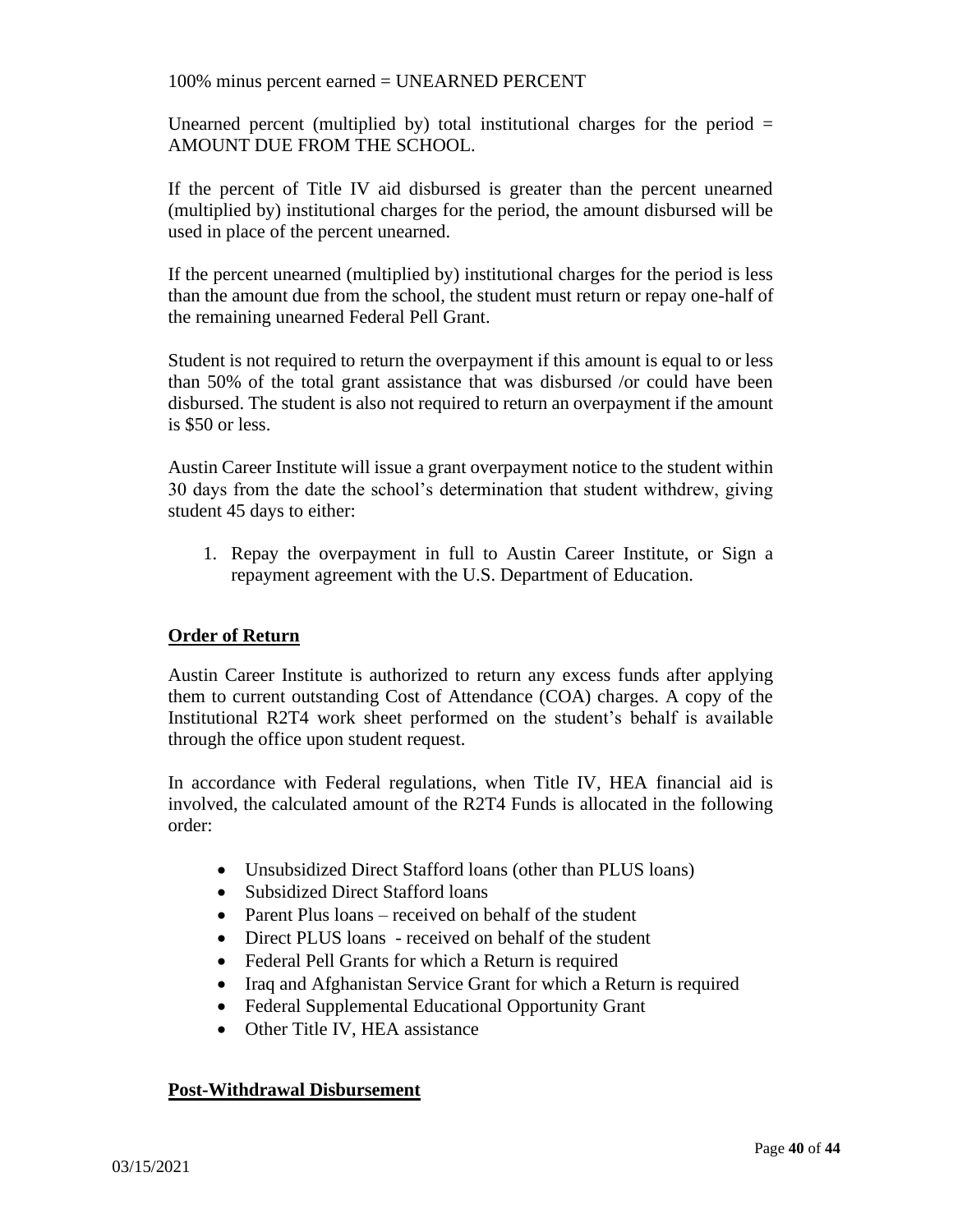If the student did not receive all of the funds that they earned, they may be due a post-withdrawal disbursement. If the post-withdrawal disbursement includes loan funds, Austin Career Institute must get the student's permission before it can disburse them. The student may choose to decline some or all of the loan funds so that they don't incur additional debt. Austin Career Institute may automatically use all or a portion of the student's post-withdrawal disbursement of grant funds for tuition, and fees (as contracted with the student).

Austin Career Institute needs the student's permission to use the post-withdrawal grant disbursement for all other school charges. If the student does not give their permission (some schools ask for this when students enroll), they will be offered the funds. However, it may be in the student's best interest to allow Austin Career Institute to keep the funds to reduce the student's debt at the school.

#### **Time frame for returning an unclaimed Title IV, HEA credit balance**

If a school attempts to disburse the credit balance by check and the check is not cashed, the school must return the funds no later than 240 days after the date the school issued the check.

If a check is returned to a school or an EFT is rejected, the school may make additional attempts to disburse the funds, provided that those attempts are made not later than 45 days after the funds were returned or rejected. When a check is returned or EFT is rejected and the school does not make another attempt to disburse the funds, the funds must be returned before the end of the initial 45-day period.

The school must cease all attempts to disburse the funds and return them no later than 240 days after the date it issued the first check.

#### **Institution Responsibilities in regards to return of Title IV, HEA funds**

Austin Career Institute's responsibilities in regards to Title IV, HEA funds follow:

- Providing students information with information in this policy;
- Identifying students who are affected by this policy and completing the return of Title IV, HEA funds calculation for those students;
- Returning any Title IV, HEA funds due to the correct Title IV, HEA programs.

The institution is not always required to return all of the excess funds; there are situations once the R2T4 calculations have been completed in which the student must return the unearned aid.

#### **Overpayment of Title IV, HEA Funds**

Any amount of unearned grant funds that you must return is called overpayment. The amount of grant overpayment that you must repay is half of the grant funds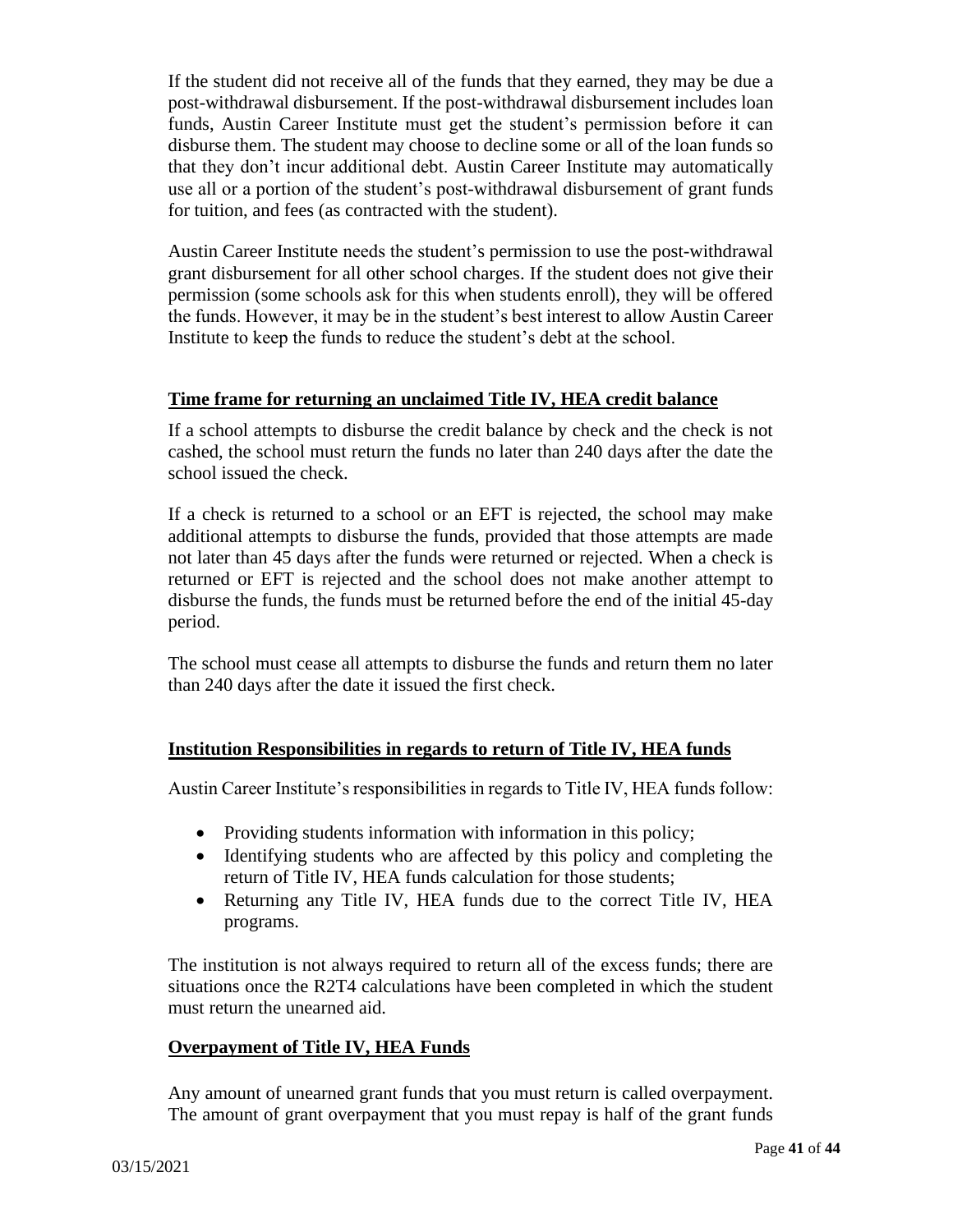you received or were scheduled to receive. You must make arrangement with Austin Career Institute or the Department of Education to return the amount of unearned grant funds.

#### **Return of Title IV, HEA Funds: Student Responsibilities**

- Return to the Title IV, HEA programs any funds that were dispersed to the student in which the student was determined to be ineligible for via the R2T4 calculation.
- Any notification of withdraw should be in writing and addressed to the appropriate institutional official.
- A student may rescind their notification of intent to withdraw. Submissions of intent to rescind a withdraw notice must be filed in writing.
- Either these notifications, to withdraw or to rescind a withdraw, must be made to the official records/registration personnel at the school.

## **Refund vs. Return to Title IV, HEA Funds**

The requirements for the Title IV, HEA program funds when students withdraw are separate from any refund policy that Austin Career Institute may have to return to the student due to a cash credit balance. Therefore, the student may still owe funds to the school to cover unpaid institutional charges. Austin Career Institute may also charge the student for any Title IV, HEA program funds that it was required to return on the student's behalf.

Students may ask Austin Career Institute for a copy of the Refund Policy.

## **Return to Title IV, HEA Questions**

If the student has questions regarding Title IV, HEA program funds after visiting with Austin Career Institute's Financial Aid Director, they may call the Federal Student Aid Information Center at 1-800-4-fedaid (800-433-3243). TTY users may call 800-730-8913. Information is also available on student aid on the web at [www.studentaid.ed.gov.](http://www.studentaid.ed.gov/)

#### \***This policy is subject to change at any time, and without prior notice.**

## <span id="page-41-0"></span>Leave of Absence:

- An authorized Leave of Absence (LOA) is a temporary interruption in the student's program of study.
- The LOA refers to a specific period of time in which a student is not in attendance.
- An LOA is not required during an institutional break, however; a scheduled break may occur during an LOA.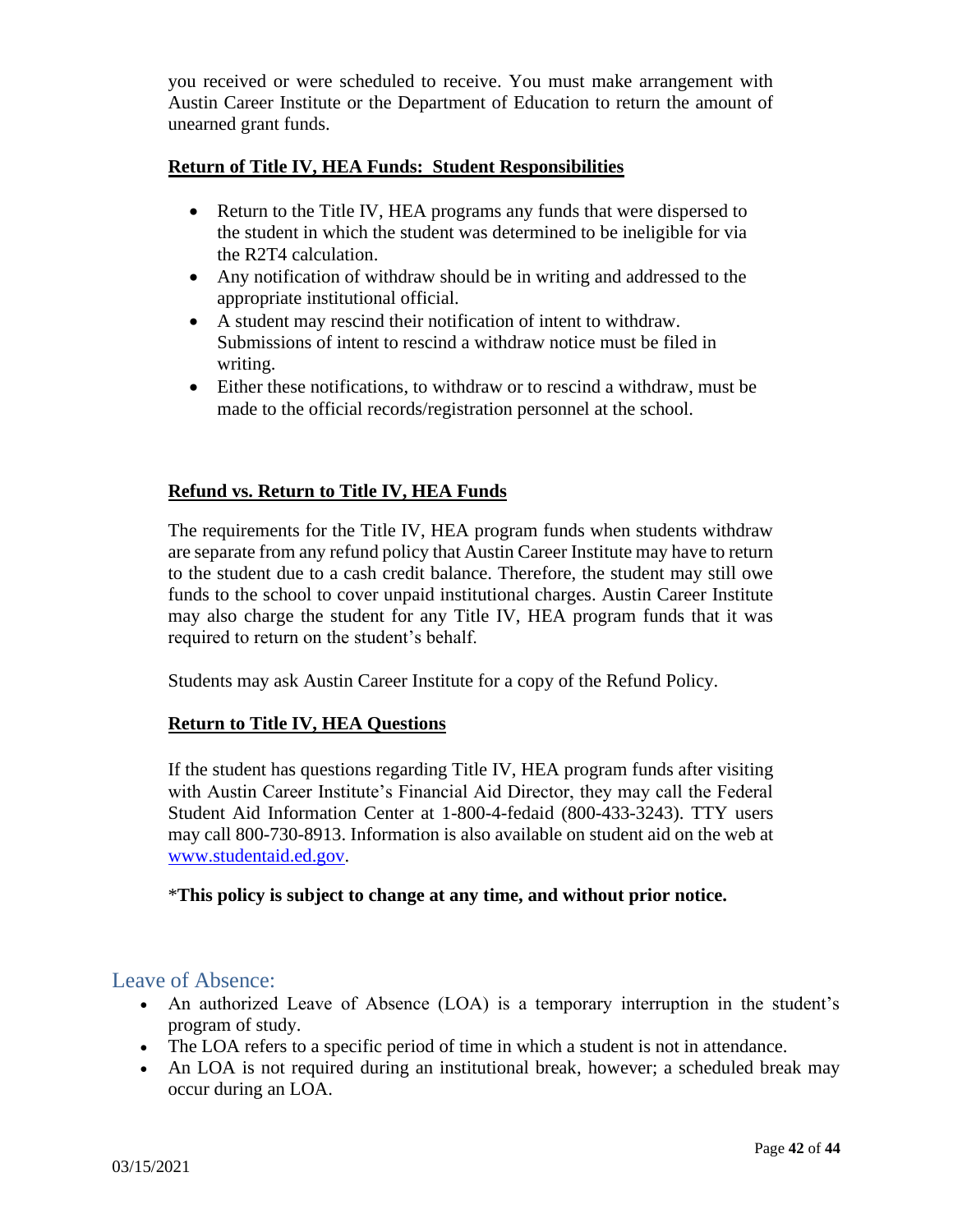- An LOA must meet certain conditions to be counted as a temporary interruption (LOA) instead of being counted as a withdrawal, which would then require Austin Career Institute to perform a withdrawal calculation.
- Austin Career Institute will not assess the student any additional charges as a result of the LOA.
- A student who must take an approved Leave of Absence (LOA) or must withdraw from training for nonacademic reasons may return to Austin Career Institute with no loss of SAP if the student was making SAP when the student left.
- To qualify for an authorized LOA:
	- o The student must follow Austin Career Institute's Leave of Absence Policy when requesting an LOA.
	- o There must be reasonable expectations that the student will return from the LOA.
	- o The LOA must be requested and approved in writing according to Austin Career Institute's LOA Policy and prior to LOA occurring unless there is an unforeseen circumstance that would prevent the student from requesting in advance.
	- o The LOA must be dated and signed by the student.
	- o The student must provide documentation to substantiate the LOA.
	- o The student is required to list the reason for the LOA.
	- o Emergency LOA, without prior written request, may be granted provided the student completes the LOA form and returns it to Austin Career Institute via mail or in person within a reasonable resolution of the emergency.
	- o The first date of the LOA would be the beginning date of the approved LOA where the student, due to an emergency situation, was unable to attend Austin Career Institute.
	- o A student granted an LOA that meets the criteria is not considered to have withdrawn, and no refund calculation is required at that time.
	- o A student may be granted a LOA for any of the following reasons:
		- 1) Emergency medical issues
		- 2) Military requirements
		- 3) Jury duty
		- 4) Mitigating circumstances beyond the student's control
		- 5) Academy staff recommendation
- The day the student returns from an LOA, the student is required to inform staff in the financial aid office and education office of their return.
- A leave of absence extends the student's contract period and maximum time frame by the same number of days taken in the Leave of Absence without penalty to the student.
	- o All parties must initial changes to the contract period on the Enrollment Agreement or an addendum must be signed and dated by all parties to reflect the new contract end date.
- If the student takes an unapproved LOA or does not return from an approved LOA, at the expiration of the LOA:
	- o Austin Career Institute is required to take attendance, therefore; the withdrawal date for the purpose of calculating a refund is always the last date of attendance as listed in the student's attendance records.
- Austin Career Institute permits more than one LOA provided the total number of days of all LOAs does not exceed 180 calendar days in any 12-month period.